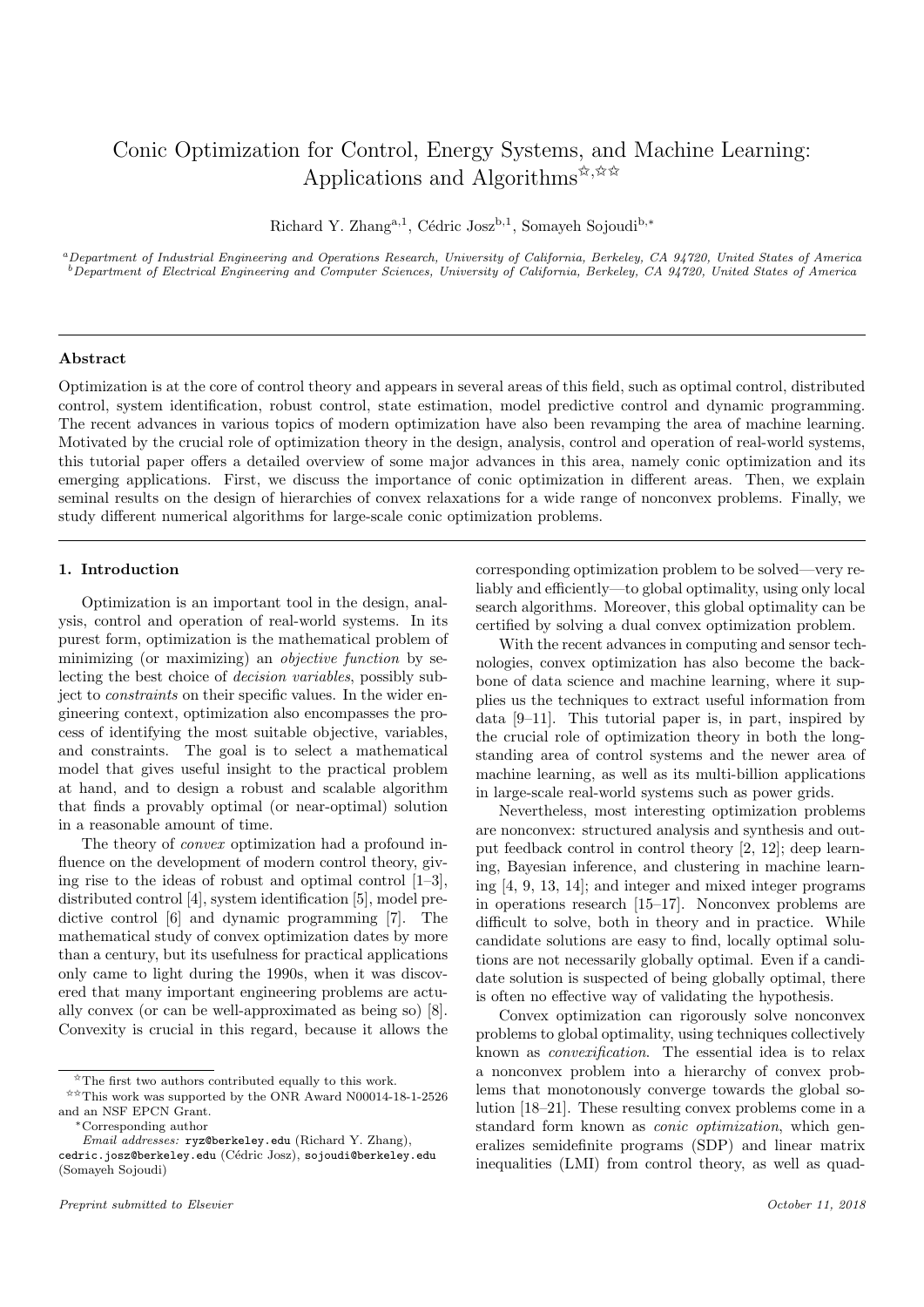dratically-constrained quadratic programs (QCQPs) from statistics, and linear programs (LPs) from operations research. Conic optimization can be solved with reliability using interior-point methods [\[22,](#page-17-17) [23\]](#page-17-18), and also with great efficiency using large-scale numerical algorithms designed to exploit problem structure [\[24–](#page-17-19)[32\]](#page-17-20).

The remainder of this paper is organized as follows. We begin in Section [2](#page-1-0) by reviewing well-known conic optimization problems in control theory. Case studies are provided in Section [3](#page-2-0) to show the importance of conic optimization in emerging applications. Different convexification techniques for polynomial optimization are studied in Section [4,](#page-6-0) followed by a detailed investigation of numerical algorithms for conic optimization in Section [5.](#page-11-0) Concluding remarks are drawn in Section [6.](#page-17-21)

**Notations:** The symbols  $\mathbb{R}$  and  $\mathbb{S}^n$  denote the sets of real numbers and  $n \times n$  real symmetric matrices, respectively. The symbols  $\mathbb{R}_+$  and  $\mathbb{S}^n_+$  denote the sets of nonnegative real numbers and  $n \times n$  symmetric and positivesemidefinite matrices, respectively. rank $\{\cdot\}$  and trace $\{\cdot\}$ denote the rank and trace of a matrix. The notation  $X \succeq 0$  means that  $X \in \mathbb{S}^n_+$ .  $X^{\text{opt}}$  shows a global solution of a given conic optimization problem with the variable X. The vectorization of a matrix is the column-stacking operation

$$
\text{vec } X = [X_{1,1}, \dots, X_{n,1}, X_{1,2}, \dots, X_{n,2}, \dots, X_{n,n}]^T,
$$

and the Kronecker product

$$
A \otimes B = \begin{bmatrix} A_{1,1}B & \cdots & A_{1,n}B \\ \vdots & \ddots & \vdots \\ A_{n,1}B & \cdots & A_{n,n}B \end{bmatrix},
$$

is defined to satisfy the Kronecker identity

$$
\text{vec}(AXB) = (B^T \otimes A)\text{vec} X.
$$

#### <span id="page-1-0"></span>2. Conic Optimization in Control Theory

Before the 1990s, much of control theory was focused around developing analytical solutions to specific control problems. The development of conic optimization brought about a paradigm shift in the field of control theory. Modern control theory is centered around reformulating a given control problem into a conic optimization problem, with the goal of deriving a numerical solution. The advantage of the latter approach is that it is much more general, and is better able to accommodate constraints that appear in practical problems.

Below, we review two classical control problems where the numerical approach provides a natural generalization to the analytical approach. For a more detailed and extensive review of conic optimization in control applications, the reader is referred to classic texts [\[1,](#page-17-0) [2\]](#page-17-9).

#### 2.1. Stability Analysis

The discrete-time linear state-space model

$$
x_{k+1} = Ax_k
$$

with fixed  $A \in \mathbb{R}^{n \times n}$  matrix is said to be (asymptotically) stable if, starting from any initial condition  $x_0$ , the state  $x_k$ converges to zero as time goes to infinity  $k \to \infty$ . Stability is readily established by examining the eigenvalues of A and verifying that each of them has modulus strictly less than one

$$
|\lambda_i(A)| < 1 \qquad \forall i \in \{1, 2, \dots, n\}.
$$

Equivalently via the classical results of Lypunov, the model is stable if and only if there exists a positive definite matrix  $P \succ 0$  satisfying

$$
APA^T - P \prec 0.
$$

The matrix  $P$  is known as a *quadratic Lyapunov function*. In this simple case, an explicit choice can be computed by solving the discrete Lyapunov equation.

Now, suppose that the state-space model is allowed to vary with time, as in

$$
x_{k+1} = A_k x_k.
$$

With a time-varying  $A_k$  matrix, asymptotical stability can no longer be established via an analytical approach like examining the eigenvalues of individual matrices. However, we can numerically verify stability, by attempting to find a quadratic Lyapunov function  $P$  satisfying

$$
P \succ 0
$$
  

$$
A_k P A_k^T - P \prec 0 \qquad \forall k \in \{1, 2, 3, \dots, \}.
$$

If a valid choice of  $P$  can be found, then the time-varying model is stable. Indeed, the search for  $P$  is a conic feasibility problem, and can be solved to arbitrary accuracy in polynomial time using an interior-point method. However, in the time-varying context, the quadratic Lypunov test is conservative, meaning that the model can still be stable even if valid choice of P does not exist.

More sophisticated stability tests, ranging from parameter-dependent Lyapunov functions to matrix sum-ofsquares, are less conservative than the stability test based on quadratic Lyapunov functions described above [\[33–](#page-17-22)[35\].](#page-17-23) On the other hand, the reduction in conservatism usually comes with increases to computational cost.

### 2.2. Optimal Control

Given a discrete-time linear state-space model

$$
x_{k+1} = Ax_k + Bu_k
$$

with fixed  $A \in \mathbb{R}^{n \times n}$  and  $B \in \mathbb{R}^{n \times m}$  matrices, the *linear* quadratic (LQ) optimal control problem seeks the optimal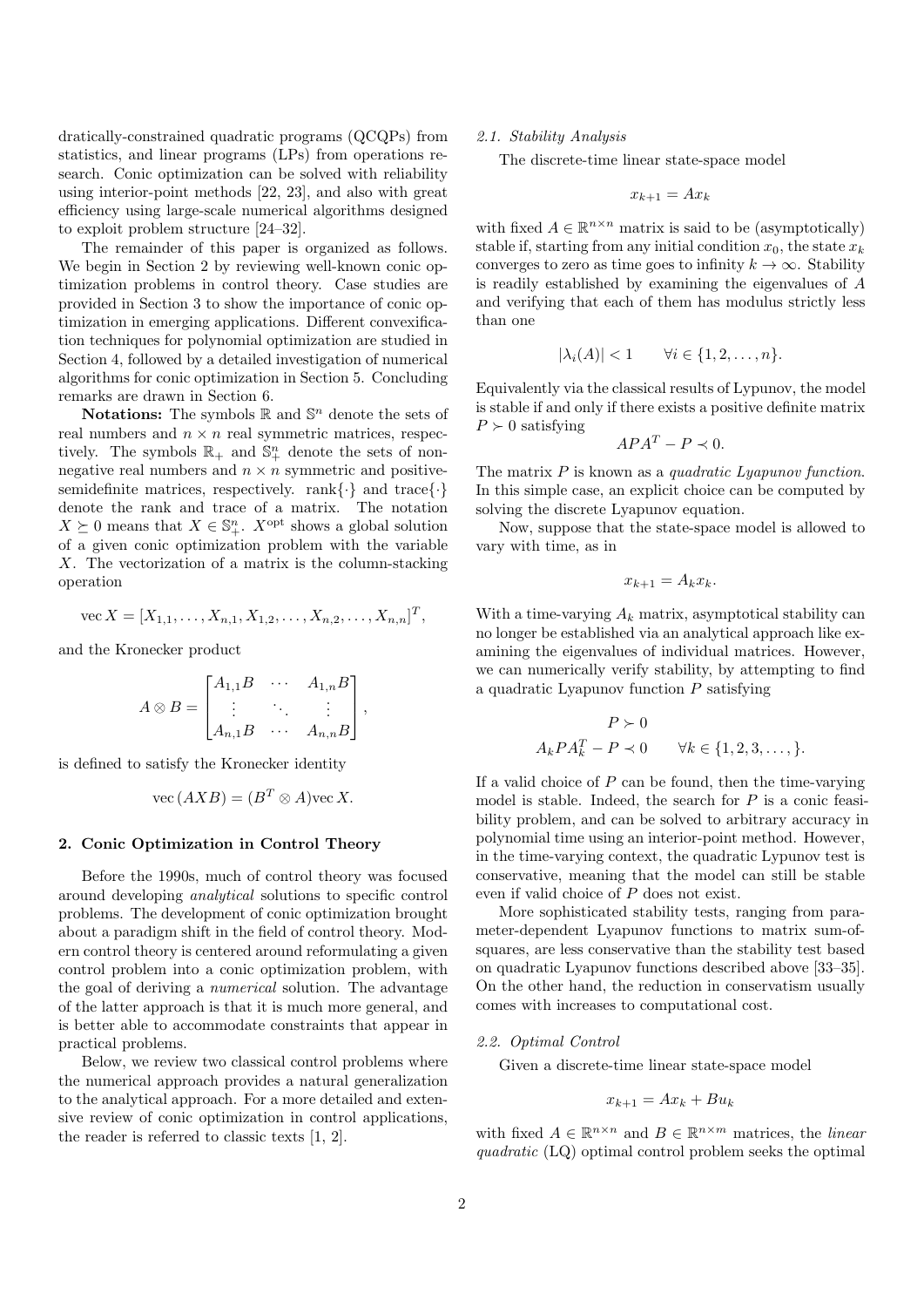control signal  $\{u_0, u_1, \ldots, u_T\}$  that minimizes the quadratic objective functional

$$
J = \frac{1}{2} \sum_{k=0}^{T} (x_k^T Q x_k + u_k^T R u_k)
$$

starting from a fixed initial condition  $x_0 = c$ , where  $Q, R \succ$ 0. The problem has a well-known analytical solution known as the linear quadratic regulator (LQR). This is a timevarying linear feedback law

$$
u_k = -K_k x_k \qquad k \in \{1, 2, \dots, T\}
$$

with the gain matrix

$$
K_k = (R + B^T P_k B)^{-1} (B^T P_{k+1} A)
$$

determined by the Riccati difference equation

$$
P_T = Q,
$$
  

$$
P_{k-1} = A^T P_k A - (A^T P_k B)(R + B^T P_k B)^{-1} (B^T P_k A).
$$

As the control horizon approaches infinity  $T \to \infty$ , the Riccati difference equation reduces to the algebraic Riccati equation, and the optimal control signal reduces to a static linear feedback law.

In practice, the basic LQ problem is often too simple to adequately capture the practical considerations faced by the controls engineer. For example, it is usually necessary to impose bound constraints on the state variables and the control signal, as in

$$
u_{\text{lb}} \le u_k \le u_{\text{ub}},
$$
  $x_{\text{lb}} \le x_k \le x_{\text{ub}},$ 

in order to keep the physical plant and controller within their "linear range". Also, we may wish to minimize a time-varying quadratic functional of the form

$$
J = \frac{1}{2} \sum_{k=0}^{T} (x_k^T Q_k x_k + u_k^T R_k u_k),
$$

in order to emphasize certain time periods over others, or to trade off the transient response against asymptotic behavior. This "realistic" version of the LQ problem does not have an analytic solution. However, it is a convex quadratic program, and can be converted into a secondorder cone program

minimize 
$$
\beta
$$
  
\nsubject to  $x_0 = c$   
\n $x_{k+1} = Ax_k + Bu_k, \quad \forall k \in \{0, 1, ..., T\}$   
\n $x_{\text{lb}} \le x_k \le x_{\text{ub}}, \quad \forall k \in \{0, 1, ..., T\}$   
\n $u_{\text{lb}} \le u_k \le u_{\text{ub}}, \quad \forall k \in \{0, 1, ..., T\}$   
\n $\beta \ge \left\| \begin{bmatrix} Q_0^{1/2} x_0 & Q_1^{1/2} x_1 & \cdots & Q_T^{1/2} x_T \\ R_0^{1/2} u_0 & R_1^{1/2} u_1 & \cdots & R_T^{1/2} u_T \end{bmatrix} \right\|_F$ 

where  $\|\cdot\|_F$  denotes the Frobenius norm, and solved to arbitrary accuracy in polynomial time using an interiorpoint method. (Modern interior-point methods solve convex quadratic programs by converting them into secondorder cone programs, in order to exploit the self-scaled property of second-order cones [\[23,](#page-17-18) [36\]](#page-17-24); see also [\[37\].](#page-17-25)) The resulting control signal can then be realized in a modelpredictive controller.

### <span id="page-2-0"></span>3. Emerging Applications of Conic Optimization

Although conic optimization has appeared in many subareas of control theory since early 1990s, it has found new applications in many other problems in the last decade. Some of these applications will be discussed below.

#### 3.1. Machine Learning

In machine learning, kernel methods are used to study relations, such as principle components, clusters, rankings, and correlations, in large datasets [\[9\]](#page-17-7). They are used for pattern recognition and analysis. Support vector machines (SVMs) are kernel-based supervised learning techniques. SVMs are one of the most popular classifiers that are currently used. A kernel matrix is a symmetric and positive semidefinite matrix that plays a key role in kernel-based learning problems. Specifying this matrix is a classical model selection problem in machine learning. A great deal of effort has been made over the past two decades to elucidate the role of semidefinite programing as an efficient convex optimization framework for machine learning, kernel-machines, SVMs, and learning kernel matrices from data in particular [\[9,](#page-17-7) [13,](#page-17-11) [14,](#page-17-12) [38–](#page-17-26)[40\]](#page-18-0).

In many applications, such as social networks, neuroscience, and financial markets, there exists a massive amount of multivariate timestamped observations. Such data can often be modeled as a network of interacting components, in which every component in the network is a node associated with some time series data. The goal is to infer the relationships between the network entities using observational data. Learning and inference are important topics in machine learning. Learning a hidden structure in data is usually formulated as an optimization problem augmented with sparsity-promoting techniques [\[41–](#page-18-1)[43\]](#page-18-2). These techniques have become essential to the tractability of bigdata analyses in many applications, such as data mining [\[44–](#page-18-3)[46\]](#page-18-4), pattern recognition [\[47,](#page-18-5) [48\]](#page-18-6), human brain functional connectivity [\[49\]](#page-18-7), and compressive sensing [\[11,](#page-17-8) [50\]](#page-18-8). Similar approaches have been used to arrive at a parsimonious estimation of high-dimensional data. However, most of the existing statistical learning techniques in data analytics need a large amount of data (compared to the number of parameters), which limit their applications in practice [\[10,](#page-17-27) [51\]](#page-18-9). To address this issue, a special attention has been paid to the augmentation of these learning problems with sparsity-inducing penalty functions to obtain sparse and easy-to-analyze solutions.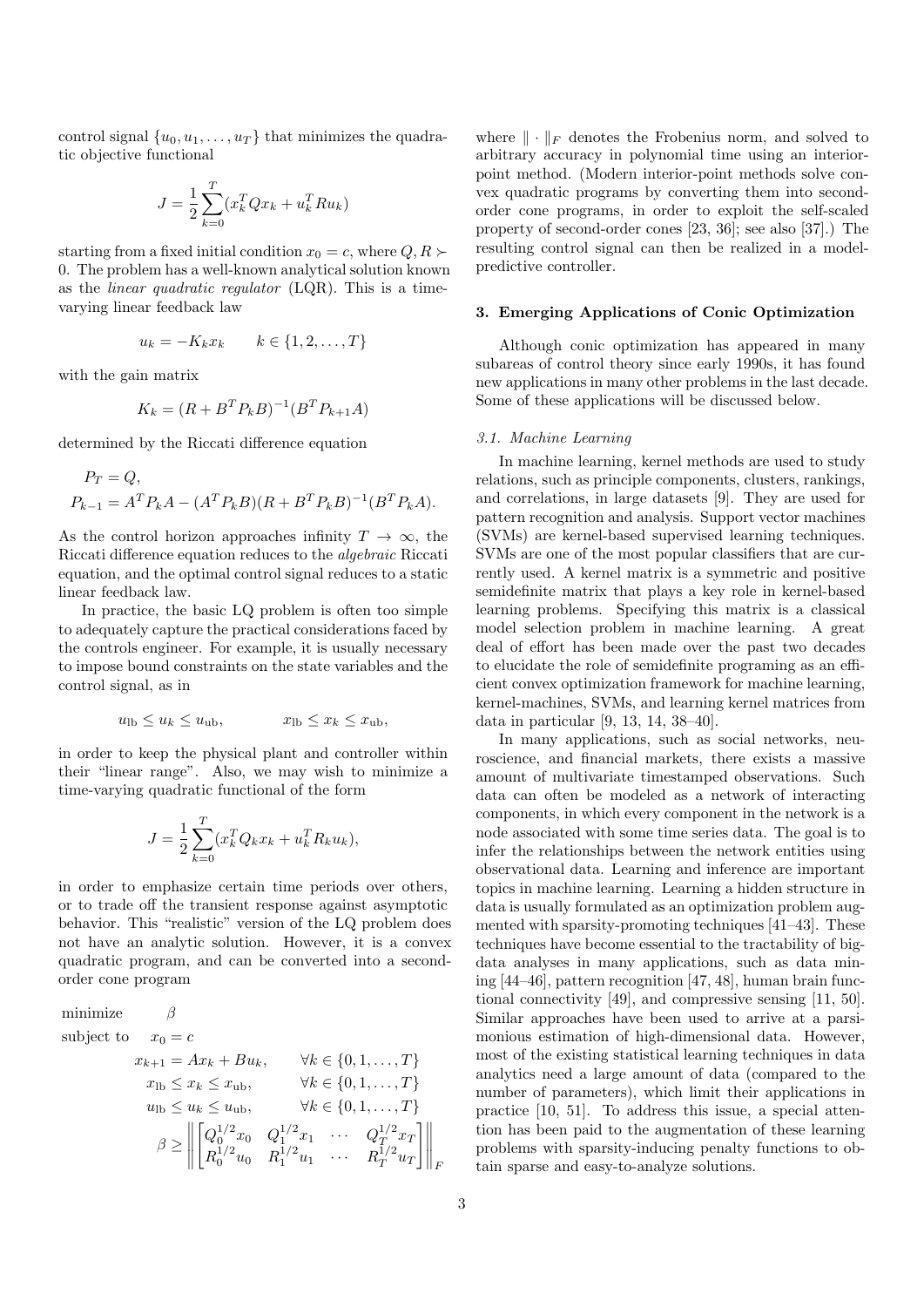Graphical lasso (GL) is a popular method for estimating the inverse covariance matrix [\[52–](#page-18-10)[54\]](#page-18-11). GL is an optimization problem that shrinks the elements of the inverse covariance matrix towards zero compared to the maximum likelihood estimates, using an  $l_1$  regularization. There is a large body of literature suggesting that the solution of GL is a good estimate for the unknown graphical model, under a suitable choice of the regularization parameter [\[52–](#page-18-10) [57\]](#page-18-12). To explain the GL problem, consider a random vector  $x = (x_1, x_2, ..., x_d)$  with a multivariate normal distribution. Let  $\Sigma_* \in \mathbb{S}^d$  denote the correlation matrix associated with the vector  $x$ . The inverse of the correlation matrix can be used to determine the conditional independence between the random variables  $x_1, x_2, ..., x_d$ . In particular, if the  $(i, j)$ <sup>th</sup> entry of  $\Sigma_*^{-1}$  is zero for two disparate indices i and j, then  $x_i$  and  $x_j$  are conditionally independent given the rest of the variables. The graph  $\text{supp}(\Sigma_*^{-1})$  (i.e., the sparsity graph of  $\Sigma_*^{-1}$ ) represents a graphical model capturing the conditional independence between the elements of x.

Assume that  $\Sigma_*$  is nonsingular and that supp $(\Sigma_*^{-1})$ is a sparse graph. Finding this graph is cumbersome in practice because the exact correlation matrix  $\Sigma_*$  is rarely known. More precisely,  $\text{supp}(\Sigma_*^{-1})$  should be constructed from a given sample correlation matrix (constructed from n samples), as opposed to  $\Sigma_*$ . Let  $\Sigma$  denote an arbitrary  $d \times d$  positive-semidefinite matrix, which is provided as an estimate of  $\Sigma_*$ . Consider the convex optimization problem:

<span id="page-3-0"></span>
$$
\min_{S \in \mathbb{S}^d} \quad -\log \det(S) + \text{trace}(\Sigma S) \text{s.t.} \quad S \succeq 0
$$
\n(1)

It is easy to verify that the optimal solution of the above problem is equal to  $S^{\text{opt}} = \Sigma^{-1}$ . However, there are two issues with this solution. First, since the number of samples available in many applications is modest compared to the dimension of  $\Sigma$ , the matrix  $\Sigma$  could be ill-conditioned or even singular. In that case, the equation  $S^{\text{opt}} = \Sigma^{-1}$ leads to large or unbounded entries for the optimal solu-tion of [\(1\)](#page-3-0). Second, although  $\Sigma_*^{-1}$  is assumed to be sparse, a small random difference between  $\Sigma_*$  and  $\Sigma$  would make S<sup>opt</sup> highly dense. In order to address the aforementioned issues, consider the problem

<span id="page-3-1"></span>
$$
\min_{S \in \mathbb{S}^d} \quad -\log \det(S) + \text{trace}(\Sigma S) + \lambda ||S||_*\text{s.t.} \quad S \succeq 0
$$
\n(2)

where  $\lambda \in \mathbb{R}_+$  is a regularization parameter and  $||S||_*$  denotes the sum of the absolute values of the off-diagonal entries of S. This problem is referred to as Graphical Lasso (GL). Intuitively, the term  $||S||_*$  in the objective function serves as a surrogate for promoting sparsity among the offdiagonal entries of S, while ensuring that the problem is well-defined even with a singular input  $\Sigma$ .

There have been major interests in studying the properties of GL as a conic optimization problem, in addition

to the design of numerical algorithms for this problem [\[52,](#page-18-10) [53,](#page-18-13) [58\]](#page-18-14). For example, [\[59\]](#page-18-15) and [\[60\]](#page-18-16) have shown that the conic optimization problem [\(2\)](#page-3-1) is highly related to a simple thresholding technique. This result is leveraged in [\[61\]](#page-18-17) to obtain an explicit formula that serves as an exact solution of GL for acyclic graphs and as an approximate solution of GL for arbitrary sparse graphs. Another line of work has been devoted to studying the connectivity structure of the optimal solution of the GL problem. In particular, [\[62\]](#page-18-18) and [\[63\]](#page-18-19) have proved that the connected components induced by thresholding the sample correlation matrix and the connected components in the support graph of the optimal solution of the GL problem lead to the same vertex partitioning.

### 3.2. Optimization for Power Systems

The real-time operation of an electric power network depends heavily on several large-scale optimization problems solved from every few minutes to every several months. State estimation, optimal power flow (OPF), unit commitment, and network reconfiguration are some fundamental optimization problems solved for transmission and distribution networks. These different problems have all been built upon the power flow equations. Regardless of their large-scale nature, it is a daunting challenge to solve these problems efficiently. This is a consequence of the nonlinearity/non-convexity created by two different sources: (i) discrete variables such as the ratio of a tapchanging transformer, the on/off status of a line switch, or the commitment parameter of a generator, and (ii) the laws of physics. Issue (i) is more or less universal and researchers in many fields of study have proposed various sophisticated methods to handle integer variables. In contrast, Issue (ii) is pertinent to power systems, and it demands new specialized techniques and approaches. More precisely, complex power being a quadratic function of complex bus voltages imposes quadratic constraints on OPF-based optimization problems, and makes them NPhard [\[64\]](#page-18-20).

OPF is at the heart of Independent System Operator (ISO) power markets and vertically integrated utility dispatch [\[65\]](#page-18-21). This problem needs to be solved annually for system planning, daily for day-ahead commitment markets, and every 5-15 minutes for real-time market balancing. The existing solvers for OPF-based optimization either make potentially very conservative approximations or deploy general-purpose local-search algorithms. For example, a linearized version of OPF, named DC OPF, is normally solved in practice, whose solution may not be physically meaningful due to approximating the laws of physics. Although OPF has been studied for 50 years, the algorithms deployed by ISOs suffer from several issues, which may incur tens of billions of dollars annually [\[65\]](#page-18-21).

The power flow equations for a power network are quadratic in the complex voltage vector. It can be verified that the constraints of the above-mentioned OPF-based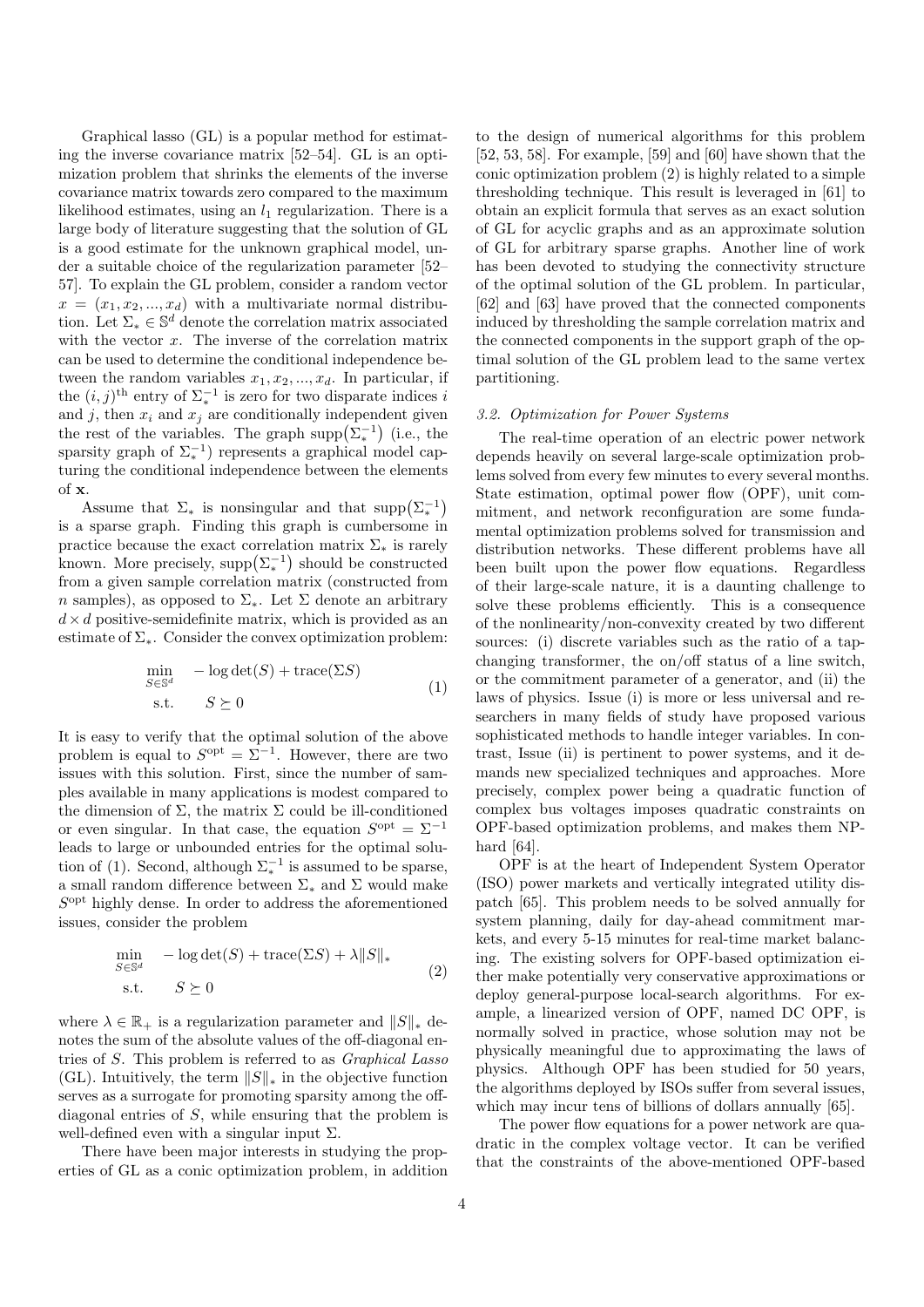<span id="page-4-0"></span>Table 1: Performance of penalized SDP for OPF.

| Test            | Near-opt.  | Global opt. | Run     |
|-----------------|------------|-------------|---------|
| cases           | cost       | guarantee   | time(s) |
| Polish 2383wp   | 1874322.65 | 99.316\%    | 529     |
| Polish 2736sp   | 1308270.20 | 99.970%     | 701     |
| Polish 2737sop  | 777664.02  | 99.995%     | 675     |
| Polish 2746wop  | 1208453.93 | 99.985%     | 801     |
| Polish 2746wp   | 1632384.87 | 99.962%     | 699     |
| Polish $3012wp$ | 2608918.45 | 99.188%     | 814     |
| Polish 3120sp   | 2160800.42 | 99.073%     | 910     |

problems can often be cast as quadratic constraints after introducing certain auxiliary parameters. This has inspired many researchers to study the benefits of conic optimization for power optimization problems. In particular, it has been shown in a series of papers that a basic SDP relaxation of OPF is exact and finds global minima for benchmarks examples [\[66–](#page-18-22)[69\]](#page-18-23). By leveraging the physics of power grids, it is also theoretically proven that the SDP relaxation is always exact for every distribution network and every transmission network containing a sufficient number of transformers (under some technical assumptions) [\[70,](#page-18-24) [71\]](#page-18-25).

The papers [\[72\]](#page-18-26) and [\[68\]](#page-18-27) show that if the SDP relaxation is not exact due to the violation of certain assumptions, a penalized SDP relaxation would work for a carefully chosen penalty term, which leads to recovering a near-global solution. This technique is tested on several real-world grids and the outcome is partially reported in Table [1](#page-4-0) [\[73\]](#page-18-28). The number in the name of the test cases in the left column corresponds to the number of nodes in the network. It can be observed that the SDP relaxation has found operating points for the nationwide grid of Poland in different times of the year, where the global optimality guarantee of each solution is at least 99%, implying that the unknown global minima are at most 1% away from the obtained feasible solutions. In some cases, finding a suitable penalization parameter can be challenging, but this can be remedied by using [\[74,](#page-18-29) Algorithm 1] based on the notion of Laplacian matrix. Different techniques have been proposed in the literature to obtain tighter relaxations of OPF [\[75](#page-18-30)[–79\]](#page-18-31). Several papers have developed SDP-based approximations or reformulations for a wide range of power problems, such as state estimation [\[80,](#page-18-32) [81\]](#page-18-33), unit commitment [\[17\]](#page-17-14), and transmission switching [\[16,](#page-17-28) [82\]](#page-18-34). The recent findings in this area show the significant potential of conic relaxation for power optimization problems.

### 3.3. Matrix Completion

Consider a symmetric matrix  $\widehat{X} \in \mathbb{S}^n$ , where certain off-diagonal entries are missing. The low-rank positivesemidefinite matrix completion problem is concerned with the design of the unknown entries of this matrix in such a way that the matrix becomes positive semidefinite with the lowest rank possible. This problem has applications in signal processing and machine learning, where the goal is

to learn a structured dataset (or signal) from limited observations (or samples). It is also related to the complexity reduction for semidefinite programs [\[24,](#page-17-19) [83,](#page-18-35) [84\]](#page-18-36). Let the known entries of  $\widehat{X}$  be represented by a graph  $\mathcal{G} = (\mathcal{V}, \mathcal{E})$ with the vertex set  $V$  and the edge set  $\mathcal{E}$ , where each edge of the graph corresponds to a known off-diagonal entry of  $\hat{X}$ . The matrix completion problem can be expressed as:

$$
\min_{X \in \mathbb{S}^n} \qquad \text{rank}\{X\} \tag{3a}
$$

$$
\text{s.t.} \qquad X_{ij} = \widehat{X}_{ij}, \qquad \forall (i, j) \in \mathcal{E} \qquad \text{(3b)}
$$

$$
X_{kk} = \hat{X}_{kk}, \qquad \forall k \in \mathcal{V} \tag{3c}
$$

<span id="page-4-1"></span>
$$
X \succeq 0 \tag{3d}
$$

The missing entries of  $\widehat{X}$  can be obtained from an optimal solution of the above problem. Since [\(3\)](#page-4-1) is nonconvex, it is desirable to find a convex formulation/approximation of this problem. To this end, consider a number  $\bar{n}$  that is greater than or equal to n. Let  $\overline{\mathcal{G}} = (\overline{\mathcal{V}}, \overline{\mathcal{E}})$  be a graph with  $\bar{n}$  vertices such that  $\mathcal G$  is a subgraph of  $\bar{\mathcal G}$ . Consider the optimization problem

<span id="page-4-2"></span>
$$
\min_{\bar{X}\in\mathbb{S}^{\bar{n}}} \sum_{(i,j)\in\bar{\mathcal{E}}\backslash\mathcal{E}} t_{ij} \bar{X}_{ij} \tag{4a}
$$

$$
\text{s.t.} \qquad \bar{X}_{ij} = \hat{X}_{ij}, \qquad \forall (i, j) \in \mathcal{E} \tag{4b}
$$

$$
\bar{X}_{kk} = \hat{X}_{kk}, \qquad \forall k \in \mathcal{V} \qquad (4c)
$$
\n
$$
\bar{X}_{kk} = 1, \qquad \forall k \in \bar{\mathcal{V}} \backslash \mathcal{V} \qquad (4d)
$$

$$
\dot{\bar{\nu}}_{kk} = 1, \qquad \forall k \in \bar{\mathcal{V}} \backslash \mathcal{V} \qquad (4d)
$$

$$
\bar{X} \succeq 0 \tag{4e}
$$

Define  $\bar{X}^{\text{opt}}(n)$  as the  $n \times n$  principal submatrix of an optimal solution of [\(4\)](#page-4-2). It is shown in [\[85\]](#page-18-37) that:

- $\bar{X}^{\text{opt}}(n)$  is a positive semidefinite filling of  $\hat{X}$  whose rank is upper bounded by certain parameters of the graph  $\bar{\mathcal{G}}$ , no mater what the coefficients  $t_{ij}$ 's are as long as they are all nonzero.
- $\bar{X}^{\text{opt}}(n)$  is low rank if the graph G is sparse.
- $\bar{X}^{\text{opt}}(n)$  is guaranteed to be a solution of [\(3\)](#page-4-1) for certain types of graphs  $\mathcal{G}$ .

Since [\(4\)](#page-4-2) is a semidefinite program, it points to the role of conic optimization in solving the matrix completion problem.

## 3.4. Affine Rank Minimization Problem

Consider the problem

$$
\min_{Y \in \mathbb{R}^{m \times r}} \qquad \text{rank}\{Y\} \tag{5a}
$$

<span id="page-4-3"></span>
$$
s.t. \quad \text{trace}\{N_k Y\} \le a_k, \quad k = 1, \dots, p \quad (5b)
$$

where  $N_1, \ldots, N_p \in \mathbb{R}^{r \times m}$  are constant sparse matrices. This is a general affine rank minimization problem without any positive semidefinite constraint. A special case of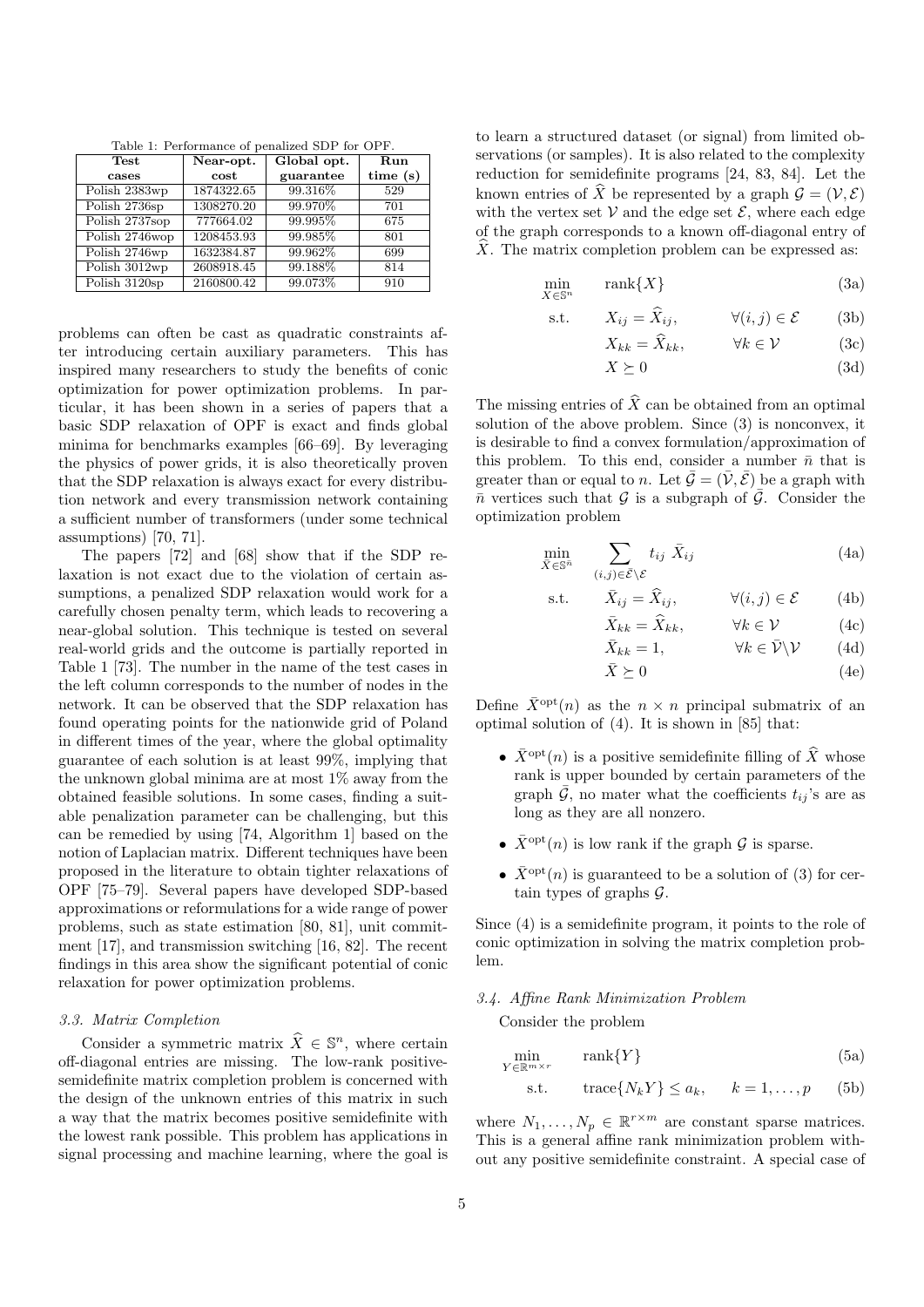the above problem is the regular matrix completion problem defined as finding the missing the entries of a rectangular matrix with partially known entries to minimize its rank [\[86](#page-18-38)[–90\]](#page-19-0). A popular convexification method for [\(5\)](#page-4-3) is to replace its objective function with the nuclear norm of Y [\[88\]](#page-19-1). This is motivated by the fact that the nuclear norm function is the convex envelop of rank ${Y}$  on the set  $\{Y \in \mathbb{R}^{m \times r} \mid ||Y|| \leq 1\}$  [\[91\]](#page-19-2). Optimization [\(5\)](#page-4-3) can be reformulated as a matrix optimization problem whose matrix variable is symmetric and positive semidefinite. To explain this reformulation, consider a new matrix variable X defined as

$$
X \triangleq \left[ \begin{array}{cc} Z_1 & Y \\ Y^{\mathrm{T}} & Z_2 \end{array} \right],\tag{6}
$$

where  $Z_1$  and  $Z_2$  are auxiliary matrices, and Y acts as a submatrix of  $X$  corresponding to its first  $m$  rows and last r columns. Now, consider the problem

$$
\min_{X \in \mathbb{S}^{m+r}} \qquad \text{rank}\{X\} \tag{7a}
$$

$$
\text{s.t.} \qquad \text{trace}\{M_k X\} \le a_k, \qquad k = 1, \dots, p \qquad \text{(7b)}
$$

$$
X \succeq 0 \tag{7c}
$$

where

$$
M_k \triangleq \left[ \begin{array}{cc} 0_{m \times m} & \frac{1}{2} N_k^{\mathrm{T}} \\ \frac{1}{2} N_k & 0_{r \times r} \end{array} \right] \tag{8}
$$

For every feasible solution  $X$  of the above problem, its associated submatrix  $Y$  is feasible for  $(5)$  and satisfies the inequality

$$
rank{Y} \le rank{X}
$$
\n(9)

The above inequality turns into an equality at optimality and, moreover, the problems [\(5\)](#page-4-3) and [\(7\)](#page-5-0) are equivalent [\[91,](#page-19-2) [92\]](#page-19-3). One may replace the rank objective in [\(7\)](#page-5-0) with the linear term trace $\{X\}$  based on the nuclear norm technique, or use the more general idea delineated in [\(4\)](#page-4-2) to find an SDP approximation of the problem with a guarantee on the rank of the solution.

### 3.5. Conic Relaxation of Quadratic Optimization

Consider the standard non-convex quaddratically-constrained quadratic program (QCQP):

$$
\min_{x \in \mathbb{R}^{n-1}} x^T A_0 x + 2b_0^T x + c_0
$$
 (10a)  
s.t. 
$$
x^T A_k x + 2b_k^T x + c_k \le 0, \qquad k = 1, ..., m
$$

$$
m = \frac{1}{2} \tag{10b}
$$

where  $A_k \in \mathbb{S}^{n-1}$ ,  $b_k \in \mathbb{R}^{n-1}$  and  $c_k \in \mathbb{R}$  for  $k = 0, \ldots, m$ . This problem can be reformulated as

<span id="page-5-1"></span>
$$
\min_{X \in \mathbb{S}^n} \quad \text{trace}\{M_0 X\}
$$
\n
$$
\text{s.t.} \quad \text{trace}\{M_k X\} \le 0, \qquad k = 1, \dots, m
$$
\n
$$
X_{11} = 1,
$$
\n
$$
X \succeq 0,
$$
\n
$$
\text{rank}\{X\} = 1
$$
\n
$$
(11)
$$

where  $X$  plays the role of

$$
\left[\begin{array}{c} 1 \\ x \end{array}\right][1 \quad x^T].\tag{12}
$$

and

$$
M_k = \left[ \begin{array}{cc} c_k & b_k^T \\ b_k & A_k \end{array} \right], \qquad k = 0, \dots, m \tag{13}
$$

Dropping the rank constraint from [\(11\)](#page-5-1) leads to an SDP relaxation of the QCQP problem [\(7\)](#page-5-0). If the matrices  $M_k$ 's are sparse, then the SDP relaxation is guaranteed to have a low-rank solution. To enforce the low-rank solution to be rank-1, one can use the idea described in [\(4\)](#page-4-2) and find a penalized SDP approximation of [\(7\)](#page-5-0) by first dropping the rank constraint from [\(11\)](#page-5-1) and then adding a penalty term similar to  $\sum_{(i,j)\in\bar{\mathcal{E}}\setminus\mathcal{E}} t_{ij}$  X<sub>ij</sub> to its objective function.

<span id="page-5-0"></span>In an effort to study low-rank solutions of the SDP relaxation of [\(7\)](#page-5-0), let  $\mathcal{G} = (\mathcal{V}, \mathcal{E})$  be a graph with n vertices such that  $(i, j) \in \mathcal{G}$  if the  $(i, j)$  entry of at least one of the matrices  $M_0, M_1, ..., M_m$  is nonzero. The graph  $\mathcal G$ captures the sparsity of the optimization problem [\(7\)](#page-5-0). Notice that those off-diagonal entries of X that correspond to non-existent edges of  $\mathcal G$  play no direct role in the SDP relaxation. Let  $\overline{X}$  denote an arbitrary solution of the SDP relaxation of [\(7\)](#page-5-0). It can be observed that every solution to the low-rank positive-semidefinite matrix completion problem [\(3\)](#page-4-1) is a solution of the SDP relaxation as well. Now, one can use the SDP problem [\(4\)](#page-4-2) to find low-rank feasible solutions of the SDP relaxation of the QCQP problem. By carefully picking the graph  $\overline{G}$ , one can obtain a feasible solution of the SDP relaxation whose rank is less than or equal to the treewidth of  $\mathcal G$  plus 1 (this number is expected to be small for sparse graphs) [\[85,](#page-18-37) [93\]](#page-19-4).

### 3.6. State Estimation

Consider the problem of recovering the state of a nonlinear system from noisy data. Without loss of generality, we only focus on the quadratic case, where the goal is to find an unknown state/solution  $x \in \mathbb{R}^n$  for a system of quadratic equations of the form

$$
z_r = x^T M_r x + \omega_r, \qquad \forall r \in \{1, \dots, m\} \tag{14}
$$

where

- $z_1, \ldots, z_m \in \mathbb{R}$  are given measurements/specifications.
- Each of the parameters  $\omega_1, \ldots, \omega_m$  is an unknown measurement noise with some known statistical information.
- $M_1, \ldots, M_m$  are constant  $n \times n$  matrices.

One example is power systems state estimation. There, the vector  $x$  corresponds to a vector of voltage phasors, each corresponding to a different bus in the electricity transmission network. The measurements are made by a control system called supervisory control and data acquisition (SCADA). The classical SCADA measurements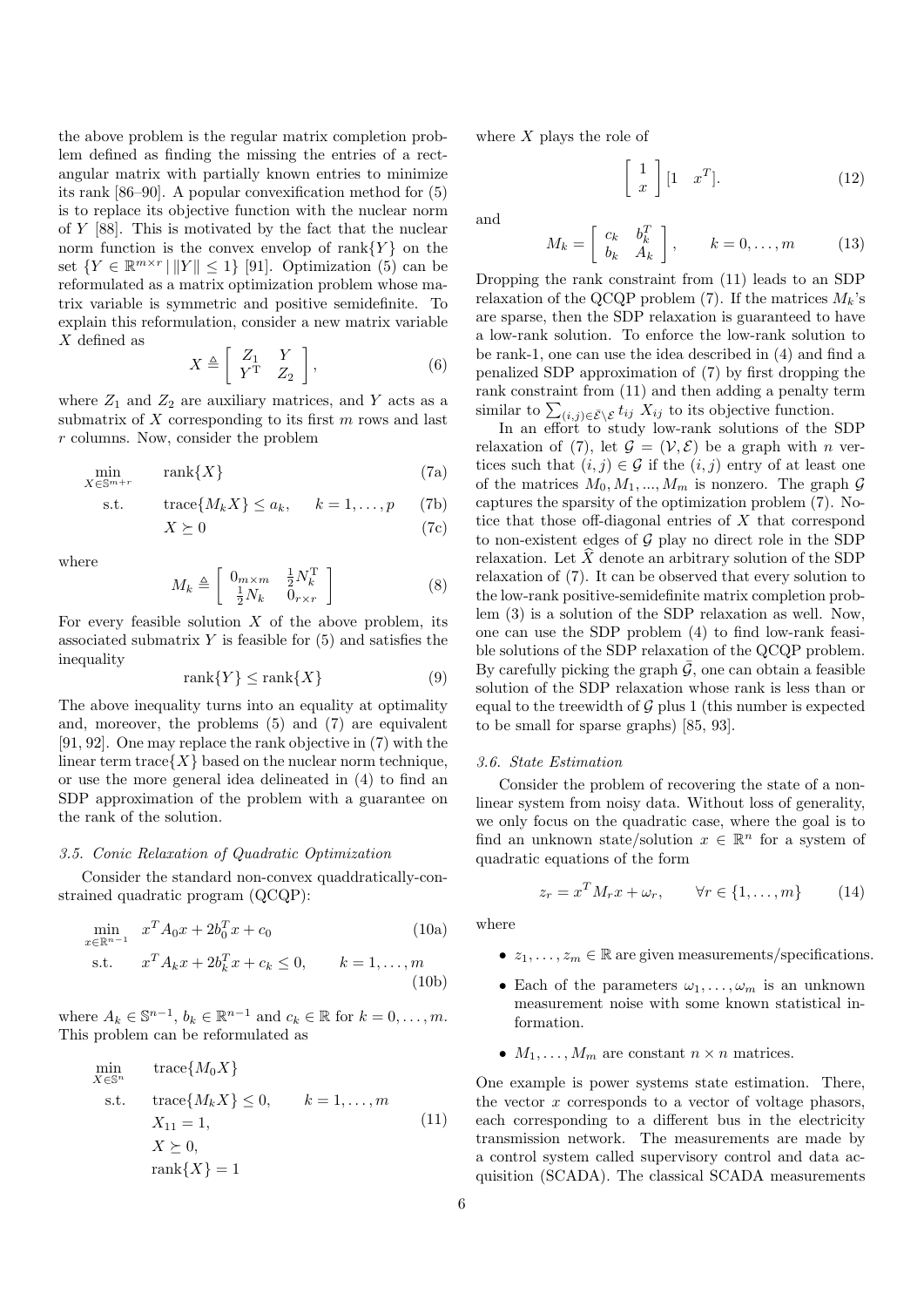of nodal and branch powers, and voltage magnitudes, can all be posed in the quadratic form shown above.

Several algorithms in different contexts, such as signal processing, have been proposed in the literature for solving special cases of the above system of quadratic equations [\[94](#page-19-5)[–99\]](#page-19-6). These methods are often related to semidefinite programming. As an example, consider the conic program

$$
\min_{\substack{X \in \mathbb{S}^n \\ \nu \in \mathbb{R}^m}} \text{trace}\{MX\} + \mu\left(\frac{|\nu_1|}{\sigma_1} + \dots + \frac{|\nu_m|}{\sigma_m}\right) \tag{15a}
$$

s.t. 
$$
\text{trace}\{M_r X\} + \nu_r = z_r, \qquad r = 1, \dots, m \quad (15b)
$$

$$
X \succeq 0 \qquad (15c)
$$

where  $\mu > 0$  is a sufficiently large fixed parameter. The objective function of this problem has two terms: one taking care of non-convexity and another one for estimating the noise values. The matrix  $M$  can be designed such that the solution  $X^{\text{opt}}$  of the above conic program and the unknown state  $x$  be related through the inequality:

$$
||X^{\text{opt}} - \alpha x x^T|| \le 2\sqrt{\frac{\mu \times ||\omega||_1 \times \text{trace}\{X^{\text{opt}}\}}{\eta}}
$$
 (16)

where  $\omega := [\omega_1 \cdots \omega_m]$ , and  $\alpha$  and  $\eta$  are constants [\[100\]](#page-19-7). This implies that the distance between the solutions of the conic program and the unknown state depends on the power of the noise. A slightly different version of the above result holds even in the case where a modest number of the values  $\omega_1, \ldots, \omega_m$  are arbitrarily large corresponding to highly corrupted/manipulated data [\[81\]](#page-18-33). In that case, as long as the number of such measurements is not relatively large, the solution of the conic program will not be affected. The proposed technique has been successfully tested on the European Grid, where more than 18,000 parameters were successfully estimated in [\[100,](#page-19-7) [101\]](#page-19-8).

#### <span id="page-6-0"></span>4. Convexification Techniques

In this section, we present convex relaxations for solving difficult non-convex optimization problems. These nonconvex problems include integer programs, quaddraticallyconstrained quadratic programs, and more generally polynomial optimization. There are countless examples: MAX CUT, MAX SAT, traveling salesman problem, pooling problem, angular synchronization, optimal power flow, etc. Convex relaxations are crucial when searching for integer solutions (e.g. via branch-and-bound); when optimizing over real variables, they provide a way to find globally optimal solutions, as opposed to local solutions. Our focus is on hierarchies of relaxations that grow tighter and tighter towards the original non-convex problem of interest. That is, hierarchies are a sequence of (generally) convex optimization problems whose optimal values become closer and closer to the global optimum of the non-convex problem. Generally, each convex optimization problem is guaranteed

to provide a bound on the global optimum. The common framework we consider is that of optimizing a polynomial f of n variables constrained by m polynomial inequalities, i.e.

$$
\inf_{x \in \mathbb{R}^n} f(x) \quad \text{s.t.} \quad g_i(x) \geqslant 0, \quad i = 1, \dots, m.
$$

We consider linear programming (LP) hierarchies, second order-conic programming (SOCP) hierarchies, and semidefinite positive (SDP) hierarchies. These constitute three alternative ways of solving polynomial optimization problems, each with their pros and cons. After briefly recalling some of the historical contributions, we refer to recent developments that have taken place over the last three years. They are aimed at making the hierarchies more tractable. In particular, the recently proposed multi-ordered Lasserre hierarchy can solve a key industrial problem with thousands of variables and constraints to global optimality. The Lasserre hierarchy was previously limited to smallscale problems since it was introduced 17 years ago.

### 4.1. LP hierarchies

When solving integer programs, it is quite natural to consider convex relaxations in the form of linear programs. The idea is to come up with a polyhedral representation of the convex hull of the feasible set so that all the vertices are integral. In that case, optimizing over the representation can yield the desired integral solutions. For an excellent reference on the various approaches, includ-ing those of Gomori and Chvátal, see the recent book [\[15\]](#page-17-13). It is out of this desire to obtain nice representations that the Sherali-Adams [\[102\]](#page-19-9) and Lovász-Schrijver [\[103\]](#page-19-10) hierarchies arose in 1990; they both provide tighter and tighter outer approximations of the convex hull of the feasible set. In fact, after a finite number of steps (which is known a priori), their polyhedral representations coincide with the convex hull of the integral feasible set. At each iteration of the hierarchy, the representation of Sherali-Adams is con-tained in the one of Lovász-Schrijver [\[20\]](#page-17-29). One way to view these hierarchies is via lift-and-project. For instance, the Sherali-Adams hierarchy can be viewed as taking products of the constraints, which are redundant for the original problem, but strengthen the linear relaxation. Interestingly, the well-foundedness of this approach, and indeed the convergence of the Sherali-Adams hierarchy, can be justified by the works of Krivine [\[104,](#page-19-11) [105\]](#page-19-12) in 1964, as well as those of Cassier [\[106\]](#page-19-13) (in 1984) and Handelman [\[107\]](#page-19-14) (in 1988). It was Lasserre [\[21,](#page-17-16) Section 5.4] who recognized that, thanks to Krivine, one can generalize the approach of Sherali-Adams to polynomial optimization. Global convergence is ensured under some mild assumptions which can always be met when the feasible set is compact. In order to meet these assumptions, one needs to make some adjustements to the modeling of the feasible set. These include normalizing the constraints to be between zero and one.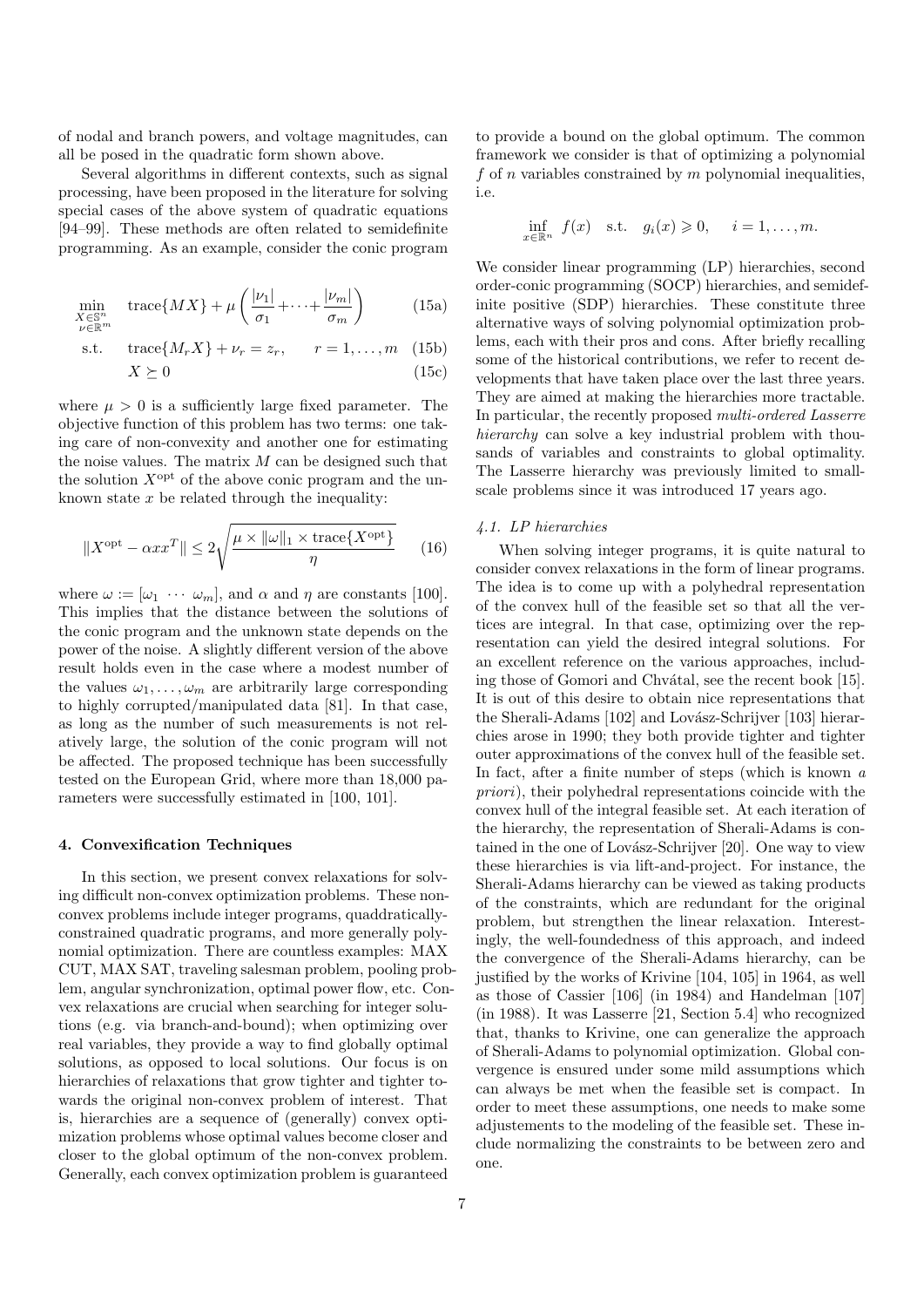Example 1. Consider the following polynomial optimization problem taken from [\[21,](#page-17-16) Example 5.5]:

$$
\inf_{x \in \mathbb{R}} x(x-1) \quad \text{s.t.} \quad x \geqslant 0 \quad \text{and} \quad 1-x \geqslant 0
$$

Its optimal value is  $-1/4$ . To obtain the second-order LP relaxation, one can add the following redundant constraints:

$$
x^2 \ge 0
$$
,  $x(1-x) \ge 0$ ,  $(1-x)^2 \ge 0$ 

The lifted problem then reads:

$$
\inf_{y_1, y_2 \in \mathbb{R}} y_2 - y_1 \quad \text{s.t.} \quad\n\begin{cases}\n y_1 \geqslant 0 \\
 1 - y_1 \geqslant 0 \\
 y_2 \geqslant 0 \\
 y_1 - y_2 \geqslant 0 \\
 1 - 2y_1 + y_2 \geqslant 0\n\end{cases}
$$

where  $y_k$  corresponds to  $x^k$  for a positive integer k. An optimal solution to this problem is  $(y_1, y_2) = (1/2, 0)$ . We then obtain a lower bound on the original problem equal to  $-1/2$ . The third-order LP relaxation is obtained by adding yet more redundant constraints:

$$
x^3 \ge 0
$$
,  $x^2(1-x) \ge 0$ ,  $x(1-x)^2 \ge 0$   $(1-x)^3 \ge 0$ 

Now, the lifted problem reads:

$$
\inf_{y_1, y_2 \in \mathbb{R}} y_2 - y_1 \quad \text{s.t.} \quad\n\begin{cases}\n\begin{aligned}\ny_1 &\geq 0 \\
1 - y_1 &\geq 0 \\
y_2 &\geq 0 \\
1 - 2y_1 + y_2 &\geq 0 \\
y_3 &\geq 0 \\
y_2 - y_3 &\geq 0 \\
y_1 - 2y_2 + y_3 &\geq 0 \\
1 - 3y_1 + 3y_2 - y_3 &\geq 0\n\end{aligned}\n\end{cases}
$$

An optimal solution is given by  $(y_1, y_2, y_3) = (1/3, 0, 0),$ yielding the lower bound of  $-1/3$ . And so on and so forth.

While convergence of the Sherali-Adams hierarchy is preserved when generalizing their approach to polynomial optimization, finite convergence is not preserved. In the words of Lasserre [\[21,](#page-17-16) Section 5.4.2]: "Unfortunately, we next show that in general the LP-relaxations cannot be exact, that is, the convergence is only asymptotic, not finite." This means that, while the global value can be approached to abritrary accuracy, it may never be reached. As a consequence, one cannot hope to extract global minimizers, i.e. those points that satisfy all the constraints and whose evaluations are equal to the global value.

We now turn our attention to some recent work on designing LP hierarchies for polynomial optimization on the positive orthant, i.e. with the constraints  $x_1 \geq 0, \ldots, x_n \geq 0$ 0. Invoking a result of Póyla in 1928  $[108]$ , it was recently proposed in [\[109\]](#page-19-16) to multiply the objective function by  $(1 + g_1(x) + \ldots + g_m(x))^r$  for some positive integer r, in addition to taking products of the constraints (as in the aforementioned LP hierarchy). This work comes as a result of generalizing the notion of copositivity from quadratic forms to polynomial functions [\[110\]](#page-19-17).

We next discuss some numerical aspects of LP hierarchies for polynomial optimization. It has been shown that multiplying constraints by one another when applying lift-and-project to integer programs is very efficient in practice. However, it can lead to numerical issues for polynomial optimization. The reason for this is that the coefficients in the polynomial constraints are not necessarily all of the same order of magnitude. For example, in the univariate case, multiplying  $0.1x - 2 \geq 0$  by itself yields  $0.01x^2 - 0.2x + 4 \geq 0$ , leading to coefficients ranging two orders of magnitude. This can be challenging, even for state-of-the-art software in linear programming. To date, there exists no way of scaling the coefficients of a polynomial optimization problem so as to make them more or less homogenous. In contrast, in integer programs, the constraints  $x_i^2 - x_i = 0$  naturally have all coefficients equal to zero or one. As can be read in [\[111,](#page-19-18) page 7]: "We remark that while there have been other approaches to produce LP hierarchies for polynomial optimization problems (e.g., based on the Krivine-Stengle certificates of positivity  $[21, 105, 112]$  $[21, 105, 112]$  $[21, 105, 112]$ , these LPs, though theoretically significant, are typically quite weak in practice and often numerically ill-conditioned [\[113\]](#page-19-20)." This leads us to discuss the LP hierarchy proposed in [\[114\]](#page-19-21) in 2014.

Viewed through the lenses of lift-and-project, the approach in [\[114\]](#page-19-21) avoids products of constraints and instead adds the redundant constraints  $x^{2\alpha} g_i(x) \geq 0$  and  $(x^{\alpha} \pm \alpha)$  $(x^{\beta})^2 g_i(x) \geq 0$  where  $x^{\alpha} = x_1^{\alpha_1} \cdots x_n^{\alpha_n}$  and  $\alpha, \beta \in \mathbb{N}^n$ . By doing this for monomials of higher and higher degree  $\alpha_1 + \ldots + \alpha_n$ , one obtains an LP hierarchy. The nice property of this hierarchy is that it avoids the conditioning issues associated with the previously discussed hierarchies. The authors also propose to multiply the objective by  $(x_1^2 + \ldots + x_n^2)^r$  for some integer r as a means to strenghen the hierarchy. Global convergence can then be guaranteed (upon reformulation) when optimizing a homogenous polynomial whose individual variables are raised only to even degrees and are constrained to lie in the unit sphere. This follows from  $[111,$  Theorem 13, a consequence of Pólya's previously mentioned result [\[108\]](#page-19-15). We conclude by noting that the distinct LP hierarchies presented above can be combined. For the interested reader, numerical experiments can be found in [\[115,](#page-19-22) Table 4.4].

### 4.2. SOCP hierarchies

A natural way to provide hierarchies that are stronger than LP hierarchies is to resort to conic optimization whose feasible set is not a polyhedra. In fact, in their original paper, Lovász and Schrijver proposed strengthening their LP hierarchy by adding a positive semidefinite constraint. We will deal with SDP in the next section, and we now focus on SOCP for which very efficient solvers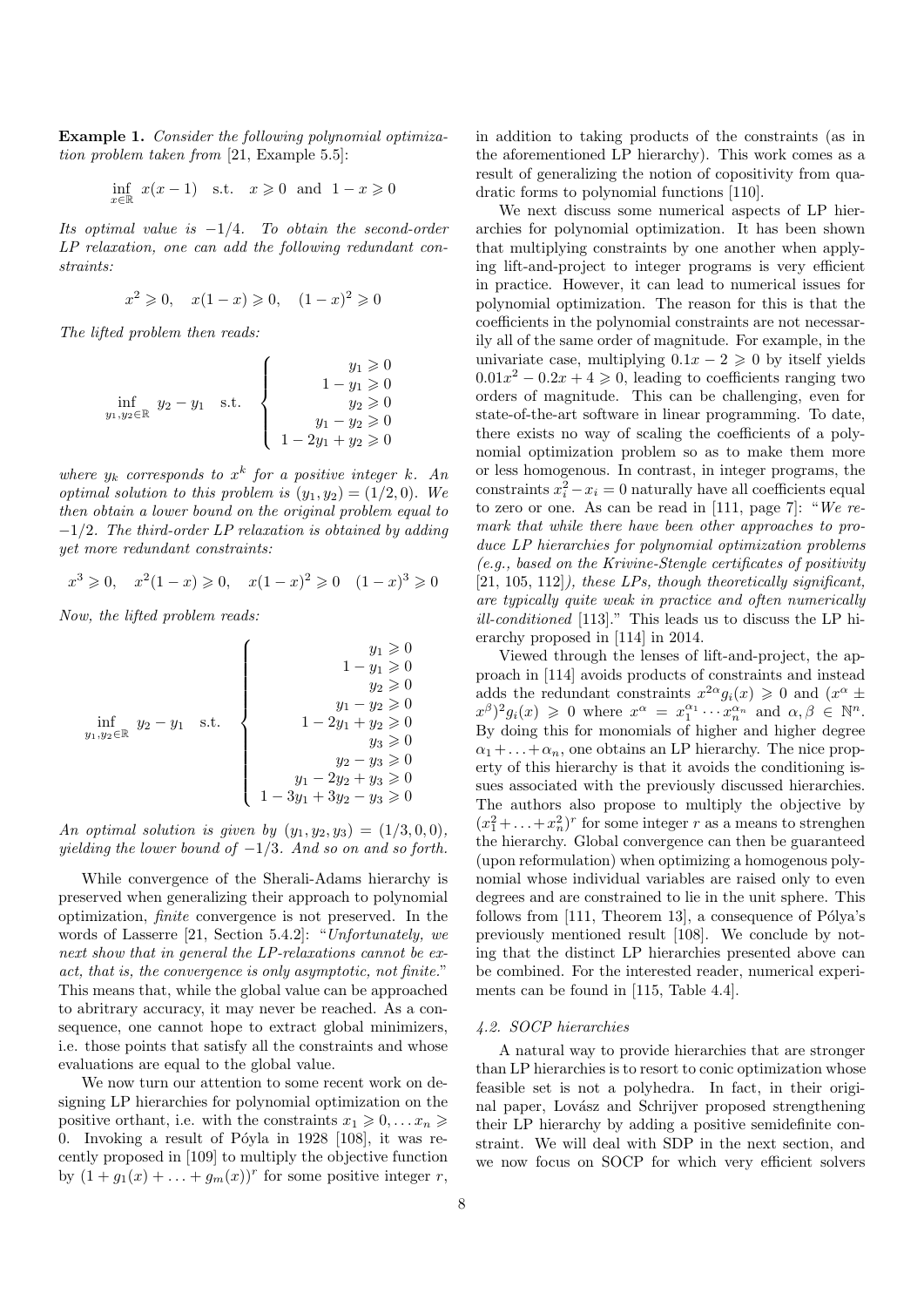exist. It was this practical consideration which led the authors of [\[114\]](#page-19-21) to restrain the cone of sum-of-squares arising in the Lasserre hierarchy. By restricting the number of terms inside the squares to two at most, i.e. by avoiding squares such as the one crossed out in  $\sigma(x_1, x_2)$  =  $x_1^2 + (2x_1 - x_2^3)^2 + \sqrt{1 - x_1 + x_2}$  one obtains SOCP constraints instead of SDP constraints. Numerical experiments can found in [\[116\]](#page-19-23). A dual perspective to this approach is to relax the semidefinite constraints in the Lasserre hierarchy to all necessary SOCP constraints. This idea was independently proposed in [\[117\]](#page-19-24), except that the authors of that work do not relax the moment matrix. This ensures that the relaxation obtained is at least as tight as the first-order Lasserre hiearchy. When applied to find global minimizers to the optimal power flow problem [\[118\]](#page-19-25), this provides reduced runtime in some instances. On other instances, the hierarchy does not seem to globally converge, at least with the limited computional power used in the experiments. This was elucidated in [\[119\]](#page-19-26) where it was shown that restricting sum-of-squares to two terms at most does not preserve global convergence, even if the polynomial optimization problem is convex. Interestingly, the restriction on the sum-of-squares can be used to strenghten the LP hierarchies described in the previous section [\[115\]](#page-19-22). However, this does not affect the ill-conditioning associated with the LP hierarchies, nor their asymptotic convergence (as opposed to finite convergence).

We note that SOCP hierarchies have been successfully applied for solving control problems in robotics. Below we borrow an example from [\[120\]](#page-19-27) to illustrate the use of sums-of-squares and SOCP hierarchies to control.

Example 2. Consider the following dynamical system which represents a jet engine model:

$$
\dot{x} = -y - \frac{3}{2}x^2 - \frac{1}{2}x^3 \n\dot{y} = 3x - y
$$

In order to prove the stability of the equilibrium  $(x, y) =$  $(0, 0)$ , one may look for a Lyapunov function using sumsof-squares, i.e. a function  $V : \mathbb{R}^2 \longrightarrow \mathbb{R}$  such that  $V(x, y)$ and  $-V(x, y)$  are sums-of-squares. In this case, it suffices to look for sums-of-squares of degree 4, which yields the following Lyapunov function [\[121\]](#page-19-28):

$$
\begin{array}{ll} V(x,y) & = & 4.5819 x^2 - 1.5786 x y + 1.7834 y^2 - 0.12739 x^3 \\ & & + 2.5189 x^2 y - 0.34069 x y^2 + 0.61188 y^3 \\ & & + 0.47537 x^4 - 0.052424 x^3 y + 0.44289 x^2 y^2 \\ & & + 0.0000018868 x y^3 + 0.090723 y^4 \end{array}
$$

In order to reduce the computational burden, one could require that  $V(x, y)$  and  $-V(x, y)$  are sums-of-squares where the number of terms inside the squares are limited to two at most. This yields an SOCP feasibility problem. This technique has been used to find regions of attraction to problems arising in robotics [\[114\]](#page-19-21).

### 4.3. SDP hierarchies

SDP hierarchies revolve around the notion of sum-ofsquares, which were first introduced in the context of opti-

mization by Shor [\[122\]](#page-19-29) in 1987. Shor showed that globally minimizing a univariate polynomial on the real line breaks down to a convex problem. It relies on the fact that a univariate polynomial is nonnegative if and only if it is a sum-of-squares of other polynomials. This is also true for bivariate polynomials of degree four as well as multivariate quadratic polynomials. But it is generally not true for other polynomials, as was shown by Hilbert in 1888 [\[123\]](#page-19-30). This led Shor [\[124\]](#page-19-31) (see also [\[125\]\)](#page-19-32) to tackle the minimization of multivariate polynomials by reformulating them using quadratic polynomials. Later, Nesterov [\[126\]](#page-19-33) provided a self-concordant barrier that allows one to use efficient interior point algorithms to minimize a univariate polynomial via sum-of-squares.

We turn our attention to the use of sum-of-squares in a more general context, i.e. constrained optimization. Working on Markov chains where one seeks invariant measures, Lasserre [\[19\]](#page-17-30) realized that minimizing a polynomial function under polynomial constraints can also be viewed as a problem where one seeks a measure. He showed that a dual perspective to this approach consists in optimizing over sum-of-squares. In order to justify the global convergence of his approach, Lasserre used Putinar's Positivstellensatz [\[127\]](#page-19-34). This result was discovered in 1993 and provided a crucial refinement of Schmüdgen's Positivstellensatz [\[128\]](#page-19-35) proven a few years earlier. It was crucial because it enabled numerical computations, leading to what is known today as the Lasserre hierarchy. Schmüdgen's Positivstellensatz essentially says that a polynomial that is positive on a set defined by polynomial inequalities can be decomposed a sum of products of the the polynomi-als multiplied by sums of squares; Putinar's removes the product from the decomposition.

Example 3. Consider the following polynomial optimization problem taken from [\[119\]:](#page-19-26)

$$
\inf_{x_1, x_2 \in \mathbb{R}} x_1^2 + x_2^2 + 2x_1x_2 - 4x_1 - 4x_2 \text{ s.t. } x_1^2 + x_2^2 = 1
$$

Its optimal value is  $2 - 4$ √ 2, which can be found using sums-of-squares since:

$$
x_1^2 + x_2^2 + 2x_1x_2 - 4x_1 - 4x_2 - (2 - 4\sqrt{2}) =
$$
  

$$
(\sqrt{2} - 1)(x_1 - x_2)^2 + \sqrt{2}(-\sqrt{2} + x_1 + x_2)^2
$$
  

$$
+ 2(\sqrt{2} - 1)(1 - x_1^2 - x_2^2)
$$

It can be seen from the above equation that when  $(x_1, x_2)$ is feasible, the first line must be nonnegative, proving that  $2-4\sqrt{2}$  is a lower bound. This corresponds to the firstorder Lasserre hierarchy since the polynomials inside the squares are of degree one at most. To make the link with the previous section, note that one can ask to restrict the number of terms to two at most inside the squares. This allows one to use second-order conic programming instead of semidefinite programming, but does not preserve global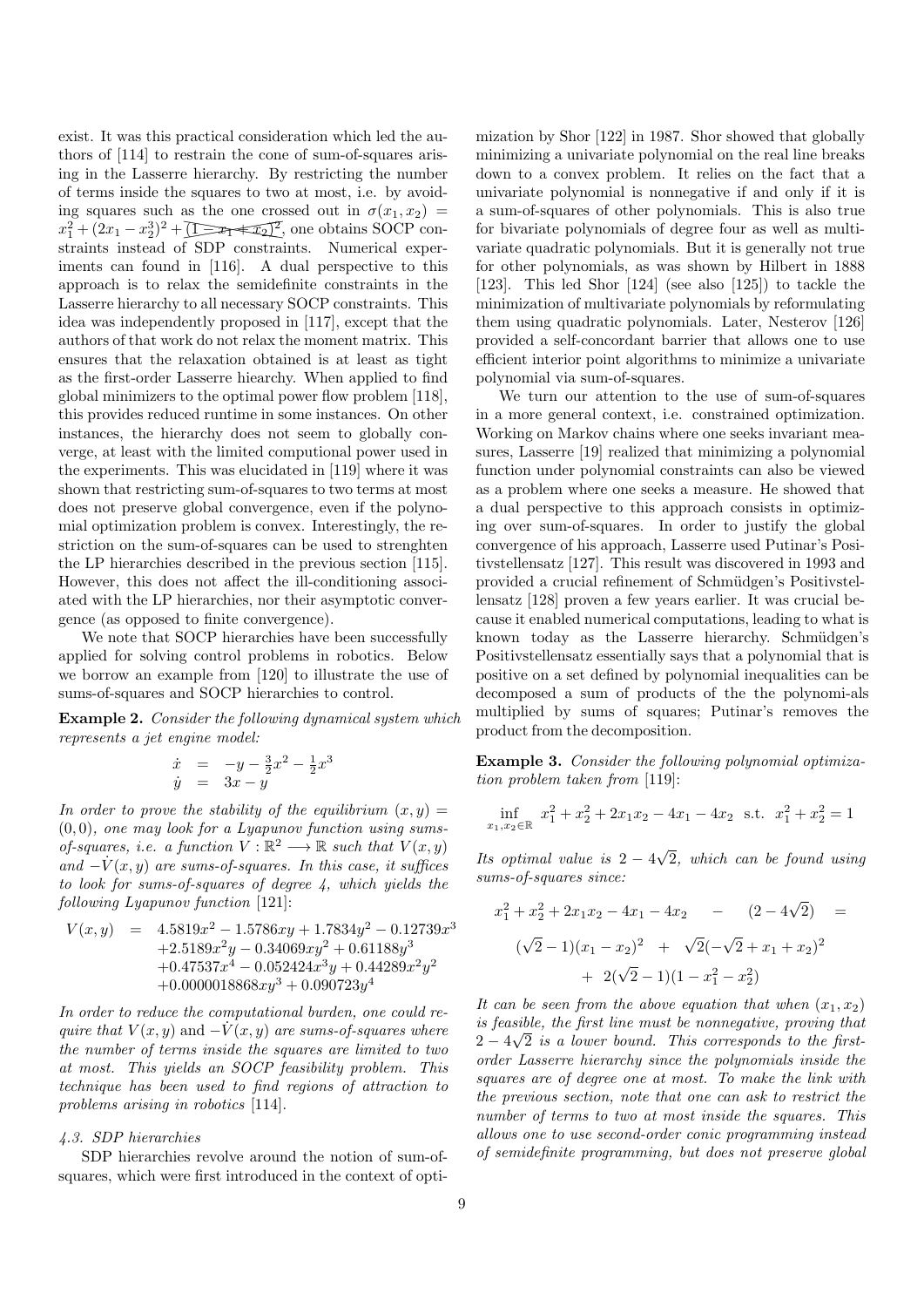$convergence.$  The best bound that can be obtained (i.e.  $-4\sqrt{2}$ ) is given by the following decomposition:

$$
x_1^2 + x_2^2 + 2x_1x_2 - 4x_1 - 4x_2 - (-4\sqrt{2}) =
$$
  

$$
\frac{\sqrt{2}}{2}(-\sqrt{2} + 2x_1)^2 + \frac{\sqrt{2}}{2}(-\sqrt{2} + 2x_2)^2 + (x_1 + x_2)^2
$$
  

$$
+ 2\sqrt{2}(1 - x_1^2 - x_2^2)
$$

Parallel to Lasserre's contribution, Parrilo [\[18\]](#page-17-15) pioneered the use of sum-of-squares for obtaining strong bounds on the optimal solution of nonconvex problems (e.g. MAX CUT). He also showed how they can be used for many important problems in systems and control. These include Lyapunov analysis for control systems [\[129\]](#page-19-36). We do not dwell on these as they are outside the scope of this tutorial, but we also mention a different view of optimal control via occupation measures [\[130\]](#page-19-37). In contrast to Lasserre, Parrilo's work [\[131\]](#page-19-38) panders to Stengle's Positivstellensatz [\[112\]](#page-19-19), which is used for proving infeasibility of systems of polynomial equations. This result can be seen as a generalization of Farkas' Lemma which certifies the emptiness of a polyhedral set.

As discussed above, the Lasserre hierarchy provides a sequence of semidefinite programs whose optimal values converge (monotonically) towards the global value of a polynomial optimization problem. This is true provided that the feasible set is compact, and that a bound  $R$  on the radius of the set is known, so that one can include a redundant ball constraint  $x_1^2 + \cdots + x_n^2 \le R^2$ . When modeling the feasible set in this matter, there is also zero duality gap in each semidefinite program [\[132\]](#page-19-39). This is a crucial property when using path following primal-dual interior point methods, which are some of the most efficient approaches for solving semidefinite programs.

In contrast to LP hierarchies which have only asymptotic convergence in general, the Lasserre hierarchy has finite convergence generically. This means that for a given abritary polynomial optimization problem, finite convergence will almost surely hold. It was Nie [\[133\]](#page-19-40) who proved this result, which had been observed in practice ever since the Lasserre hierarchy was introduced. He relied on theorems of Marshall [\[134,](#page-19-41) [135\]](#page-19-42) which attempted to answer the question: when can a nonnegative polynomial have a sumof-squares decomposition? In the Positivstellensätze discussed above, the assumption of positivity is made, which only guarantees asymptotic convergence. The result of Nie marks a crucial difference with the LP hierarchies because it means that in practice, one can solve non-convex problems exactly via a convex relaxation, whereas with LP hierarchies one may only approximate them. In fact, when finite convergence is reached, the Lasserre hierarchy not only provides the global value, but also finds global minimizers, i.e. points that satisfy all the constraints and whose evaluations are the global value. This last feature illustrates a nice synergy between advances in optimization and advances on the theory of moments, which we next discuss.

When the Lasserre hierarchy was introduced, the theory of moments lacked a result to guarantee when global solutions could be extracted. At the time of Lasserre's original paper, the theory only applied to bivariate polynomial optimization [\[136,](#page-19-43) Theorem 1.6]. With the success of the Lasserre hierarchy, there was a growing need for more theory to be developed. This theory was developed a few years later by Curto and Fialkow [\[137,](#page-19-44) Theorem 1.1]. They showed that it is sufficient to check a rank condition in the Lasserre hierarchy in order to extract global minimizers (and in fact, the number of minimizers is equal to the rank).

Interestingly, the same situation occured when the complex Lasserre hierarchy was recently introduced in [\[138\]](#page-19-45). The Lasserre hierarchy was generalized to complex numbers in order to enhance its tractability when dealing with polynomial optimization in complex numbers, i.e.

$$
\inf_{z \in \mathbb{C}^n} f(z, \bar{z}) \quad \text{s.t.} \quad g_i(z, \bar{z}) \geqslant 0, \ i = 1, \dots, m.
$$

where  $f, g_1, \ldots, g_m$  are real-valued complex polynomials (e.g.  $2|z_1|^2 + (1+i)z_1\bar{z}_2 + (1-i)\bar{z}_1z_2$ , where **i** is the imaginary number). This framework is natural for optimization problems with oscillatory phenoma, which are omnipresent in physical systems (e.g. electric power systems, imaging science, signal processing, automatic control, quantum mechanics). One way of viewing the complex Lasserre hierarchy is that it restricts the sums-of-squares in the original Lasserre hierarchy to Hermitian sums-of-squares. These are exponentially cheaper to compute yet preserve global convergence, thanks to D'Angelo's and Putinar's Positivstellensatz [\[139\]](#page-20-0). On the optimal power flow problem in electrical engineering, they permit a speed-up factor of up to one order of magnitude [\[138,](#page-19-45) Table 1].

Example 4. Consider the following complex polynomial optimization problem

$$
\inf_{z \in \mathbb{C}} z + \bar{z} \quad \text{s.t.} \quad |z|^2 = 1
$$

whose optimal value is  $-2$ . One way to solve this problem would be to convert it into real numbers  $z =: x1 + \mathbf{i}x_2, i.e.$ 

$$
\inf_{x_1, x_2 \in \mathbb{R}} 2x_1 \quad \text{s.t.} \quad x_1^2 + x_2^2 = 1
$$

and to use sums-of-squares:

$$
2x_1 - (-2) = 1^2 + (x_1 + x_2)^2 + 1 \times (1 - x_1^2 - x_2^2)
$$

But one could instead use Hermitian sums-of-squares, which are cheaper to compute:

$$
z + \bar{z} - (-2) = |1 + z|^2 + 1 \times (1 - |z|^2)
$$

When the complex Lasserre hierarchy was introduced, the theory of moments lacked a result to guarantee when global solutions could be extracted. This led its authors to generalize the work of Curto and Fialkow using the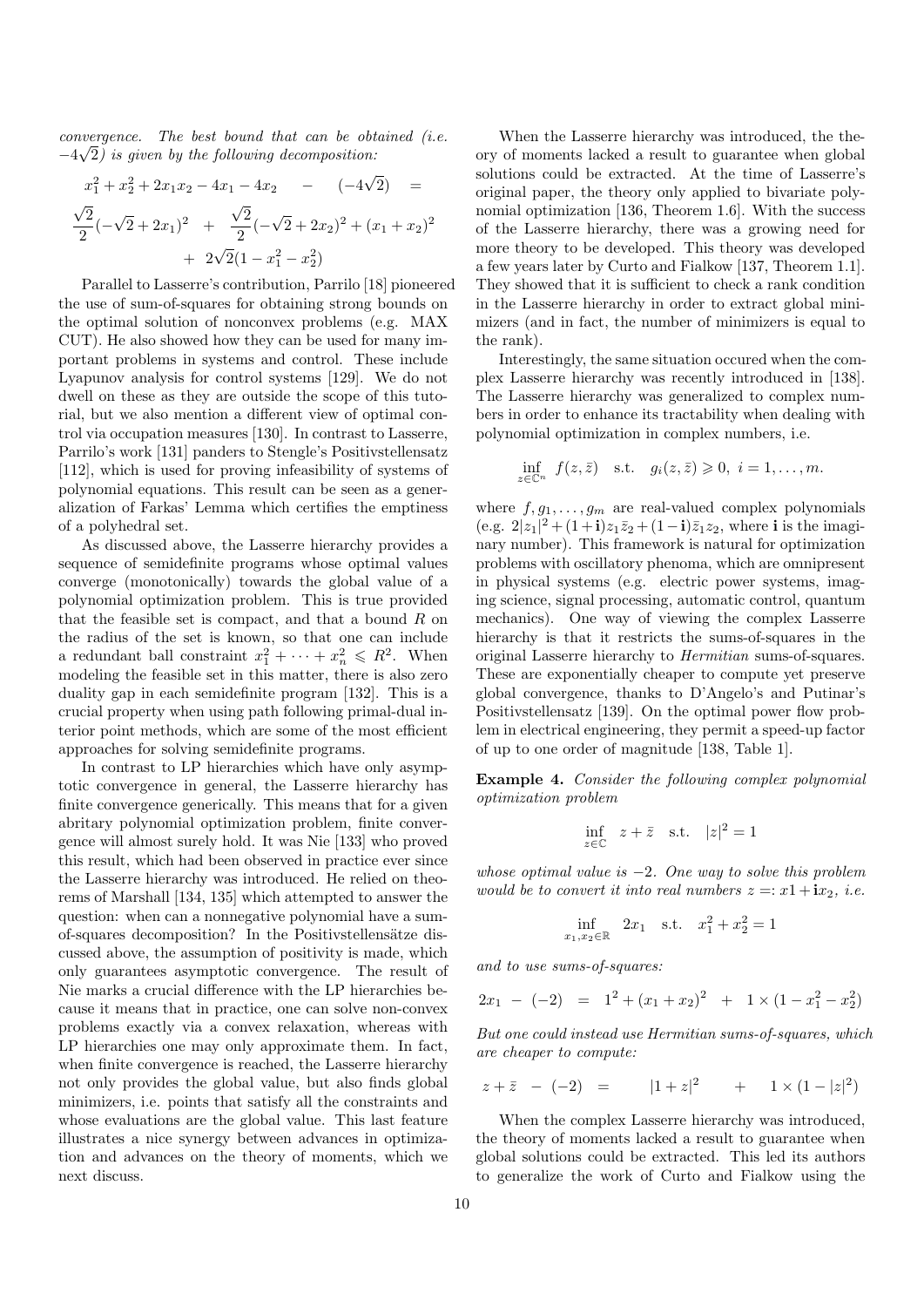notion of hyponormality in operator theory [\[138,](#page-19-45) Theorem 5.1]. They found that in addition to rank conditions, some positive semidefinite conditions must be met. Contrary to the rank conditions, these are convex and can thus be added to the complex Lasserre hierarchy. In [\[138,](#page-19-45) Example 4.1], doing so reduces the rank from 3 to 1 and closes the relaxation gap.

The advent of the Lasserre hierarchy not only sparked progress in the theory of moments, but also led to some notable results. In 2004, the author of [\[140\]](#page-20-1) derived an upper bound on the order of the Lasserre hierarchy needed to obtain a desired relaxation bound to a polynomial optimization problem. This upper bound depends on three factors: 1) a certain description of the feasible set, 2) the degree of the polynomial objective function, and 3) how close the objective function is to reaching the relaxation bound on the feasible set. It must be noted that this upper bound is difficult to compute in practice. As of today, it is therefore not possible to know ahead of time how far in the hierarchy one needs to go in order to solve a given instance of polynomial optimization. Along these lines, not much is yet known about the speed of convergence of the bounds generated by the Lasserre hierarchy, except when optimizing over the hypercube [\[141,](#page-20-2) [142\]](#page-20-3). In practice, they generally reach the global value in a few iterations. Somewhat paradoxically, there are some nice results [\[143\]](#page-20-4) on the speed of convergence of SDP hierarchies of upper bounds [\[144\]](#page-20-5), although their converge is slow in practice.

Another notable result is contained in [\[145\]](#page-20-6). As discussed previously, the discrepancy between nonnegative polynomials and sum-of-squares was noticed towards the end of the nineteenth century. In some applications of sum-of-squares, the nonnegativity of a function on  $\mathbb{R}^n$  is replaced by requiring it to be a sum-of-squares. The result in [\[145\]](#page-20-6) quantifies how small the cone of sums-of-squares is with respect to the cone of nonnegative polynomials. It is perhaps the title of the paper that best sums up the finding: "There are significantly more nonnegative polynomials than sums of squares".

Having discussed several theoretical aspects of the Lasserre hierarchy, we now turn our attention to practical considerations. In order to make the Lasserre hierarchy tractable, it is crucial to exploit the problem structure. We have already gotten a flavor of this with the complex hierarchy, which exploits the complex structure of physical problems with oscillatory phenoma (electricity, light, etc.). In the following, some key results on sparsity and symmetry are highlighted.

In order to exploit sparsity in the Lasserre hierarchy, it was proposed to use chordal sparsity in sums-of-squares in [\[146\]](#page-20-7). We briefly explain this approach. Each constraint in a polynomial optimization problem is associated a sumof-squares in the Lasserre hierarchy. In fact, each sum-ofsquares can be interpreted as a generalized Lagrange multiplier [\[21,](#page-17-16) Theorem 5.12]. If a constraint only depends on a few variables, say  $x_1, x_3, x_{20}$  among  $x_1, \ldots, x_{100}$ , it seems naturally that the associated sum-of-squares should

depend only on the variables  $x_1, x_3, x_{20}$ , or some slightly larger set of variables. This was made possible by the work in [\[146\].](#page-20-7) To do so, the authors consider the correlative sparsity pattern of the polynomial optimization problem. It can be viewed as a graph where the nodes are the variables and the edges signify a coupling of the variables. Taking a chordal extension of this graph and computing the maximal cliques, one can restraint the variables appearing in the sum-of-squares to belong to these cliques. This provides a more tractable hierarchy of relaxations while preserving global convergence, as was shown by Lasserre [\[21,](#page-17-16) Theorems 2.28 and 4.7]. What Lasserre proved was a sparse version of Punitar's Positivstellensatz. This sparse version has two applications that we next discuss.

One application is to the bounded sum-of-squares hierarchy (BSOS) [\[113\]](#page-19-20). The idea of this SDP hierarchy is to fix the size of the SDP constraint as the order of the hierarchy increases. The size of the SDP constraint can be set by the user. The hierarchy builds on the LP hierarchy based on Krivine's Positivstellensatz discussed in the section on LP hierarchies. As the order of the hierarchy increases, the number of LP constraints augments. These are the LP constraints that arise when multiplying constraints by one another. A sparse BSOS [\[147\]](#page-20-8) is possible, thanks to the sparse version of Putinar's Positivstellensatz. Global convergence is guaranteed by [\[147,](#page-20-8) Theorem 1], but the ill-conditioning associated with LP hierarchies is inherited.

Another applicaton of the sparse version of Punitar's Positivstellensatz is the multi-ordered Lasserre hierarchy [\[138,](#page-19-45) [148\]](#page-20-9). It is based on two ideas: 1) to use a different relaxation order for each constraint, and 2) to iteratively seek a closest measure to the truncated moment data until a measure matches the truncated data. Global convergence is a consequence of the aforementioned sparse Positivstellensatz.

<span id="page-10-0"></span>Example 5. The multi-ordered Lasserre hierarchy can solve a key industrial problem of the twentieth century to global optimality on instances of polynomial optimization with up to 4,500 variables and 14,500 constraints (see also [\[138\]](#page-19-45)). The relaxation order is typically augmented at a hundred or so constraints before reaching global optimality. The test cases correspond to the highly non-convex optimal flow problem, and in particular to instances of the European high-voltage synchronous electricity network comprising data from 23 different countries (available at  $[149, 150]$  $[149, 150]$  $[149, 150]$ .

Table [2](#page-11-1) shows the globally optimal objective value and corresponding solver time for select test cases. The convex relaxations were parsed using YALMIP 2015.06.26 [\[151\]](#page-20-12) and MATLAB 2013a, and solved using MOSEK 7.1.0.28 on a quad-core 2.70 GHz processor with 16 GB of RAM. Parsing time is not included in the comparison; it could be substantially improved within an industrial-scale imple-mentation. Better runtimes (by up to an order of magni-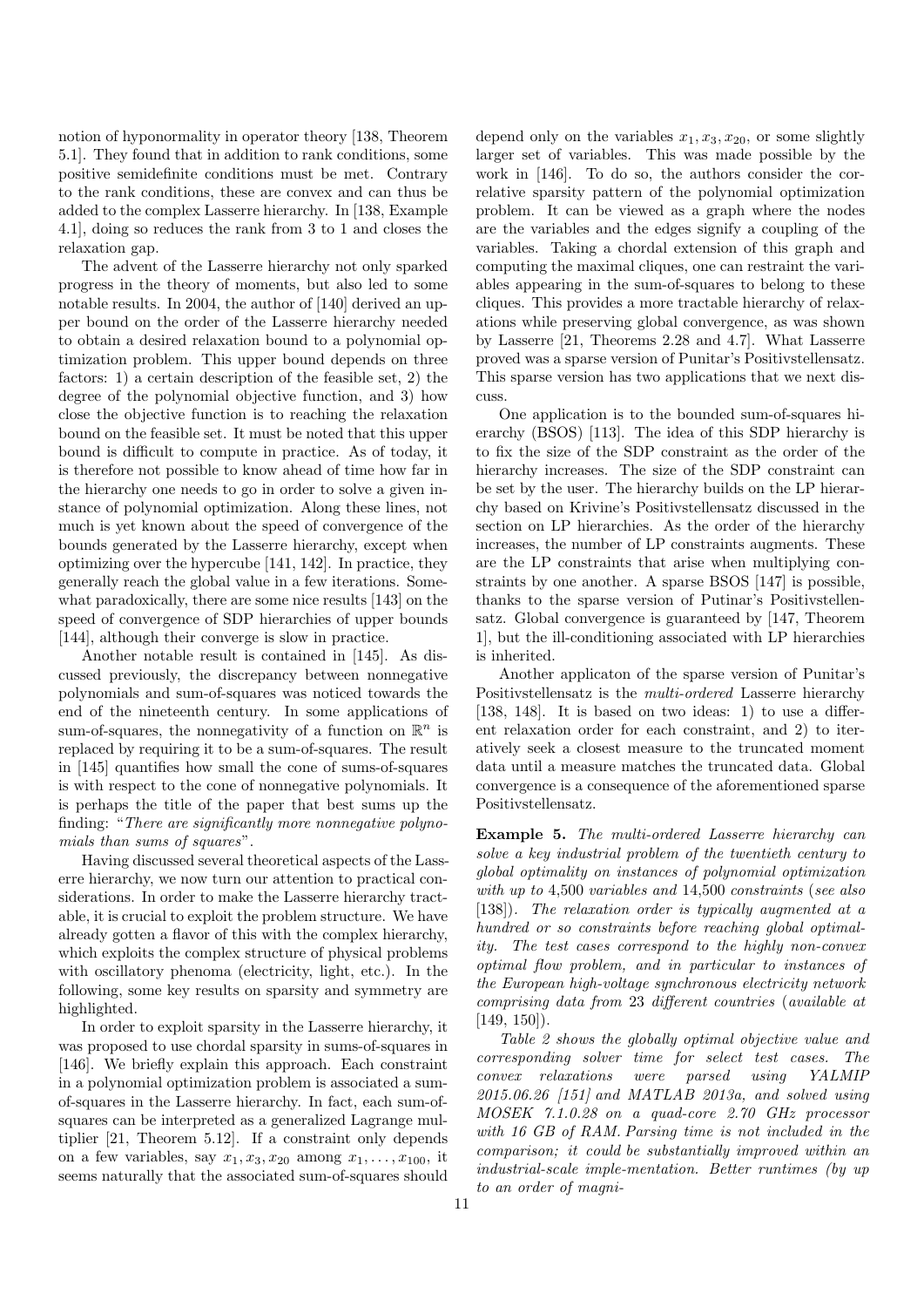<span id="page-11-1"></span>Table 2: Numerical results for Example [5](#page-10-0)

| Case          | Num.  | Num.    | Multi-ordered Lasserre |             |
|---------------|-------|---------|------------------------|-------------|
| Name          | Var.  | Constr. | Global val.            | Time $(s.)$ |
| case57Q       | 114   | 192     | 7,352                  | 3.4         |
| case57L       | 114   | 352     | 43,984                 | 1.4         |
| case118O      | 236   | 516     | 81,515                 | 15.7        |
| case118L      | 236   | 888     | 134,907                | 10.5        |
| case300       | 600   | 1,107   | 720,040                | 7.2         |
| nesta case24  | 48    | 526     | 6,421                  | 246.1       |
| nesta_case30  | 60    | 272     | 372                    | 302.7       |
| nesta_case73  | 146   | 1,605   | 20,125                 | 506.9       |
| $PL-2383wp$   | 4,354 | 12,844  | 24,990                 | 583.4       |
| $PL-2746$ wop | 4,378 | 13,953  | 19,210                 | 2,662.4     |
| $PL-3012wp$   | 4,584 | 14,455  | 27,642                 | 318.7       |
| $PL-3120sp$   | 4,628 | 13,948  | 21,512                 | 386.6       |
| PEGASE-1354   | 1,966 | 6,444   | 74,043                 | 406.9       |
| PEGASE-2869   | 4,240 | 12,804  | 133,944                | 921.3       |

### tude) and higher precision can be obtained with the complex Lasserre hierarchy mentioned above.

We finish by discussing symmetry. In the presence of symmetries in a polynomial optimization problem, the authors of [\[152\]](#page-20-13) proposed to seek an invariant measure when deploying the Lasserre hierarchy. This reduces the computational burden in the semidefinite relaxations. It was shown recently that in the presence of commonly encountered symmetries, one actually obtains a block diagonal Lasserre hierarchy [\[138,](#page-19-45) Section 7].

The above approaches for making hierarchies more tractable lead to convex models that are more amenable for off-the-shelf solvers. The next section deals with numerical algorithms for general conic optimization problems.

### <span id="page-11-0"></span>5. Numerical Algorithms

The previous section described convexification techniques that relax hard, nonconvex problems into a handful of standard classes of convex optimization problems, all of which can be approximated to arbitrary accuracy in polynomial time using the ellipsoid algorithm [\[153,](#page-20-14) [154\]](#page-20-15). Whenever the relaxation is tight, a solution to the original nonconvex problem can be recovered after solving the convexified problem. Accordingly, convexification establishes the original problem to be tractable or "easy to solve", at least in a theoretical sense. This approach was used as early as 1980 by Gröteschel, Lovász and Schijver [\[155\]](#page-20-16) to develop polynomial-time algorithms for combinatorial optimization.

However, the practical usefulness of convexification was less clear at the time of its development. The ellipsoid method was notoriously slow in practice, so specialized algorithms had to be used to solve the resulting convexified problems. The fastest was the simplex method for the solution of linear programs (LPs), but LP convexifications are rarely tight. Conversely, semidefinite program (SDP) convexifications are often exact, but SDPs were particularly difficult to solve, even in very small instances (see [\[1,](#page-17-0) [156\]](#page-20-17)

for the historial context). As a whole, convexification remained mostly of theoretical interest.

In the 1990s, advancements in numerical algorithms overhauled this landscape. The interior-point method originally developed as a practical but rigorous algorithm for LPs by Karmarkar  $[157]$  — was extended to SDPs by Nesterov and Nemirovsky [\[158,](#page-20-19) Chapter 4] and Alizadeh [\[22\].](#page-17-17) In fact, this line of work showed interior-point methods to be particularly suitable for SDPs, generalizing and unifying the much of the previous framework developed for LPs. For control theorists, the ability to solve SDPs from convexification had a profound impact, giving rise to the disciplines of LMI control [\[1\]](#page-17-0) and polynomial control [\[12\].](#page-17-10)

Today, the growth in the size of SDPs has outpaced the ability of general-purpose interior-point methods to solve them, fueled in a large part by the application of convexification techniques to control and machine learning applications. First-order methods have become popular, because they have very low per-iteration costs that can often be custom-tailored to exploit problem structure in a specific application. On the other hand, these methods typically require considerably more iterations to converge to reasonable accuracy. Ultimately, the most effective algorithms for the solution of large-scale SDPs are those that combine the convergence guarantees of interior-point methods with the ability of first-order methods to exploit problem structure.

This section reviews in detail three numerical algorithms for SDPs. First, we describe the theory of interiorpoint methods in Section [5.2,](#page-12-0) presenting them as a generalpurpose algorithm for solving SDPs to arbitrary accuracy in polynomial time. Next, we describe a popular firstorder method in Section [5.3](#page-13-0) known as ADMM, and explain how it is able to reduce computational cost by exploiting sparsity. In Section [5.4,](#page-15-0) we describe a modified interiorpoint method for low-rank SDPs that exploits sparsity like ADMM while also enjoying the strong convergence guarantees of interior-point methods. Finally, we briefly review other structure-exploiting algorithms in Section [5.5.](#page-16-0)

#### 5.1. Problem description

In order to simplify our presentation, we will focus our efforts on the standard form semidefinite program

<span id="page-11-2"></span>
$$
X^{\text{opt}} = \text{minimize} \qquad C \bullet X \tag{SDP}
$$
  
subject to  $A_i \bullet X = b_i \quad \forall i \in \{1, ..., m\}, \ X \succeq 0,$ 

over the data  $C, A_1, \ldots, A_m \in \mathbb{S}^n$ ,  $b \in \mathbb{R}^m$ , and its Lagrangian dual

<span id="page-11-3"></span>
$$
\{y^{\text{opt}}, S^{\text{opt}}\} = \text{maximize} \qquad b^T y \qquad \text{(SDD)}
$$
  
subject to 
$$
\sum_{i=1}^m y_i A_i + S = C, \ S \succeq 0.
$$

Here,  $X \succeq 0$  indicates that X is positive semidefinite, and  $A_i \bullet X = \text{trace}\{A_i X\}$  is the usual matrix inner product.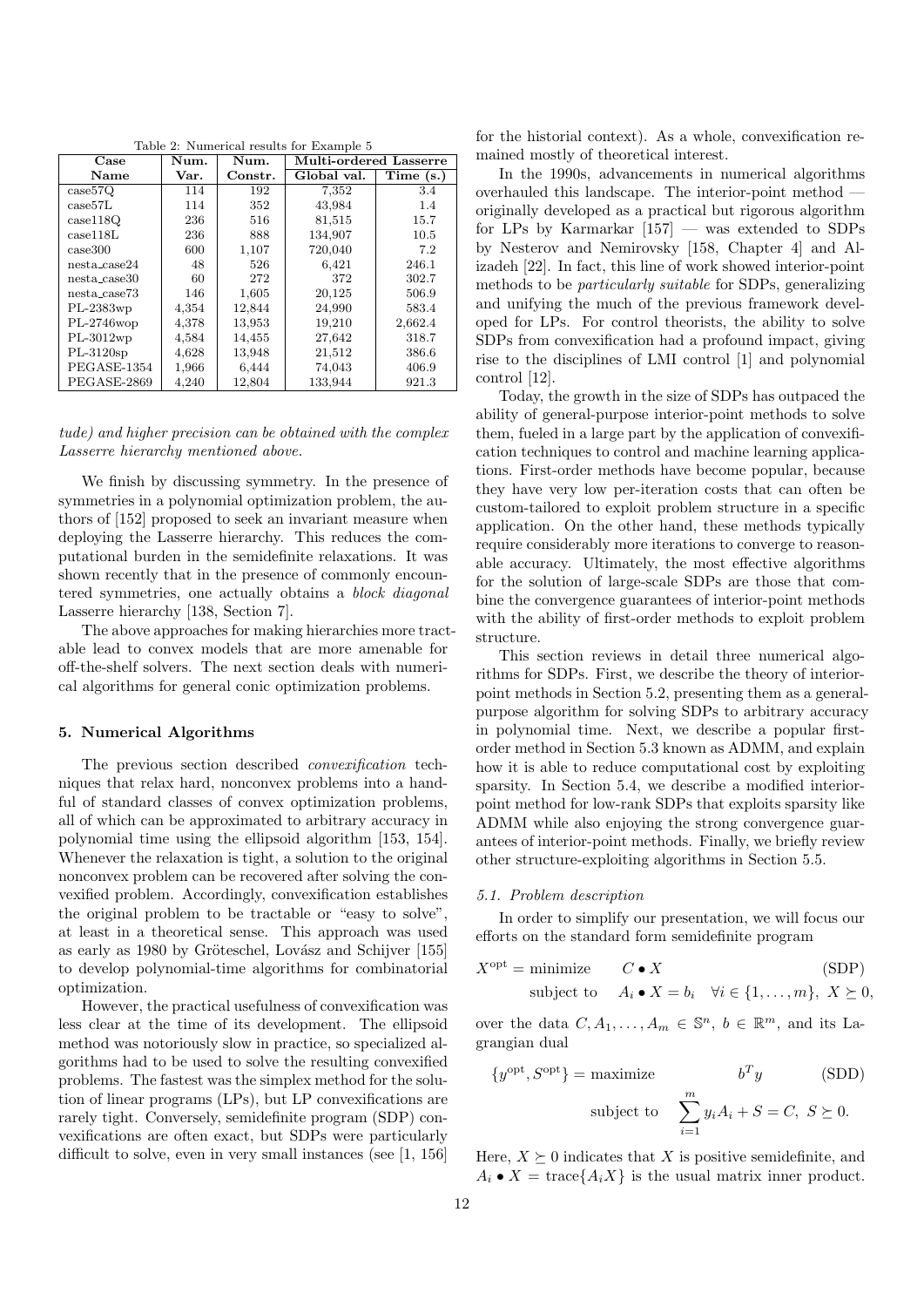In case of nonunique solutions, we use  $\{X^{\text{opt}}, y^{\text{opt}}, S^{\text{opt}}\}$ to refer to the analytic center of the solution set. We make the following nondegeneracy assumptions.

<span id="page-12-4"></span>**Assumption 1** (Linear independence). The matrix  $A =$ [vec  $A_1, \ldots$ , vec  $A_m$ ] has full column-rank, meaning the matrix  $\mathbf{A}^T \mathbf{A}$  is invertible.

Assumption 2 (Slater's Condition). There exist y and positive definite X and S such that  $A_i \bullet X = b_i$  holds for all i, and  $\sum_i y_i A_i + S = C$ .

These are generic properties of SDPs, and are satisfied by almost all instances [\[159\]](#page-20-20). Linear independence implies that the number of constraints m cannot exceed the number of degrees of freedom  $\frac{1}{2}n(n + 1)$ . Slater's condition is commonly satisfied by embedding [\(SDP\)](#page-11-2) and [\(SDD\)](#page-11-3) within a slightly larger problem using the homogenous selfdual embedding technique [\[160\]](#page-20-21).

All of our algorithms and associated complexity bounds can be generalized in a straightforward manner to conic programs posed on the Cartesian product of many semidefinite cones  $\mathcal{K} = \mathbb{S}^{n_1}_+ \times \mathbb{S}^{n_2}_+ \times \cdots \times \mathbb{S}^{n_\ell}_+$ , as in

minimize 
$$
\sum_{j=1}^{\ell} C_j \bullet X_j
$$
 (17)  
subject to 
$$
\sum_{j=1}^{\ell} A_{i,j} \bullet X_j = b_i \quad \forall i \in \{1, ..., m\}
$$

$$
X_j \succeq 0 \quad \forall j \in \{1, ..., \ell\}
$$

and

maximize b

subject to  $\sum_{n=1}^{m}$  $i=1$  $y_iA_{i,j} + S_j = C_j \quad \forall j \in \{1, \ldots, \ell\}$  $S_j \succeq 0 \quad \forall j \in \{1, \ldots, \ell\}.$ 

 $b^T u$ 

 $y \hspace{1.5cm} (18)$ 

We will leave the specific details as an exercise for the reader. Note that this generalization includes linear programs (LPs), since the positive orthant is just the Cartesian product of many size-1 semidefinite cones, as in  $\mathbb{R}^n_+$  =  $\mathbb{S}^1_+ \times \cdots \times \mathbb{S}^1_+.$ 

At least in principle, our algorithms also generalize to second-order cone programs (SOCPs) by converting them into SDPs, as in

$$
||u||_2 \le u_0 \iff \begin{bmatrix} u_0 & u^T \\ u & u_0 I \end{bmatrix} \succeq 0.
$$

However, as demonstrated by Lobo et al. [\[161\]](#page-20-22), considerable efficiency can be gained by treating SOCPs as its own distinct class of conic problems.

#### <span id="page-12-0"></span>5.2. Interior-point methods

The original interior-point methods were inspired by the logarithmic barrier method, which replaces each inequality constraint of the form  $c(x) \geq 0$  by a logarithmic penalty term  $-\mu \log c(x)$  that is well-defined at *interiorpoints* where  $c(x) > 0$ , but becomes unbounded from above as x approaches the boundary where  $c(x) = 0$ . (This behavior constitutes an infinite *barrier* that restricts  $x$  to lie within the feasible region where  $c(x) > 0.$ 

Consider applying this strategy to [\(SDP\)](#page-11-2) and [\(SDD\)](#page-11-3). If we intepret the semidefinite condition  $X \succeq 0$  as a set of eigenvalue constraints  $\lambda_i(X) \geq 0$  for all  $i \in \{1, \ldots, n\}$ , then the resulting logarithmic barrier is none other than the log-determinant penalty for determinant maximization (see [\[162\]](#page-20-23) and the references therein)

$$
-\sum_{j=1}^{n} \mu \log \lambda_j(X) = -\mu \log \prod_{j=1}^{n} \lambda_j(X) = -\mu \log \det X.
$$

Substituting the penalty in place of the constraints  $X \succeq 0$ and  $S \succeq 0$  results in a sequence of unconstrained problems

<span id="page-12-2"></span><span id="page-12-1"></span>
$$
X_{\mu} = \text{minimize } C \bullet X - \mu \log \det X \qquad (\text{SDP}\mu)
$$
  
subject to  $A_i \bullet X = b_i \forall i \in \{1, ..., m\},$ 

and

$$
\{y_{\mu}, S_{\mu}\} = \text{ maximize } b^T y + \mu \log \det S \qquad (\text{SDD}\mu)
$$
  
subject to 
$$
\sum_{i=1}^{m} y_i A_i + S = C,
$$

which can be shown to be primal-dual pairs (up to a constant offset).

After converting inequality constraints into logarithmic penalties, the barrier method repeatedly solves the resulting unconstrained problem using progressively smaller values of  $\mu$ , each time reusing the most recent solution as the starting point for the next minimization. Applying this sequential strategy to solve  $(SDP\mu)$  $(SDP\mu)$  using Newton's method yields a primal-scaled interior-point method; doing the same for  $(SDD\mu)$  $(SDD\mu)$  results in a *dual-scaled* interiorpoint method. It is a seminal result of Nesterov and Nemirovski [\[158\]](#page-20-19) that either interior-point methods converge to an approximate solution accurate to L digits after at most  $O(nL)$  Newton iterations. (This can be further reduced to  $O(\sqrt{n}L)$  Newton iterations by limiting the rate at which  $\mu$  is reduced.) In practice, convergence almost never occurs in more than tens of iterations.

In finite precision, the primal-scaled and dual-scaled interior-point methods can suffer from severe accuracy and robustness issues; these are the same reasons that had originally caused the barrier method to fall out favor in the 1970s. Today, the most robust and accurate interiorpoint methods are primal-dual, and simultaneously solve  $(SDP\mu)$  $(SDP\mu)$  and  $(SDD\mu)$  $(SDD\mu)$  through their joint Karush-Kuhn-Tucker (KKT) optimality conditions

<span id="page-12-3"></span>
$$
A_i \bullet X_{\mu} = b_i \quad \forall i \in \{1, \dots, m\},
$$
  

$$
\sum_{i=1}^{m} y_i^{\mu} A_i + S_{\mu} = C,
$$
  

$$
X_{\mu} S_{\mu} = \mu I.
$$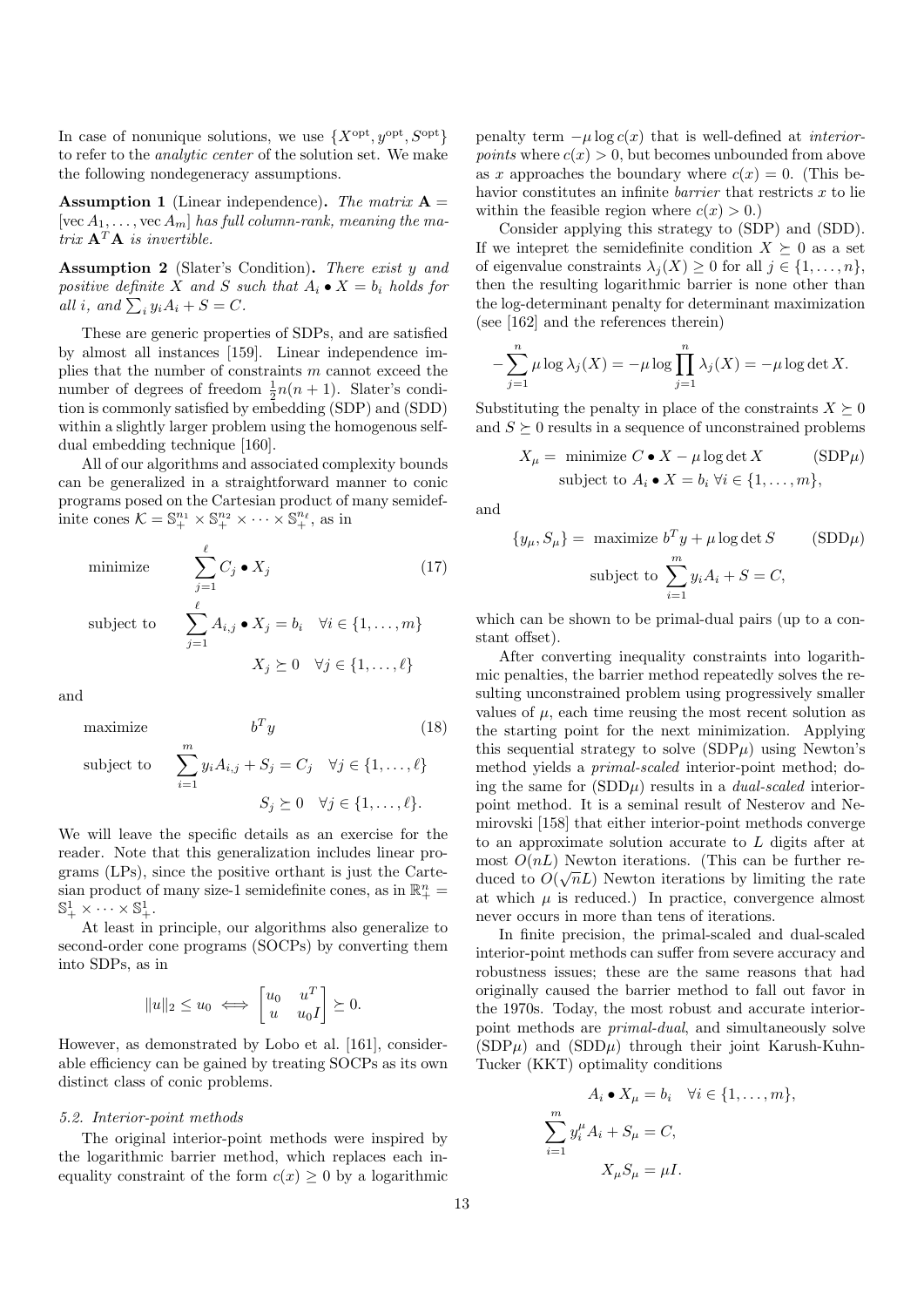Here, the barrier parameter  $\mu > 0$  controls the duality gap between the point  $X_\mu$  in [\(SDP\)](#page-11-2) and the point  $\{y_\mu, S_\mu\}$  in [\(SDD\)](#page-11-3), as in  $n\mu = X_\mu \bullet S_\mu = C \bullet X_\mu - b^T y_\mu$ . In other words, the candidate solutions  $X_{\mu}$  and  $\{y_{\mu}, S_{\mu}\}\$ are suboptimal for [\(SDP\)](#page-11-2) and [\(SDD\)](#page-11-3) respectively by an absolute figure no worse than  $n\mu$ ,

$$
C \bullet X^{\text{opt}} \leq C \bullet X_{\mu} \leq C \bullet X^{\text{opt}} + n\mu,
$$
  

$$
b^T y^{\text{opt}} - n\mu \leq b^T y_{\mu} \leq b^T y^{\text{opt}}.
$$

The solutions  $\{X_{\mu}, y_{\mu}, S_{\mu}\}\$ for different values of  $\mu$  trace a trajectory in the feasible region that approaches  $\{X^{\text{opt}},\}$  $y^{\text{opt}}, S^{\text{opt}}$  as  $\mu \to 0^+$ , known as the *central path*. Modern primal-dual interior-point methods for SDPs like SeDuMi, SDPT3, and MOSEK use Newton's method to solve the KKT equations [\(19\)](#page-12-3), while keeping each iterate within a wide neighborhood of the central path

$$
\mathcal{N}_{\infty}^{-}(\gamma) \triangleq \left\{ \{ X, y, S \} \in \mathcal{F} : \lambda_{\min}(XS) \geq \frac{\gamma}{n} X \bullet S \right\},\
$$

where  $F$  denotes the feasible region

$$
\mathcal{F} \triangleq \left\{ \{X, y, S\} : \begin{array}{c} A_i \bullet X = b_i \ \forall i, \\ \sum_i y_i A_i + S = C, \\ X, S \quad \text{pos. def.} \end{array} \right\}.
$$

Here,  $\gamma \in (0, 1)$  quantifies the "size" of the neighborhood, and is typically chosen with an aggressive value like  $10^{-3}$ . The resulting algorithm is guarantee to converge to an approximate solution accurate to L digits after at most  $O(nL)$  Newton iterations. (This can be further reduced to  $O(\sqrt{n}L)$  Newton iterations by adopting a narrow neighborhood.) In practice, convergence almost always occurs with 30-50 iterations.

#### 5.2.1. Complexity

All interior-point methods converge to L accurate digits in between  $O(\sqrt{n}L)$  and  $O(nL)$  Newton iterations, and practical implementations almost always occurs with tens of iterations. Accordingly, the complexity of solving [\(SDP\)](#page-11-2) and [\(SDD\)](#page-11-3) using an interior-point method is—up to a small multiplicative factor—the same as the cost of solving the associated Newton subproblem

maximize 
$$
b^T y - \frac{1}{2} ||W^{\frac{1}{2}}(S - Z)W^{\frac{1}{2}}||_F^2
$$
 (20)  
subject to 
$$
\sum_{i=1}^m y_i A_i + S = C,
$$

in which  $W, Z \in \mathbb{S}_{++}^n$  are used by the algorithm to approxi-mate the log-det penalty<sup>[1](#page-13-1)</sup>. The positive definite matrix  $W$ is known as the scaling matrix, and is always fully-dense.

The standard approach found in the vast majority of interior-point solvers is to form and solve the *Hessian equa*tion (also known as the Schur complement equation), obtained by substituting  $S = C - \sum_{i=1}^{m} y_i A_i$  into the objective [\(20\)](#page-13-2) and taking first-order optimality conditions:

<span id="page-13-3"></span>
$$
A_i \bullet \left[ W \left( \sum_{j=1}^m y_j A_j \right) W \right] = \underbrace{b_i + A_i \bullet W (C - Z) W}_{r_i} \tag{21}
$$

for all  $i \in \{1, \ldots, m\}$ . Once y is computed, the variables  $S = C - \sum_{i=1}^{m} y_i A_i$  and  $X = W(\hat{Z} - S)W$  are easily recovered.  $\widehat{\mathcal{Y}}$  exterising the matrix variables allows [\(21\)](#page-13-3) to be compactly written as  $\mathbf{H}y \equiv [\mathbf{A}^T(W \otimes W)\mathbf{A}]y = r$ where  $\mathbf{A} = [\text{vec } A_1, \dots, \text{vec } A_m]$ . It is common to solve it by forming the Hessian matrix H explicitly and factoring it using dense Cholesky factorization, in  $O(n^3m+n^2m^2+m^3)$ time and  $\Theta(m^2 + n^2)$  memory. The overall interior-point method then has complexity between  $\sim n^3$  time and  $\sim n^2$ memory (for  $m = O(1)$  constraints) and  $\sim n^6$  time and  $\sim n^4$ memory (for  $m = O(n^2)$  constraints).

#### 5.2.2. Bibliography

The modern study of interior-point methods was initiated by Karmarkar [\[164\]](#page-20-25) and their extension to SDPs was due to Nesterov and Nemirovsky [\[158,](#page-20-19) Chapter 4] and Alizadeh [\[22\]](#page-17-17). Earlier algorithms were essentially the same as the barrier methods from the 1960s; M. Wright [\[165\]](#page-20-26) gives an overview of this historical context. The effectiveness of these methods was explained by the seminal work of Nesterov and Nemirovski [\[158\]](#page-20-19) on self-concordant barrier methods. For an accessible introduction to these classical results, see Boyd and Vandenberghe [\[8,](#page-17-6) Chapters 9 and 11]. The development of primal-dual interior-point methods began with Kojima et al. [\[166,](#page-20-27) [167\]](#page-20-28), and was eventually extended to semidefinite programming and secondorder cone programming in a unified way by Nesterov and Todd [\[23,](#page-17-18) [36\]](#page-17-24). For a survey on primal-dual interiorpoint methods for SDPs, see Sturm [\[37\]](#page-17-25). Today, the best interior-point solvers for SDPs are SeDuMi, SDPT3, and MOSEK; the interested reader is referred to [\[37,](#page-17-25) [168,](#page-20-29) [169\]](#page-20-30) for their implementation details.

### <span id="page-13-0"></span>5.3. ADMM

<span id="page-13-2"></span>One of the most successful first-order methods for SDPs has been ADMM. Part of its appeal is that it is simple and easy to implement at a large scale, and that convergence is guaranteed under very mild assumptions. Furthermore, the algorithm is often "lucky": for many large-scale SDPs, it converges at a linear rate—like an interior-point method—to 6+ digits of accuracy in just a few hundred iterations [\[170\]](#page-20-31). However, the worst-case behavior is regularly attained, particularly for SDPs that arise from convexification; thousands of iterations are required to obtain solutions of only modest accuracy [\[171,](#page-20-32) [172\].](#page-20-33)

<span id="page-13-1"></span><sup>&</sup>lt;sup>1</sup>Here, we assume that primal-, dual-, or Nesterov–Todd primaldual scalings are used. The less common H..K..M and AHO primaldual scalings have a sightly different version of [\(20\)](#page-13-2); see [\[163\]](#page-20-24) for a comparison.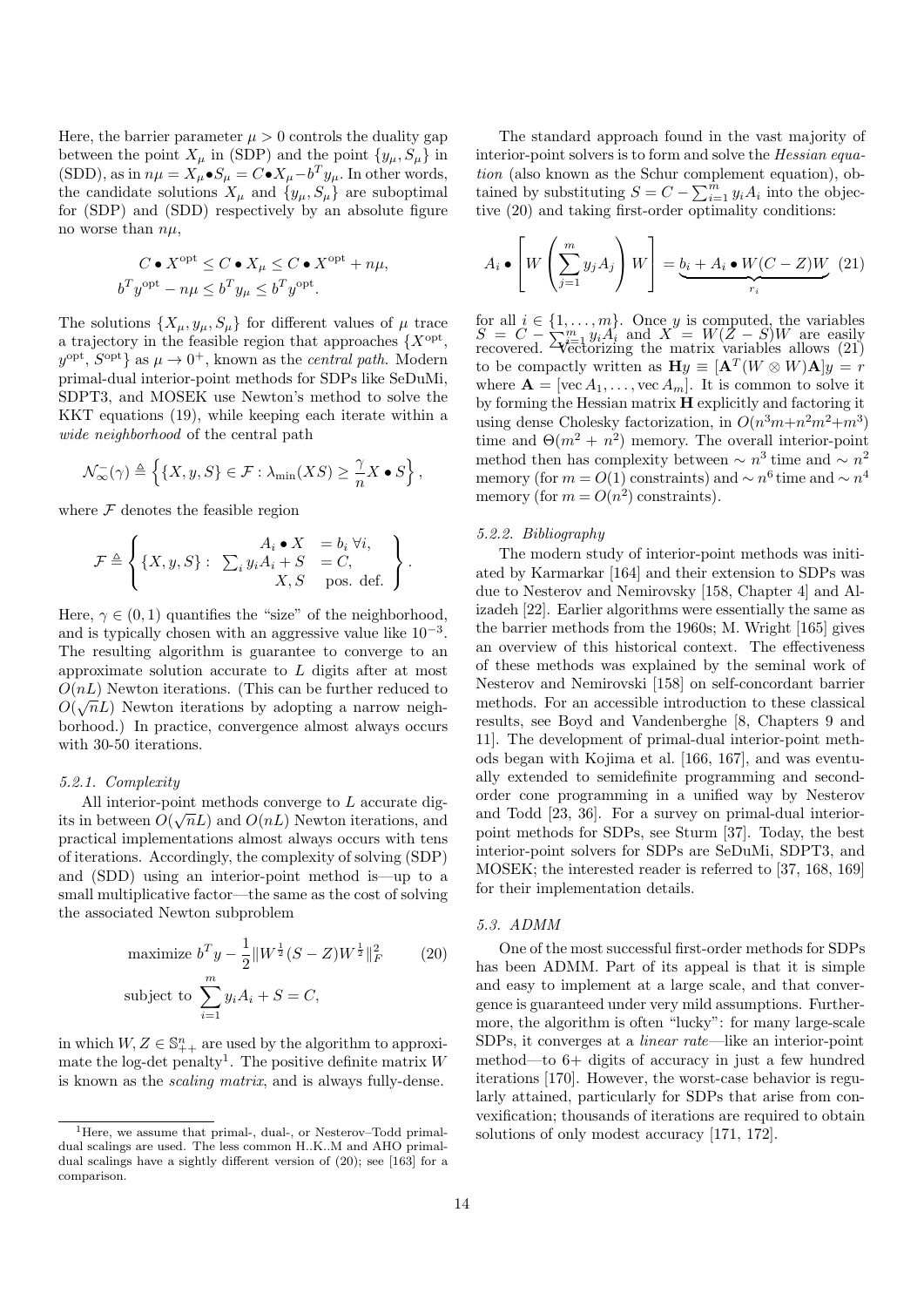ADMM, or the alternating direction method of multipliers, originates from the Douglas-Rachford splitting algorithm [\[173\]](#page-20-34) which was developed to find numerical solution to heat conduction problems. It is closely related to the augmented Lagrangian method, a popular optimization algorithm in the 1970s for constrained optimization that was historically known as "the method of multipliers" [\[174,](#page-20-35) [175\]](#page-20-36). Both methods begin by augmenting the dual problem [\(SDD\)](#page-11-3), written here as a minimization

minimize 
$$
-b^T y
$$
 (22)  
subject to 
$$
\sum_{i=1}^m y_i A_i + S = C, \quad S \succeq 0
$$

with a quadratic penalty term that does not affect the minimum nor the minimizer

minimize 
$$
-b^T y + \frac{t}{2} \left\| \sum_{i=1}^m y_i A_i + S - C \right\|_F^2
$$
 (23)  
subject to 
$$
\sum_{i=1}^m y_i A_i + S = C, \quad S \succeq 0.
$$

However, the quadratic term makes [\(23\)](#page-14-0) strongly convex (for  $t > 0$  and under Assumption [1\)](#page-12-4). The convex conjugate of a strongly convex function is Lipschitz smooth (see e.g. [\[176\]](#page-20-37)), and this mean that the Lagrangian dual, written

<span id="page-14-2"></span>
$$
\underset{X \succeq 0}{\text{maximize}} \left\{ \underset{y, S \succeq 0}{\text{min}} \mathcal{L}_t(X, y, S) \right\},\tag{24}
$$

where the augmented Lagrangian  $\mathscr{L}_t(X, y, S) = -b^T y +$  $X \bullet (\sum_{i=1}^{m} y_i A_i + S - C) + \frac{t}{2} \left\| \sum_{i=1}^{m} y_i A_i + S - C \right\|_F^2$  $\frac{2}{F}$  is differentiable with a Lipschitz-continuous gradient. Essentially, adding a quadratic regularization to the dual problem [\(22\)](#page-14-1) smoothes the corresponding primal problem [\(24\)](#page-14-2), thereby allowing a gradient-based optimization algorithm to be effectively used for its solution.

The augmented Lagrangian algorithm is derived by applying projected gradient ascent to the maximization [\(24\)](#page-14-2) while setting the step-size to exactly  $t$ , as in

$$
X^{k+1} = \left[ X^k + t \nabla_X \left\{ \min_{y, S \succeq 0} \mathcal{L}_t(X^k, y, S) \right\} \right]_+
$$

where  $[W]_+$  denotes the projection of the matrix W onto the semidefinite cone  $\mathbb{S}^n_+$ , as in  $[W]_+ = \arg \min_{Z \succeq 0} ||W \mathbb{Z}^2$ . Some algebra shows that the gradient term can be evaluated by solving the inner minimization problem, and that the special step-size of t guarantees  $X^k \succeq 0$  so long as  $X^0 \succeq 0$ . Substituting these two simplifications yields the classic form of the augmented Lagrangian sequence

$$
\{y^{k+1}, S^{k+1}\} = \arg\min_{y, S \succeq 0} \mathcal{L}_t(X^k, y, S)
$$

$$
X^{k+1} = X^k + t \left(\sum_{i=1}^m y_i^{k+1} A_i + S^{k+1} - C\right).
$$

The iterates converge to the solutions of [\(SDP\)](#page-11-2) and [\(SDD\)](#page-11-3) for all fixed  $t > 0$ , and that the convergence rate is superlinear if  $t$  is allowed to increase after every iteration [\[177\]](#page-20-38). In practice, convergence to high accuracy is achieved in tens of iterations by picking a very large value of t.

<span id="page-14-1"></span>A key difficulty of the augmented Lagrangian method is the evaluation of the joint  $y$ - and  $S$ - update step, which requires us to solve a minimization problem that is not too much easier than the original dual problem [\(SDD\)](#page-11-3). ADMM overcomes this difficulty by adopting an alternating-directions approach, updating  $y$  while holding  $S$  fixed, then updating S using the new value of  $y$  computed, as in

$$
y^{k+1} = \arg\min_{y} \mathcal{L}_t(X^k, y, S^k)
$$
  
\n
$$
S^{k+1} = \arg\min_{S \succeq 0} \mathcal{L}_t(X^k, y^{k+1}, S)
$$
  
\n
$$
X^{k+1} = X^k + t \left( \sum_{i=1}^m y_i^{k+1} A_i + S^{k+1} - C \right).
$$

<span id="page-14-0"></span>Here, the  $y$ - update is the unconstrained minimization of a quadratic objective, and has closed-form solution

$$
y^{k+1} = (\mathbf{A}^T \mathbf{A})^{-1} \left[ \frac{1}{t} \left( b - \mathbf{A}^T \text{vec} \, X^k \right) + \mathbf{A}^T \text{vec} \left( C - S^k \right) \right],
$$

where  $\mathbf{A} = [\text{vec} A_1, \dots, \text{vec} A_m]$ . Similarly, the *S*-update is the projection of a specific matrix matrix onto the positivesemidefinite cone

$$
S^{k+1} = [D]_+ \text{ where } D = C - \sum_{i=1}^m y_i^{k+1} A_i - \frac{1}{t} X^k,
$$

and also has a closed-form solution in terms of the eigenvalue decomposition

$$
D = \sum_{i=1}^{n} d_i v_i v_i^T, \qquad [D]_+ = \sum_{i=1}^{n} \max\{d_i, 0\} v_i v_i^T,
$$

where  $d_i$  and  $v_i$  denote eigenvalues and eigenvectors, respectively. The iterates converge towards to the solutions of [\(SDP\)](#page-11-2) and [\(SDD\)](#page-11-3) for all fixed  $t > 0$  [\[170,](#page-20-31) Theorem 2], although the sequence now typically converge much more slowly. In practice, a heuristic based on balancing the primal and dual residuals seems to work very well; see [\[170,](#page-20-31) Section 3.2] or [\[4,](#page-17-2) Section 3.4.1] for its implementation details.

#### 5.3.1. Complexity

Unfortunately, it is difficult to bound the convergence rate of ADMM. It has been shown that the sequence converges with sublinear objective error  $O(1/k)$  in an ergodic sense [\[178\]](#page-20-39), so in the worst case, the method converges to L accurate digits in  $O(\exp(L))$  iterations. (This exponential factor precludes ADMM from being a polynomial-time algorithm.) In practice, ADMM often performs much better than the worst-case, converging to L accurate digits in just  $O(L)$  iterations for a large array of SDP test problems [\[170\]](#page-20-31).

,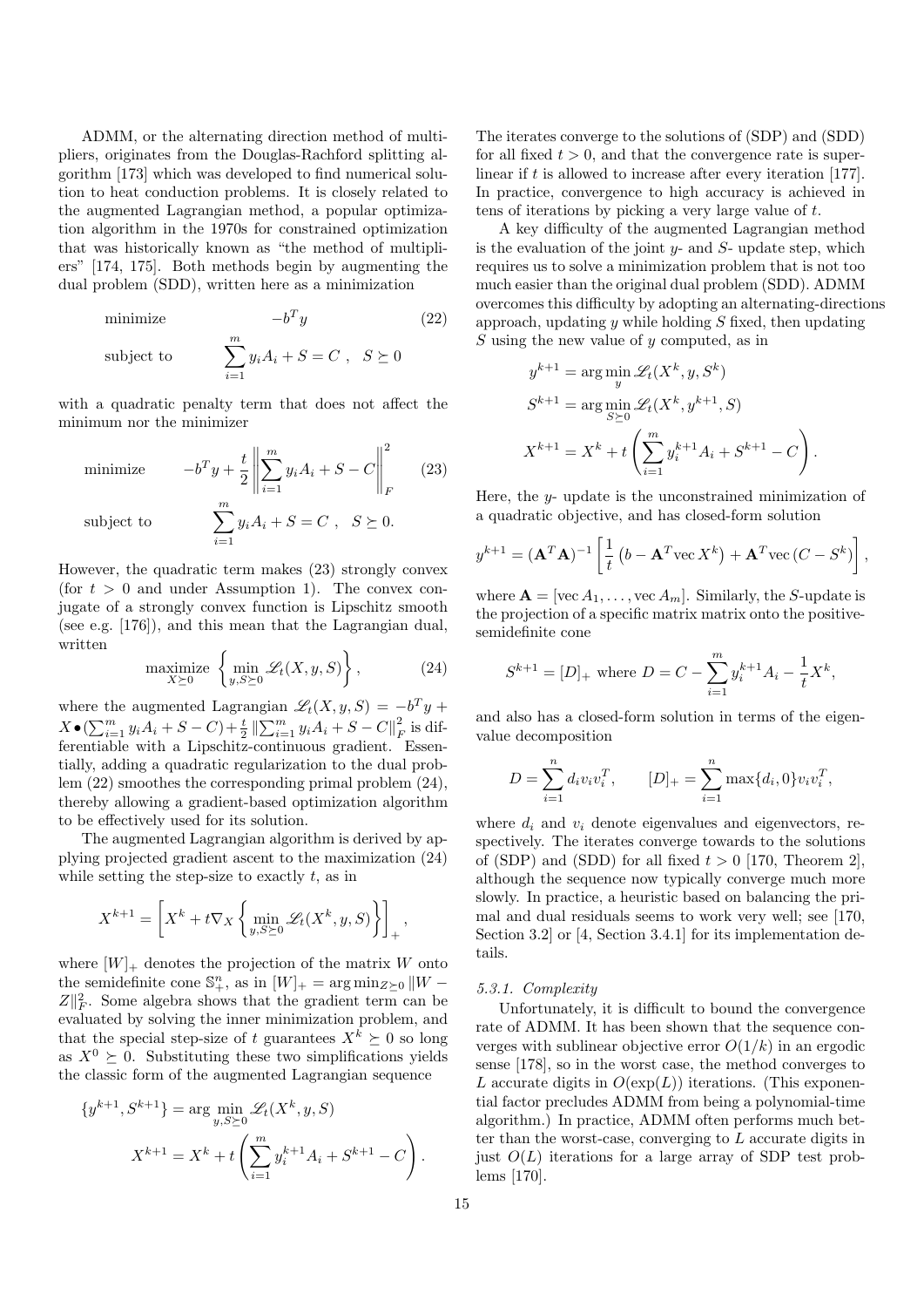The per-iteration cost of ADMM can be dominated by the y-update, due to the solution of the following system  $(\mathbf{A}^T \mathbf{A})y = r$  with a different right-hand side at each iteration. The standard approach is to precompute the Cholesky factor, and to solve each instance by solving two triangular systems via forward- and back-substitution. When the matrix  $\bf{A}$  is fully-dense, the worst-case complexity of solving  $(\mathbf{A}^T \mathbf{A})y = r$  is  $O(n^6)$  time and  $O(n^4)$ memory.

In practice, the matrix  $\bf{A}$  is usually large-and-sparse, and complexity of  $(\mathbf{A}^T \mathbf{A})y = r$  can be dramatically reduced by exploiting sparsity. Indeed, the problem of solving a large-and-sparse symetric positive definite system with multiple right-hand sides is classical in numerical linear algebra, and the associated literature is replete. Efficiency can be substantially improved by reordering the columns of A using a fill-minimizing ordering like minimum degree and nested dissection [\[179\]](#page-20-40), and by using an incomplete factorization as the preconditioner within an iterative solution algorithm like conjugate gradients [\[180\]](#page-20-41). The cost of solving practical instances of  $(\mathbf{A}^T \mathbf{A})y = r$  can be as low as  $O(m)$ .

Assuming that the cost of solving  $(\mathbf{A}^T \mathbf{A})y = r$  can be made negligible by exploiting sparsity in  $A$ , the periteration cost is then dominated by the eigenvalue decomposition required for the S-update. Performing this step using dense linear algebra requires  $\Theta(n^3)$  time and  $\Theta(n^2)$ memory. For larger problems where  $X^{\text{opt}}$  is known to be low-rank, it may be possible to use low-rank linear algebra and an iterative eigendecomposition like Lanczos iterations to push the complexity figure down to as low as  $O(n)$  per-iteration.

#### 5.3.2. Bibliography

ADMM was originally proposed in the mid-1970s by Glowinski and Marrocco [\[181\]](#page-20-42) and Gabay and Mercier [\[182\]](#page-20-43), and was studied extensively in the context of maximal monotone operators (see [\[4,](#page-17-2) Section 3.5] for a summary of the historical developments). The algorithm experienced a revival in the past decade, in a large part due to the publication of a popular and influential survey by Boyd et al. [\[4\]](#page-17-2) for applications in distributed optimization and statistical learning. The algorithm described in this subsection was first proposed by Wen, Goldfarb and Yin [\[170\]](#page-20-31), and is one of two popular variations of ADMM specifically designed for the solution of large-scale SDPs, alongside the algorithm of O'Donoghue et. al [\[183\]](#page-20-44).

### <span id="page-15-0"></span>5.4. Modified interior-point method for low-rank SDPs

A fundamental issue with standard off-the-shelf interiorpoint solvers is their inability to exploit problem structure to substantially reduce complexity. In this subsection, we describe a modification to the standard interior-point method that makes it substantially more efficient for largeand-sparse low-rank SDPs, for which the number of nonzeros in the data  $A_1, \ldots, A_m$  is small, and  $\theta \triangleq \text{rank}\{X^{\text{opt}}\}$  is

known a priori to be very small relative to the dimensions of the problem, i.e.  $\theta \ll n$ . As we have previous reviewed in the previous two sections, such problems widely appear by applying convexification to problems in graph theory [\[71\]](#page-18-25), approximation theory [\[21,](#page-17-16) [90\]](#page-19-0), control theory [\[21,](#page-17-16) [184,](#page-20-45) [185\]](#page-20-46), and power systems [\[66\]](#page-18-22). They are also the fundamental building blocks for global optimization techniques based upon polynomial sum-of-squares [\[131\]](#page-19-38) and the generalized problem of moments [\[21\]](#page-17-16).

To describe this modification, let us recall that modern primal-dual interior-point methods almost always converge in 30-50 iterations, and that their per-iteration cost is dominated by the solution of the Hessian equation

<span id="page-15-3"></span>
$$
\underbrace{[\mathbf{A}^T(W \otimes W)\mathbf{A}]}_{\mathbf{H}} y = r,\tag{25}
$$

in which  $\mathbf{A} = [\text{vec} A_1, \dots, \text{vec} A_m]$ , and W is the positive definite scaling matrix. An important feature of interiorpoint methods for SDPs is that the matrix  $W$  is fullydense, and this makes H fully-dense, despite any apparent sparsity in the data matrix A. The standard approach of dense Cholesky factorization takes approximately the same amount of time and memory for sparse, low-rank problems as it does for dense, high-rank problems.

Alternatively, the Hessian equation may be solved iteratively using the preconditioned conjugate gradients (PCG) algorithm. We defer to standard texts [\[186\]](#page-20-47) for the implementation details of PCG, and only note that at each iteration, the method requires a single matrix-vector product with the governing matrix  $H$ , and a single solve<sup>[2](#page-15-1)</sup> with the preconditioner  $\tilde{H}$ . The key ingredient is a good preconditioner: a matrix  $\tilde{H}$  that is similar to  $H$  in a spectral sense, but is otherwise much cheaper to invert. The following iteration bound is standard; a proof can be found in standard references like [\[180\]](#page-20-41) and [\[187\]](#page-20-48).

<span id="page-15-4"></span>Proposition 6. Consider using preconditioned conjugate gradients to solve  $\mathbf{H}y = r$ , with  $\tilde{\mathbf{H}}$  as preconditioner. Define  $y^* = H^{-1}r$  as the exact solution, and

$$
\kappa = \lambda_{\max}(\tilde{\mathbf{H}}^{-1}\mathbf{H})/\lambda_{\min}(\tilde{\mathbf{H}}^{-1}\mathbf{H})
$$

as the joint condition number. Then at most

$$
i \le \left\lceil \frac{\sqrt{\kappa}}{2} \log \left( \frac{2\sqrt{\kappa}}{\epsilon} \right) \right\rceil \ PCG \ iterations
$$

are required to compute an  $\epsilon$ -accurate iterate  $y^i$  satisfying  $||y^i - y^{\star}|| \leq \epsilon ||y^{\star}||.$ 

A preconditioner that guarantees joint condition number  $\kappa = O(1)$  was described in [\[30\]](#page-17-31). The preconditioner based on the insight that the scaling matrix  $W$  can be decomposed into two components,

<span id="page-15-2"></span>
$$
W = W_0 + UU^T,\t\t(26)
$$

<span id="page-15-1"></span><sup>&</sup>lt;sup>2</sup>i.e. matrix-vector product with the inverse  $\tilde{H}^{-1}$ .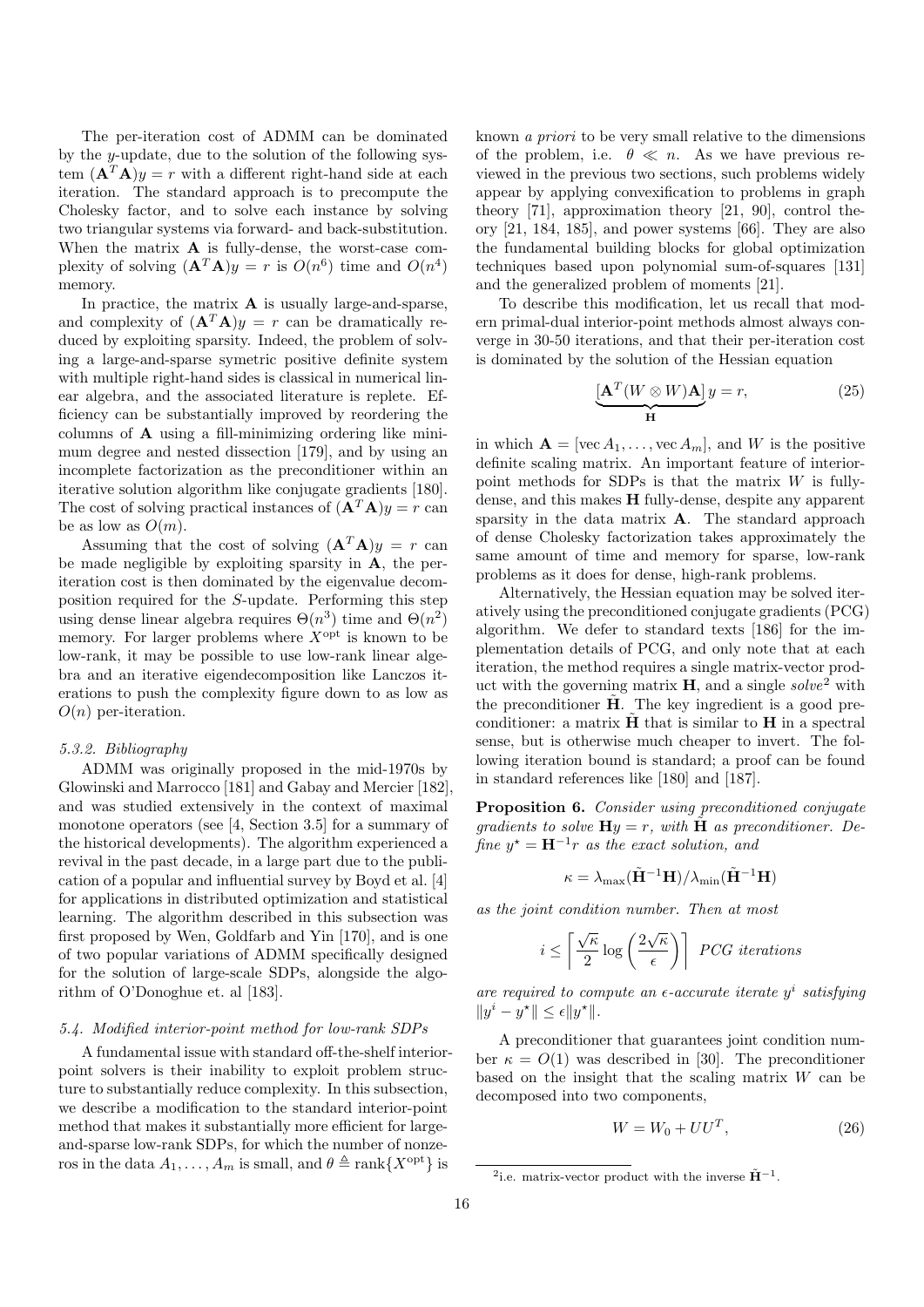in which the rank of U is at most  $\theta = \text{rank}\{X^{\text{opt}}\},\$  and  $W_0$  is well-conditioned, meaning that all of its eigenvalues are roughly the same value. Substituting [\(26\)](#page-15-2) into [\(25\)](#page-15-3) reveals the same decomposition for the Hessian matrix,

<span id="page-16-1"></span>
$$
\mathbf{H} = \mathbf{A}^T (W_0 \otimes W_0) \mathbf{A} + \underbrace{\mathbf{A}^T (U \otimes Z) (U \otimes Z)^T \mathbf{A}}_{\mathbf{U} \mathbf{U}^T}
$$
 (27)

where  $Z$  is any matrix (not necessarily unique) satisfying  $ZZ^T = 2E + UU^T$ . Note that the rank of **U** is at most  $n\theta$ .

To develop a preconditioner based on this insight, we make the approximation  $W_0 \approx \tau I$  in [\(27\)](#page-16-1), to yield

<span id="page-16-2"></span>
$$
\tilde{\mathbf{H}} = \tau^2 \mathbf{A}^T \mathbf{A} + \mathbf{U} \mathbf{U}^T.
$$
 (28)

This dense matrix is a low-rank perturbation of the sparse matrix  $\mathbf{A}^T \mathbf{A}$ , and can be inverted using the Sherman-Morrison-Woodbury formula

$$
\tilde{\mathbf{H}}^{-1} = (\tau^2 \mathbf{A}^T \mathbf{A})^{-1} (I - \mathbf{U} \mathbf{S}^{-1} \mathbf{U}^T (\mathbf{A}^T \mathbf{A})^{-1}), \qquad (29)
$$

in which the Schur complement  $S = \tau^2 I + U^T (A^T A)^{-1} U$ can be precomputed.

<span id="page-16-3"></span>**Lemma 7** ([\[30,](#page-17-31) Lemma 7]). Let  $\hat{H}$  be defined in [\(28\)](#page-16-2), and choose  $\tau$  to satisfy  $\lambda_{\min}(E) \leq \tau \leq \lambda_{\max}(E)$ . Then, the joint condition number  $\kappa = \lambda_{\max}(\tilde{\mathbf{H}}^{-1}\mathbf{H})/\lambda_{\min}(\tilde{\mathbf{H}}^{-1}\mathbf{H})$  is an absolute constant.

Combining Proposition [6](#page-15-4) and Lemma [7,](#page-16-3) we find that PCG with  $\tilde{H}$  as preconditioner will solve the Hessian equation to  $L$  digits of accuracy in at most  $O(L)$  iterations.

### 5.4.1. Complexity

All interior-point methods converge to L accurate digits in between  $O(\sqrt{n}L)$  and  $O(nL)$  Newton iterations, and practical implementations almost always occurs with 30- 50 Newton iterations. Performing each Newton iteration using the PCG procedure described above, this translates into a formal complexity bound of  $O(\sqrt{n}L^2)$  to  $O(nL^2)$ PCG iterations, and a practical value of between 500-1500 PCG iterations.

The per-iteration cost of PCG can be dominated by the cost of applying the Sherman–Morrison–Woodbury formula to invert the preconditioner  $\tilde{H}$ , due to the need of repeatedly making matrix-vector products with  $(\mathbf{A}^T \mathbf{A})^{-1}$ . Like discussed in Section [5.3](#page-13-0) for ADMM, the matrix A is usually large-and-sparse in practical applications, and standard techniques from numerical linear algebra can often substantially reduce the cost of this operation. Assuming that this matrix-vector product can be performed in  $O(m)$  time and memory, [\[30\]](#page-17-31) showed that the cost of inverting  $\tilde{H}$  is  $O(\theta^2 n^2)$  time and memory, after an initial factorization step requiring  $O(\theta^3 n^3)$  time, where  $\theta =$ rank $\{X^{\text{opt}}\}.$ 

Assming that the cost of applying the preconditioner  $\hat{H}$  is negligible, the per-iteration cost of PCG becomes

dominated by the matrix-vector with H, which is  $\Theta(n^3)$ time and  $\Theta(n^2)$  memory. Assuming that  $\theta$  and L are both significantly smaller than  $n$ , the formal complexity of the algorithm is  $\Theta(n^{3.5})$  time and  $\Theta(n^2)$  memory, and the practical complexity is closer to  $\Theta(n^3)$  time.

### 5.4.2. Bibliography

The idea of using conjugate gradients (CG) to solve the Hessian equation dates back to the original Karmarkar interior-point method [\[157\]](#page-20-18), and was widely used in early interior-point codes for SDPs [\[156,](#page-20-17) [188\]](#page-21-0). However, subsequent numerical experience [\[189,](#page-21-1) [190\]](#page-21-2) found the approach to be ineffective: the Hessian matrix H becomes ill-conditioned as the interior-point iterate approaches the solution, and CG requires more and more iterations to converge. Toh and Kojima [\[25\]](#page-17-32) were the first to develop highly effective spectral preconditioners, based on the same decomposition of the scaling matrix  $W$  as above. However, its use required almost as much time and memory as a single iteration of the regular interior-point method. The modified interior-point method of [\[30\]](#page-17-31), which we had described in this subsection, makes the same idea efficient by utilizing the Sherman–Morrison–Woodbury formula.

#### <span id="page-16-0"></span>5.5. Other specialized algorithms

This tutorial has given an overview of the interior-point method as a general-purpose algorithm for SDPs, and described two specialized structure-exploiting algorithms for large-scale SDPs in detail. Numerous other structureexploiting algorithms also exist. In general, it is convenient to categorize them into three distinct groups:

The first group comprises first-order methods, like AD-MM in Section [5.3,](#page-13-0) but also smooth gradient methods [\[31\]](#page-17-33), conjugate gradients [\[25,](#page-17-32) [29,](#page-17-34) [185\]](#page-20-46), augmented Lagrangian methods [\[27\]](#page-17-35), applied either to [\(SDP\)](#page-11-2) directly, or to the Hessian equation associated with an interior-point solution of [\(SDP\)](#page-11-2). All of these algorithms have inexpensive periteration costs but a sublinear worst-case convergence rate, computing an  $\epsilon$ -accurate solution in  $O(1/\epsilon)$  time. They are most commonly used to solve very large-scale SDPs to modest accuracy, though in fortunate cases, they can also converge to high accuracy.

The second group comprises second-order methods that use sparsity in the data to decompose the size- $n$  conic constraint  $X \succeq 0$  into many smaller conic constraints over submatrices of X. In particular, when the matrices  $C, A_1, \ldots, A_m$  share a common sparsity structure with a chordal graph with bounded treewidth  $\tau$ , a technique known as chordal decomposition or chordal conversion can be used to reformulate [\(SDP\)](#page-11-2)-[\(SDD\)](#page-11-3) into a problem containing only size- $(\tau + 1)$  semidefinite constraints [\[24\]](#page-17-19); see also [\[32\]](#page-17-20). While the technique is only applicable to chordal SDPs with bounded treewidths, it is able to reduce the cost of a size- $n$  SDP all the way down to the cost of a size-n linear program, sometimes as low as  $O(\tau^3 n)$ . Indeed, chordal sparsity can be guaranteed in many impor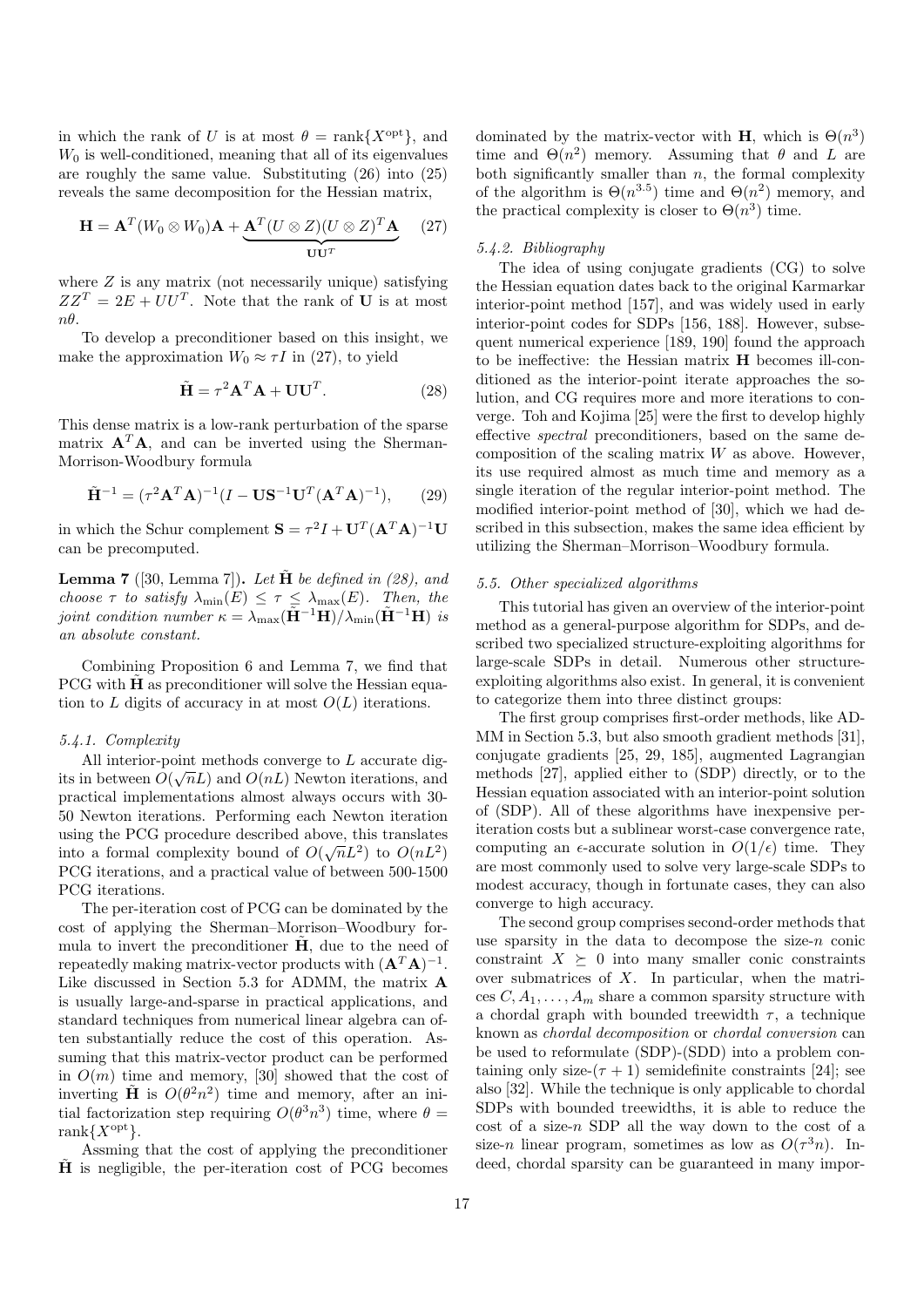tant applications [\[32,](#page-17-20) [85\]](#page-18-37), and software exist to automate the chordal reformulation [\[191\]](#page-21-3).

The third group comprises formulating low-rank SDPs as nonconvex optimization problems, based on the outer product factorization  $X = RR^T$ . The number of decision variables is dramatically reduced from  $\sim n^2$  to n [\[26,](#page-17-36) [28\]](#page-17-37), though the problem being solved is no longer convex, so only local convergence can be guaranteed. Nevertheless, time and memory requirements are substantially reduced, and these methods have been used to solve very large-scale low-rank SDPs to excellent precision; see the computation results in [\[26,](#page-17-36) [28\]](#page-17-37).

### <span id="page-17-21"></span>6. Conclusion

Optimization lies at the core of classical control theory, as well as up-and-coming fields of statistical and machine learning. This tutorial paper provides an overview of conic optimization, and its application to the design, analysis, control and operation of real-world systems. In particular, we give concrete case studies on machine learning, power systems, and state estimation, as well as the abstract problems of rank minimization and quadratic optimization. We show that a wide range of nonconvex problems can be converted in a principled manner into a hierarchy of convex problems, using a range of techniques collectively known as convexification. Finally, we develop numerical algorithms to solve these convex problems in a highly efficient manner, by exploiting problem structure like sparsity and low solution rank.

### 7. References

- <span id="page-17-0"></span>[1] S. Boyd, L. El Ghaoui, E. Feron, V. Balakrishnan, Linear matrix inequalities in system and control theory, SIAM, 1994.
- <span id="page-17-9"></span>[2] K. Zhou, J. C. Doyle, K. Glover, et al., Robust and optimal control, Vol. 40, Prentice hall New Jersey, 1996.
- <span id="page-17-1"></span>[3] G. Dullerud, F. Paganini, A Course in Robust Control Theory: A Convex Approach, Springer-Verlag, 2000.
- <span id="page-17-2"></span>[4] S. Boyd, N. Parikh, E. Chu, B. Peleato, J. Eckstein, Distributed optimization and statistical learning via the alternating direction method of multipliers, Foundations and Trends R in Machine Learning 3 (1) (2011) 1–122.
- <span id="page-17-3"></span>[5] L. Ljung, System identification: Theory for the user, Prentice Hall, 1998.
- <span id="page-17-4"></span>[6] E. F. Camacho, C. B. Alba, Model predictive control, Springer Science & Business Media, 2013.
- <span id="page-17-5"></span>[7] D. P. Bertsekas, Dynamic programming and optimal control, Vol. 1, Athena scientific Belmont, MA, 1995.
- <span id="page-17-6"></span>[8] S. Boyd, L. Vandenberghe, Convex optimization, Cambridge university press, 2004.
- <span id="page-17-7"></span>[9] F. R. Bach, G. R. Lanckriet, M. I. Jordan, Multiple kernel learning, conic duality, and the SMO algorithm, in: Proc. 21st Int. Conf. Machine Learning, ACM, 2004, p. 6.
- <span id="page-17-27"></span>[10] P. Bühlmann, S. Van De Geer, Statistics for high-dimensional data: methods, theory and applications, Springer Science & Business Media, 2011.
- <span id="page-17-8"></span>[11] S. Foucart, H. Rauhut, A mathematical introduction to compressive sensing, Vol. 1, Basel: Birkhäuser, 2013.
- <span id="page-17-10"></span>[12] P. A. Parrilo, Structured semidefinite programs and semialgebraic geometry methods in robustness and optimization, Ph.D. thesis, California Institute of Technology (2000).
- <span id="page-17-11"></span>[13] G. R. Lanckriet, N. Cristianini, P. Bartlett, L. E. Ghaoui, M. I. Jordan, Learning the kernel matrix with semidefinite programming, J. Mach. Learn. Res. 5 (2004) 27–72.
- <span id="page-17-12"></span>[14] K. Q. Weinberger, L. K. Saul, Unsupervised learning of image manifolds by semidefinite programming, Int. J. Comput. Vision 70 (1) (2006) 77–90.
- <span id="page-17-13"></span>[15] M. Conforti, G. Cornuéjols, G. Zambelli, Integer Programming, Springer International Publishing Switzerland, 2014.
- <span id="page-17-28"></span>[16] B. Kocuk, S. S. Dey, X. Sun, New formulation and strong misocp relaxations for AC optimal transmission switching problem, IEEE Trans. Power Syst.
- <span id="page-17-14"></span>[17] S. Fattahi, M. Ashraphijuo, J. Lavaei, A. Atamtürk, Conic relaxations of the unit commitment problem, Energy.
- <span id="page-17-15"></span>[18] P. Parrilo, Structured Semidefinite Programs and Semialgebraic Geometry Methods in Robustness and Optimization, Ph.D. thesis, Cal. Inst. of Tech. (May 2000).
- <span id="page-17-30"></span>[19] J. B. Lasserre, Global Optimization with Polynomials and the Problem of Moments 11 (2001) 796–817.
- <span id="page-17-29"></span>[20] M. Laurent, A Comparison of Sherali-Adams, Lovasz-Schrijver, and Lasserre Relaxations for 0-1 Programming 28 (2003) 470–496.
- <span id="page-17-16"></span>[21] J. B. Lasserre, Moments, Positive Polynomials and Their Applications, no. 1 in Imperial College Press Optimization Series, Imperial College Press, 2010.
- <span id="page-17-17"></span>[22] F. Alizadeh, Interior point methods in semidefinite programming with applications to combinatorial optimization, SIAM J. Optim. 5 (1) (1995) 13–51.
- <span id="page-17-18"></span>[23] Y. E. Nesterov, M. J. Todd, Self-scaled barriers and interiorpoint methods for convex programming, Math. Oper. Res. 22 (1) (1997) 1–42.
- <span id="page-17-19"></span>[24] M. Fukuda, M. Kojima, K. Murota, K. Nakata, Exploiting sparsity in semidefinite programming via matrix completion I: General framework, SIAM J. Optim. 11 (3) (2001) 647–674.
- <span id="page-17-32"></span>[25] K.-C. Toh, M. Kojima, Solving some large scale semidefinite programs via the conjugate residual method, SIAM J. Optim. 12 (3) (2002) 669–691.
- <span id="page-17-36"></span>[26] S. Burer, R. D. Monteiro, A nonlinear programming algorithm for solving semidefinite programs via low-rank factorization, Math. Program. 95 (2) (2003) 329–357.
- <span id="page-17-35"></span>[27] M. Kočvara, M. Stingl, PENNON: A code for convex nonlinear and semidefinite programming, Optim. Method. Softw. 18 (3) (2003) 317–333.
- <span id="page-17-37"></span>[28] M. Journée, F. Bach, P.-A. Absil, R. Sepulchre, Low-rank optimization on the cone of positive semidefinite matrices, SIAM J. Optim. 20 (5) (2010) 2327–2351.
- <span id="page-17-34"></span>[29] X.-Y. Zhao, D. Sun, K.-C. Toh, A Newton-CG augmented lagrangian method for semidefinite programming, SIAM J. Optim. 20 (4) (2010) 1737–1765.
- <span id="page-17-31"></span>[30] R. Y. Zhang, J. Lavaei, Modified interior-point method for large-and-sparse low-rank semidefinite programs, in: IEEE 56th Ann. Conf. Decis. Contr. (CDC), IEEE, 2017.
- <span id="page-17-33"></span>[31] Y. Nesterov, Smoothing technique and its applications in semidefinite optimization, Math. Program. 110 (2) (2007) 245– 259.
- <span id="page-17-20"></span>[32] L. Vandenberghe, M. S. Andersen, et al., Chordal graphs and semidefinite optimization, Foundations and Trends in Optimization 1 (4) (2015) 241–433.
- <span id="page-17-22"></span>[33] D. Henrion, A. Garulli, Positive polynomials in control, Vol. 312, Springer Science & Business Media, 2005.
- [34] G. Chesi, A. Garulli, A. Tesi, A. Vicino, Homogeneous Polynomial Forms for Robustness Analysis of Uncertain Systems, Springer, 2009.
- <span id="page-17-23"></span>[35] G. Chesi, LMI techniques for optimization over polynomials in control: a survey, IEEE Transactions on Automatic Control 55 (11) (2010) 2500–2510.
- <span id="page-17-24"></span>[36] Y. E. Nesterov, M. J. Todd, Primal-dual interior-point methods for self-scaled cones, SIAM J. Optim. 8 (2) (1998) 324–364.
- <span id="page-17-25"></span>[37] J. F. Sturm, Implementation of interior point methods for mixed semidefinite and second order cone optimization problems, Optim. Method. Softw. 17 (6) (2002) 1105–1154.
- <span id="page-17-26"></span>[38] T. Kato, H. Kashima, M. Sugiyama, K. Asai, Multi-task learn-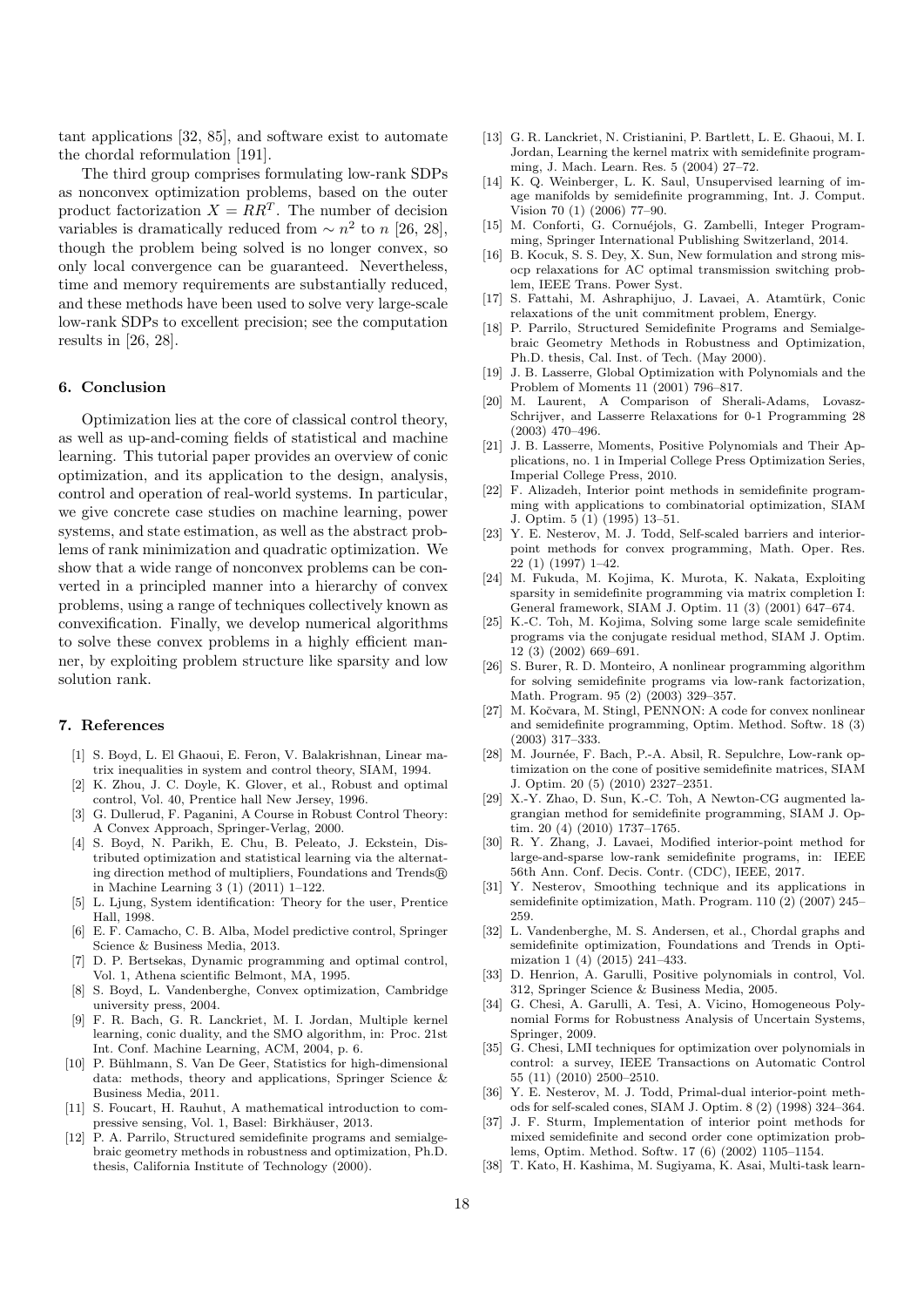ing via conic programming, in: Adv. Neural Inf. Process. Syst., 2008, pp. 737–744.

- [39] T. Graepel, Kernel matrix completion by semidefinite programming, in: Int. Conf. Artificial Neural Networks, Springer, 2002, pp. 694–699.
- <span id="page-18-0"></span>[40] T. Graepel, R. Herbrich, Invariant pattern recognition by semidefinite programming machines, in: Adv. Neural Inf. Process. Syst., 2004, pp. 33–40.
- <span id="page-18-1"></span>[41] T. F. Coleman, Y. Li (Eds.), Large-scale numerical optimization, Vol. 46, SIAM, 1990.
- [42] F. Bach, R. Jenatton, J. Mairal, G. Obozinski, Optimization with sparsity-inducing penalties, Foundations and Trends<sup> $\circledR$ </sup> in Machine Learning 4 (1) (2012) 1–106.
- <span id="page-18-2"></span>[43] S. J. Benson, Y. Ye, X. Zhang, Solving large-scale sparse semidefinite programs for combinatorial optimization, SIAM J. Optim. 10 (2) (2000) 443–461.
- <span id="page-18-3"></span>[44] J. Garcke, M. Griebel, M. Thess, Data mining with sparse grids, Computing 67 (3) (2001) 225–253.
- [45] S. Muthukrishnan, Data streams: Algorithms and applica- $\frac{1}{\sqrt{2}}$  tions, Foundations and Trends<sup> $\overline{\textcircled{B}}$ </sup> in Theoretical Computer Science 1 (2) (2005) 117–236.
- <span id="page-18-4"></span>[46] X. Wu, X. Zhu, G. Q. Wu, W. Ding, Data mining with big data 26 (1) (2014) 97–107.
- <span id="page-18-5"></span>[47] J. Wright, Y. Ma, J. Mairal, G. Sapiro, T. S. Huang, S. Yan, Sparse representation for computer vision and pattern recognition 98 (6) (2010) 1031–1044.
- <span id="page-18-6"></span>[48] L. Qiao, S. Chen, X. Tan, Sparsity preserving projections with applications to face recognition, Pattern Recognit. 43 (1) (2010) 331–341.
- <span id="page-18-7"></span>[49] S. Sojoudi, J. Doyle, Study of the brain functional network using synthetic data, 52nd Annu. Allerton Conf. Communication, Control, and Computing (Allerton) (2014) 350–357.
- <span id="page-18-8"></span>[50] E. Candes, J. Romberg, Sparsity and incoherence in compressive sampling, Inverse Prob. 23 (3) (2007) 969–985.
- <span id="page-18-9"></span>[51] J. Fan, J. Lv, A selective overview of variable selection in high dimensional feature space, Statistica Sinica 20 (1) (2010) 101.
- <span id="page-18-10"></span>[52] J. Friedman, T. Hastie, R. Tibshirani, Sparse inverse covariance estimation with the graphical lasso, Biostatistics 9 (3) (2008) 432–441.
- <span id="page-18-13"></span>[53] O. Banerjee, L. El Ghaoui, A. d'Aspremont, Model selection through sparse maximum likelihood estimation for multivariate gaussian or binary data, J. Mach. Learn. Res. 9 (2008) 485–516.
- <span id="page-18-11"></span>[54] M. Yuan, Y. Lin, Model selection and estimation in the gaussian graphical model, Biometrika 94 (1) (2007) 19–35.
- [55] H. Liu, K. Roeder, L. Wasserman, Stability approach to regularization selection (stars) for high dimensional graphical models, in: Adv. Neural Inf. Process. Syst., 2010, pp. 1432–1440.
- [56] N. Krämer, J. Schäfer, A.-L. Boulesteix, Regularized estimation of large-scale gene association networks using graphical gaussian models, BMC Bioinf. 10 (1) (2009) 384.
- <span id="page-18-12"></span>[57] P. Danaher, P. Wang, D. M. Witten, The joint graphical lasso for inverse covariance estimation across multiple classes, J. Royal Stat. Soc. B (Statistical Methodology) 76 (2) (2014) 373–397.
- <span id="page-18-14"></span>[58] C.-J. Hsieh, M. A. Sustik, I. S. Dhillon, P. Ravikumar, Quic: quadratic approximation for sparse inverse covariance estimation, J. Mach. Learn. Res. 15 (1) (2014) 2911–2947.
- <span id="page-18-15"></span>[59] S. Sojoudi, Equivalence of graphical lasso and thresholding for sparse graphs, J. Mach. Learn. Res. 17 (115) (2016) 1–21.
- <span id="page-18-16"></span>[60] S. Sojoudi, Graphical lasso and thresholding: Conditions for equivalence, IEEE 55th Ann. Conf. Decis. Contr. (CDC) (2016) 7042–7048.
- <span id="page-18-17"></span>[61] S. Fattahi, S. Sojoudi, Graphical lasso and thresholding: Equivalence and closed-form solutions, [https://arxiv.org/](https://arxiv.org/abs/1708.09479) [abs/1708.09479](https://arxiv.org/abs/1708.09479).
- <span id="page-18-18"></span>[62] R. Mazumder, T. Hastie, Exact covariance thresholding into connected components for large-scale graphical lasso, J. Mach. Learn. Res. 13 (2012) 781–794.
- <span id="page-18-19"></span>[63] D. M. Witten, J. H. Friedman, N. Simon, New insights and faster computations for the graphical lasso, J. Comput. Graph.

Stat. 20 (4) (2011) 892–900.

- <span id="page-18-20"></span>[64] D. Bienstock, A. Verma, Strong NP-hardness of AC power flows feasibility, [Online]. Available: [http://arxiv.org/pdf/](http://arxiv.org/pdf/1512.07315v1.pdf) [1512.07315v1.pdf](http://arxiv.org/pdf/1512.07315v1.pdf) (Dec. 2015).
- <span id="page-18-21"></span>[65] [Report by Federal Energy Regulatory Commission.](http://www.ferc.gov/industries/electric/indus-act/market-planning/opf-papers.asp) URL [http://www.ferc.gov/industries/electric/](http://www.ferc.gov/industries/electric/indus-act/market-planning/opf-papers.asp) [indus-act/market-planning/opf-papers.asp](http://www.ferc.gov/industries/electric/indus-act/market-planning/opf-papers.asp)
- <span id="page-18-22"></span>[66] J. Lavaei, S. H. Low, Zero duality gap in optimal power flow problem 27 (1) (2012) 92–107.
- [67] J. Lavaei, B. Zhang, D. Tse, Geometry of power flows and optimization in distribution networks, IEEE Trans. Power Syst. 29 (2) (2014) 572–583.
- <span id="page-18-27"></span>[68] S. Sojoudi, R. Madani, J. Lavaei, Low-rank solution of convex relaxation for optimal power flow problem, IEEE SmartGrid-Comm.
- <span id="page-18-23"></span>[69] S. Sojoudi, J. Lavaei, Convexification of optimal power flow problem by means of phase shifters, EEE SmartGridComm.
- <span id="page-18-24"></span>[70] S. Sojoudi, J. Lavaei, Physics of power networks makes hard optimization problems easy to solve, IEEE Power & Energy Society General Meeting.
- <span id="page-18-25"></span>[71] S. Sojoudi, J. Lavaei, Exactness of semidefinite relaxations for nonlinear optimization problems with underlying graph structure, SIAM J. Optim. 4 (2014) 1746 – 1778.
- <span id="page-18-26"></span>[72] R. Madani, M. Ashraphijuo, J. Lavaei, Promises of conic relaxation for contingency-constrained optimal power flow problem 31 (2) (2016) 1297–1307.
- <span id="page-18-28"></span>[73] R. Madani, M. Ashraphijuo, J. Lavaei, OPF Solver, [http://](http://www.ieor.berkeley.edu/~lavaei/Software.html) [www.ieor.berkeley.edu/~lavaei/Software.html](http://www.ieor.berkeley.edu/~lavaei/Software.html).
- <span id="page-18-29"></span>[74] D. Molzahn, C. Josz, I. Hiskens, P. Panciatici, A Laplacian-Based Approach for Finding Near Globally Optimal Solutions to OPF Problems, IEEE Trans. Power Syst. 32 (2017) 305–315.
- <span id="page-18-30"></span>[75] C. Chen, A. Atamtürk, S. S. Oren, Bound tightening for the alternating current optimal power flow problem 31 (5) (2016) 3729–3736.
- [76] C. Coffrin, H. Hijazi, P. Van Hentenryck, The QC Relaxation: Theoretical and Computational Results on Optimal Power Flow 31 (2016) 3008–3018.
- [77] C. Coffrin, H. L. Hijazi, P. V. Hentenryck, Strengthening convex relaxations with bound tightening for power network optimization, Inter. Conf. on Principles and Practice of Constraint Prog. (2015) 39–57.
- [78] B. Ghaddar, J. Marecek, M. Mevissen, Optimal power flow as a polynomial optimization problem, IEEE Trans. Power Syst. 31 (2016) 539–546.
- <span id="page-18-31"></span>[79] B. Kocuk, S. Dey, X. Sun, Inexactness of SDP Relaxation and Valid Inequalities for Optimal Power Flow, IEEE Trans. Power Syst. 31 (2015) 642–651.
- <span id="page-18-32"></span>[80] Y. Weng, M. D. Ilić, Q. Li, R. Negi, Convexification of bad data and topology error detection and identification problems in AC electric power systems, IET Gener. Transm. Distrib. 9 (16) (2015) 2760–2767.
- <span id="page-18-33"></span>[81] R. Madani, J. Lavaei, R. Baldick, A. Atamturk, Power system state estimation and bad data detection by means of conic relaxation, in: Hawaii International Conference on System Sciences (HICSS-50), 2017.
- <span id="page-18-34"></span>[82] S. Fattahi, J. Lavaei, A. Atamturk, Promises of conic relaxations in optimal transmission switching of power systems, in: IEEE 56th Ann. Conf. Decis. Contr. (CDC), 2017.
- <span id="page-18-35"></span>[83] K. Nakata, K. Fujisawa, M. Fukuda, M. Kojima, K. Murota, Exploiting sparsity in semidefinite programming via matrix completion II: Implementation and numerical results, Math. Program. 95 (2) (2003) 303–327.
- <span id="page-18-36"></span>[84] R. Grone, C. R. Johnson, E. M. Sá, H. Wolkowicz, Positive definite completions of partial Hermitian matrices, Linear Algebra Appl. 58 (1984) 109–124.
- <span id="page-18-37"></span>[85] R. Madani, S. Sojoudi, G. Fazelnia, J. Lavaei, Finding lowrank solutions of sparse linear matrix inequalities using convex optimization, SIAM J. Optim. 27 (2) (2017) 725–758.
- <span id="page-18-38"></span>C. R. Johnson, Matrix completion problems: a survey, in: Proc. Symp. Applied Mathematics, Vol. 40, 1990, pp. 171–198.
- [87] E. J. Candès, B. Recht, Exact matrix completion via con-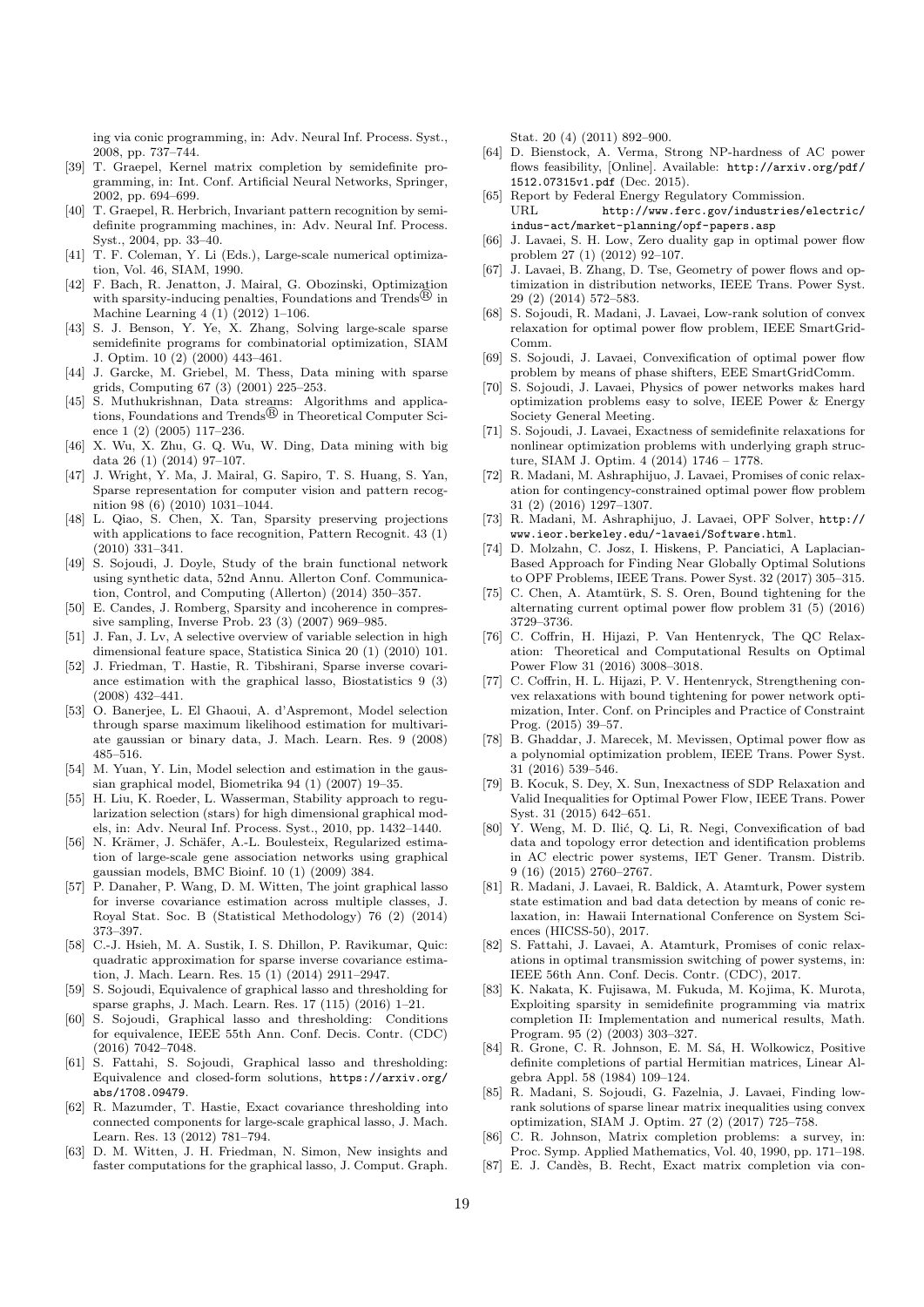vex optimization, Foundations of Computational mathematics 9 (6) (2009) 717–772.

- <span id="page-19-1"></span>[88] B. Recht, M. Fazel, P. A. Parrilo, Guaranteed minimum-rank solutions of linear matrix equations via nuclear norm minimization, SIAM Rev. 52 (3) (2010) 471–501.
- [89] R. H. Keshavan, A. Montanari, S. Oh, Matrix completion from a few entries, IEEE Trans. Inf. Theory 56 (6) (2010) 2980–2998.
- <span id="page-19-0"></span>[90] E. J. Candès, T. Tao, The power of convex relaxation: Nearoptimal matrix completion 56 (5) (2010) 2053–2080.
- <span id="page-19-2"></span>[91] M. Fazel, Matrix rank minimization with applications, Ph.D. thesis, Stanford University (2002).
- <span id="page-19-3"></span>[92] M. Fazel, H. Hindi, S. P. Boyd, Log-det heuristic for matrix rank minimization with applications to Hankel and Euclidean distance matrices, in: Proc. 2003 American Control Conf., Vol. 3, IEEE, 2003, pp. 2156–2162.
- <span id="page-19-4"></span>[93] M. Laurent, A. Varvitsiotis, A new graph parameter related to bounded rank positive semidefinite matrix completions, Math. Program. 145 (1-2) (2014) 291–325.
- <span id="page-19-5"></span>[94] A. Beck, Y. C. Eldar, Sparsity constrained nonlinear optimization: Optimality conditions and algorithms, SIAM J. Optim. 23 (3) (2013) 1480–1509.
- [95] A. Beck, Y. C. Eldar, Y. Shechtman, Nonlinear compressed sensing with application to phase retrieval, in: Global Conference on Signal and Information Processing, 2013, pp. 617–617.
- [96] Y. Chen, E. Candes, Solving random quadratic systems of equations is nearly as easy as solving linear systems, in: Adv. Neural Inf. Process. Syst., 2015, pp. 739–747.
- [97] E. Candès, Y. C. Eldar, T. Strohmer, V. Voroninski, Phase Retrieval via Matrix Completion, SIAM J. Imaging Sci. 6 (2013) 199—-225.
- [98] E. J. Candes, X. Li, M. Soltanolkotabi, Phase retrieval via Wirtinger flow: Theory and algorithms 61 (4) (2015) 1985– 2007.
- <span id="page-19-6"></span>[99] E. J. Cand`es, T. Strohmer, V. Voroninski, PhaseLift: Exact and Stable Signal Recovery from Magnitude Measurements via Convex Programming, Commun. Pure and Appl. Math. 66 (2013) 1241––1274.
- <span id="page-19-7"></span>[100] R. Madani, J. Lavaei, R. Baldick, Convexification of power flow equations for power systems in presence of noisy measurements, [http://www.ieor.berkeley.edu/~lavaei/SE\\_J\\_2016.](http://www.ieor.berkeley.edu/~lavaei/SE_J_2016.pdf) [pdf](http://www.ieor.berkeley.edu/~lavaei/SE_J_2016.pdf).
- <span id="page-19-8"></span>[101] Y. Zhang, R. Madani, J. Lavaei, Conic relaxations for power system state estimation with line measurements, IEEE Trans. Control Network Syst.
- <span id="page-19-9"></span>[102] H. Sherali, W. Adams, A hierarchy of relaxations between the continuous and convex hull representations for zero-one programming problems, SIAM J. Discrete Math. 3 (1990) 311– 430.
- <span id="page-19-10"></span>[103] L. Lovász, A. Schrijver, Cones of matrices and set-functions and 0-1 optimization, SIAM J. Optim. 1 (1991) 166–190.
- <span id="page-19-11"></span>[104] J. L. Krivine, Quelques propriétés des préordres dans les anneaux commutatifs unitaires, C.R. Acad. Sci. Paris 258 (1964) 3417–3418.
- <span id="page-19-12"></span>[105] J. Krivine, Anneaux préordonnés, J. d'Anal. Math. 12 (1964) 307–326.
- <span id="page-19-13"></span>[106] G. Cassier, Problème des moments sur un compact de Rn et décomposition de polynômes à plusieurs variables, J. Funct. Anal. 58 (1984) 254–266.
- <span id="page-19-14"></span>[107] D. Handelman, Representing polynomials by positive linear functions on compact convex polyhedra, Pac. J. Math. 132 (1988) 35–62.
- <span id="page-19-15"></span>[108] G. Pólya, Uber positive Darstellung von Polynomen, Vierteljahresschrift der Naturforschenden Gesellschaft in Zürich, reprinted in: Collected Papers, Volume 2, 309–313, Cambridge: MIT Press (1974) 73 (1928) 141–145.
- <span id="page-19-16"></span>[109] J. Pena, J. C. Vera, L. F. Zuluaga, Positive polynomials on unbounded domains, <https://arxiv.org/pdf/1709.03435.pdf>.
- <span id="page-19-17"></span>[110] J. Pena, J. C. Vera, L. F. Zuluaga, Completely positive reformulations for polynomial optimization, Math. Program. Ser. B. 151 (2015) 405–431.
- <span id="page-19-18"></span>[111] A. A. Ahmadi, A. Majumdar, DSOS and SDSOS Opti-

mization: More Tractable Alternatives to Sum of Squares and Semidefinite Optimization, [https://arxiv.org/pdf/](https://arxiv.org/pdf/1706.02586.pdf ) [1706.02586.pdf](https://arxiv.org/pdf/1706.02586.pdf ).

- <span id="page-19-19"></span>[112] G. Stengle, A Nullstellensatz and a Positivstellensatz in Semialgebraic Geometry, Math. Ann. 207 (1974) 87–97.
- <span id="page-19-20"></span>[113] J. Lasserre, K. Toh, S. Yang, A Bounded Degree SOS Hierarchy for Polynomial Optimization, EURO J. Comp. Optim. 5 (2015) 87–117.
- <span id="page-19-21"></span>[114] A. A. Ahmadi, A. Majumdar, DSOS and SDSOS Optimization: LP and SOCP-based Alternatives to Sum of Squares Optimization, 48th Annu. Conf. Information Sciences and Systems (CISS).
- <span id="page-19-22"></span>[115] X. Kuang, B. Ghaddar, J. Naoum-Sawaya, L. F. Zuluaga, Alternative SDP and SOCP Approximations for Polynomial Optimization, [https://arxiv.org/pdf/1510.06797.pdf](https://arxiv.org/pdf/1510.06797.pdf ).
- <span id="page-19-23"></span>[116] X. Kuang, B. Ghaddar, J. Naoum-Sawaya, L. F. Zuluaga, Alternative LP and SOCP Hierarchies for ACOPF Problems, IEEE Trans. Power Syst. 32 (2017) 2828–2836.
- <span id="page-19-24"></span>[117] D. Molzahn, I. Hiskens, Mixed SDP/SOCP Moment Relaxations of the Optimal Power Flow Problem, in: IEEE Eindhoven PowerTech, 2015.
- <span id="page-19-25"></span>[118] M. Carpentier, Contribution à l'Étude du Dispatching  $\acute{E}$ conomique, Bull. de la Soc. Fran. des  $\acute{E}$ lec. 8 (1962) 431— 447.
- <span id="page-19-26"></span>[119] C. Josz, Counterexample to Global Convergence of DSOS and SDSOS hierarchies, <https://arxiv.org/pdf/1707.02964.pdf>.
- <span id="page-19-27"></span>[120] P. Parrilo, Sum of Squares Optimization in the Analysis and Synthesis of Control Systems, Slides for ACC 2006.
- <span id="page-19-28"></span>[121] S. Lall, Sums of Squares, Slides for EE364b.
- <span id="page-19-29"></span>[122] N. Z. Shor, Quadratic optimization problems, Soviet J. Comput. Systems Sci. 25 (1987) 1–11.
- <span id="page-19-30"></span>[123] D. Hilbert, Uber die Darstellung definiter Funktionen durch Quadrateber die darstellung definiter formen als summe von Formenquadraten, Math. Ann. 32 (1888) 342–350.
- <span id="page-19-31"></span>[124] N. Z. Shor, Nondifferentiable Optimization and Polynomial Problems, Kluwer, Dordrecht.
- <span id="page-19-32"></span>[125] C. Ferrier, Hilbert's 17th problem and best dual bounds in quadratic minimization, Kibernetika i Sistemnyi Analiz 5 (1998) 76–91.
- <span id="page-19-33"></span>[126] Y. Nesterov, Squared functional systems and optimization problems, High Performance Optimization, H. Frenk, K. Roos, T. Terlaky, and S. Zhang, eds., Kluwer, Dordrecht.
- <span id="page-19-34"></span>[127] M. Putinar, Positive Polynomials on Compact Semi-Algebraic Sets, Indiana Univ. Math. J. 42 (1993) 969–984.
- <span id="page-19-35"></span>[128] K. Schmüdgen, The K-Moment Problem for Semi-Algebraic Sets, Math. Ann. 289 (1991) 203–206.
- <span id="page-19-36"></span>[129] A. A. Ahmadi, P. A. Parrilo, Towards Scalable Algorithms with Formal Guarantees for Lyapunov Analysis of Control Systems via Algebraic Optimization, Tutorial paper for 53rd IEEE CDC.
- <span id="page-19-37"></span>[130] J. B. Lasserre, D. Henrion, C. Prieur, E. Trélat, Nonlinear optimal control via occupation measures and LMI relaxations, SIAM J. Control Optim. 47 (2008) 1643–1666.
- <span id="page-19-38"></span>[131] P. Parrilo, Semidefinite Programming Relaxations for Semialgebraic Problems, Math. Program. 96 (2003) 293–320.
- <span id="page-19-39"></span>[132] C. Josz, D. Henrion, Strong Duality in Lasserre's Hierarchy for Polynomial Optimization, Springer Optim. Lett.
- <span id="page-19-40"></span>[133] J. Nie, Optimality Conditions and Finite Convergence of Lasserre's Hierarchy, Math. Program. 146 (2014) 97–121.
- <span id="page-19-41"></span>[134] M. Marshall, Representation of non-negative polynomials with finitely many zeros, Annales de la Faculte des Sciences Toulouse 15 (2006) 599–609.
- <span id="page-19-42"></span>[135] M. Marshall, Representation of non-negative polynomials, degree bounds and applications to optimization, Canad. J. Math. 61 (2009) 205–221.
- <span id="page-19-43"></span>[136] R. E. Curto, L. A. Fialkow, Recursiveness, Positivity, and Truncated Moment Problems, Houston J. Of Math. 17.
- <span id="page-19-44"></span>[137] R. E. Curto, L. A. Fialkow, Truncated K-Moment Problems in Several Variables, J. Operator Theory 54 (2005) 189–226.
- <span id="page-19-45"></span>[138] C. Josz, D. K. Molzahn, Multi-ordered Lasserre hierarchy for large scale polynomial optimization in real and complex vari-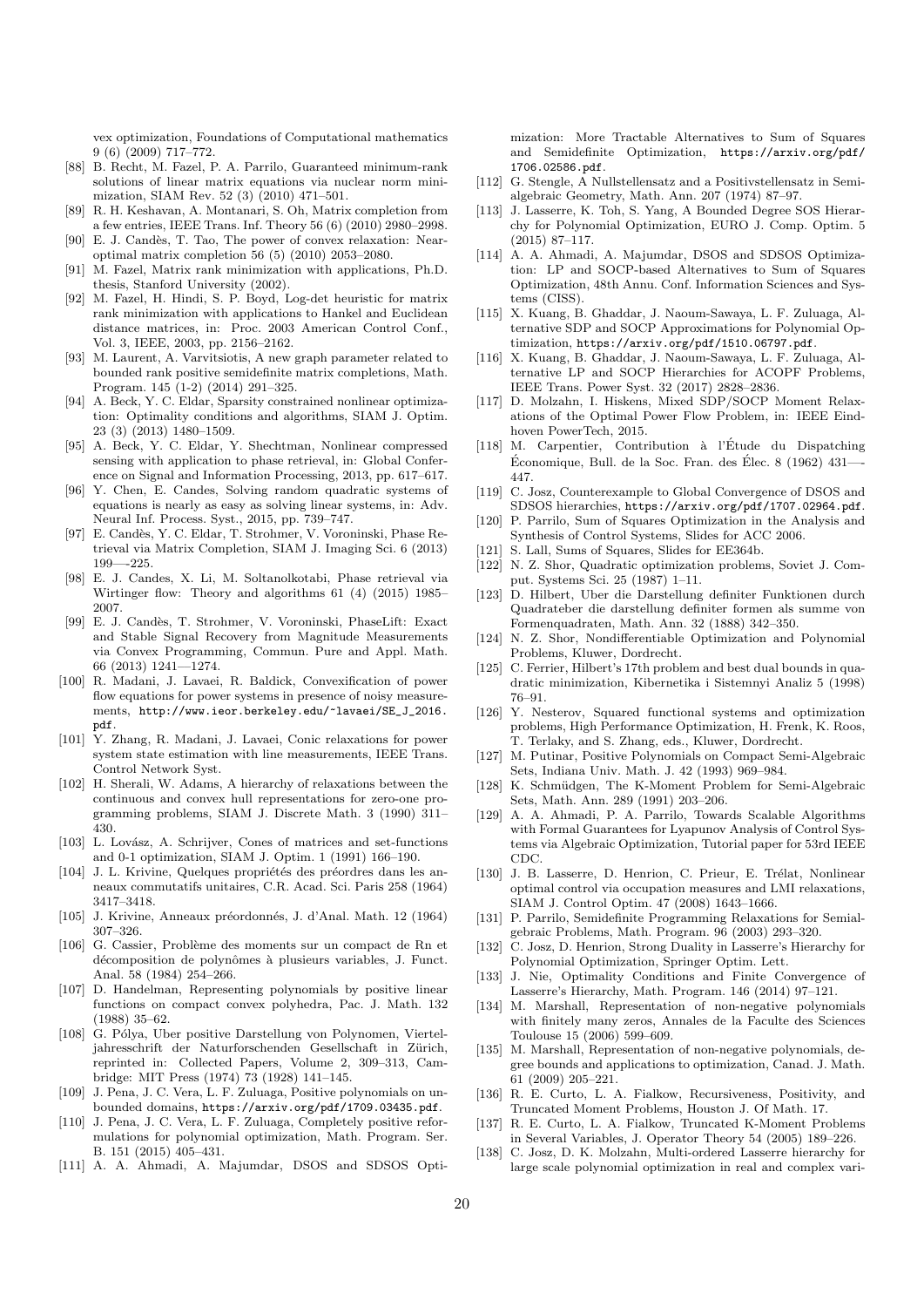ables, [https://arxiv.org/pdf/1709.04376.pdf](https://arxiv.org/pdf/1709.04376.pdf ).

- <span id="page-20-0"></span>[139] J. D'Angelo, M. Putinar, Polynomial Optimization on Odd-Dimensional Spheres, in: Emerging Applications of Algebraic Geometry, Springer New York, 2008.
- <span id="page-20-1"></span>[140] M. Schweighofer, On the complexity of Schmüdgen's Positivstellensatz, J. of Complexity 20 (2004) 529–543.
- <span id="page-20-2"></span>[141] E. de Klerk, M. Laurent, Error bounds for some semidefinite programming approaches to polynomial minimization on the hypercube, SIAM J. Optim. 20 (6) (2010) 3104–3120.
- <span id="page-20-3"></span>[142] V. Magron, Error bounds for polynomial optimization over the hypercube using putinar type representations, Springer Optim. Lett. 9 (2015) 887–895.
- <span id="page-20-4"></span>[143] E. D. Klerk, R. Hess, M. Laurent, Improved convergence rates for Lasserre-type hierarchies of upper bounds for boxconstrained polynomial optimization, SIAM J. Optim. 27 (2017) 347–367.
- <span id="page-20-5"></span>[144] J. B. Lasserre, A new look at nonnegativity on closed sets and polynomial optimization, SIAM J. Optim. 21 (2011) 864–885.
- <span id="page-20-6"></span>[145] G. Blekherman, There are significantly more nonnegative polynomials than sums of squares, Isreal J. Math. 153 (2006) 355– 380.
- <span id="page-20-7"></span>[146] H. Waki, S. Kim, M. Kojima, M. Muramatsu, Sums of Squares and Semidefinite Program Relaxations for Polynomial Optimization Problems with Structured Sparsity, SIAM J. Optim. 17 (1) (2006) 218–242.
- <span id="page-20-8"></span>[147] T. Weisser, J. Lasserre, K. Toh, Sparse-BSOS: a Bounded Degree SOS Hierarchy for Large Scale Polynomial Optimization with Sparsity, Math. Program. Comp. 5 (2017) 1–32.
- <span id="page-20-9"></span>[148] D. Molzahn, I. Hiskens, Sparsity-Exploiting Moment-Based Relaxations of the Optimal Power Flow Problem, IEEE Trans. Power Syst. 30 (6) (2015) 3168–3180.
- <span id="page-20-10"></span>[149] C. Josz, S. Fliscounakis, J. Maeght, P. Panciatici, AC Power Flow Data in MATPOWER and QCQP format: iTesla, RTE Snapshots, and PEGASE, [https://arxiv.org/](https://arxiv.org/abs/1603.01533) [abs/1603.01533](https://arxiv.org/abs/1603.01533).
- <span id="page-20-11"></span>[150] C. Coffrin, D. Gordon, P. Scott, NESTA, the NICTA energy system test case archive, <arXiv:1411.0359>.
- <span id="page-20-12"></span>[151] J. Lofberg, YALMIP: A toolbox for modeling and optimization in MATLAB, in: IEEE International Symposium on Computer Aided Control Systems Design, IEEE, 2004, pp. 284–289.
- <span id="page-20-13"></span>[152] C. Riener, T. Theobald, L. J. Andrén, J. B. Lasserre, Exploiting Symmetries in SDP-Relaxations for Polynomial Optimization, Math. Oper. Res. 38 (1) (2013) 122–141.
- <span id="page-20-14"></span>[153] A. Nemirovskii, D. B. Yudin, Problem complexity and method efficiency in optimization.
- <span id="page-20-15"></span>[154] N. Z. Shor, Minimization methods for non-differentiable functions, Springer-Verlag, 1985.
- <span id="page-20-16"></span>[155] M. Grötschel, L. Lovász, A. Schrijver, The ellipsoid method and its consequences in combinatorial optimization, Combinatorica 1 (2) (1981) 169–197.
- <span id="page-20-17"></span>[156] L. Vandenberghe, S. Boyd, Semidefinite programming, SIAM Rev. 38 (1) (1996) 49–95.
- <span id="page-20-18"></span>[157] N. Karmarkar, A new polynomial-time algorithm for linear programming, in: Proc. 16th Annu. ACM Symp. Theory of computing, ACM, 1984, pp. 302–311.
- <span id="page-20-19"></span>[158] Y. Nesterov, A. Nemirovskii, Y. Ye, Interior-point polynomial algorithms in convex programming, Vol. 13, SIAM, 1994.
- <span id="page-20-20"></span>[159] F. Alizadeh, J.-P. A. Haeberly, M. L. Overton, Complementarity and nondegeneracy in semidefinite programming, Math. Program. 77 (1) (1997) 111–128.
- <span id="page-20-21"></span>Program.  $\ell \ell$  (1) (1997) 111–128.<br>[160] Y. Ye, M. J. Todd, S. Mizuno, An  $O(\sqrt{nL})$ -iteration homogeneous and self-dual linear programming algorithm, Math. Oper. Res. 19 (1) (1994) 53–67.
- <span id="page-20-22"></span>[161] M. S. Lobo, L. Vandenberghe, S. Boyd, H. Lebret, Applications of second-order cone programming, Linear Algebra Appl. 284 (1-3) (1998) 193–228.
- <span id="page-20-23"></span>[162] L. Vandenberghe, S. Boyd, S.-P. Wu, Determinant maximization with linear matrix inequality constraints, SIAM J. Matrix Anal. Appl. 19 (2) (1998) 499–533.
- <span id="page-20-24"></span>[163] M. Todd, K. Toh, R. Tütüncü, On the nesterov-todd direction in semidefinite programming, SIAM J. Optim. 8 (3) (1998)

769–796.

- <span id="page-20-25"></span>[164] N. Karmarkar, A new polynomial-time algorithm for linear programming, Combinatorica 4 (4) (1984) 373–395.
- <span id="page-20-26"></span>[165] M. Wright, The interior-point revolution in optimization: history, recent developments, and lasting consequences, Bull. Am. Math. Soc. 42 (1) (2005) 39–56.
- <span id="page-20-27"></span>[166] M. Kojima, S. Mizuno, A. Yoshise, Algorithm for linear programming, Progress in mathematical programming (1989) 29.
- <span id="page-20-28"></span>[167] M. Kojima, N. Megiddo, T. Noma, A. Yoshise, A unified approach to interior point algorithms for linear complementarity problems, Vol. 538, Springer Science & Business Media, 1991.
- <span id="page-20-29"></span>[168] R. H. Tütüncü, K.-C. Toh, M. J. Todd, Solving semidefinitequadratic-linear programs using SDPT3, Math. Program. 95 (2) (2003) 189–217.
- <span id="page-20-30"></span>[169] E. D. Andersen, K. D. Andersen, The MOSEK interior point optimizer for linear programming: an implementation of the homogeneous algorithm, in: High performance optimization, Springer, 2000, pp. 197–232.
- <span id="page-20-31"></span>[170] Z. Wen, D. Goldfarb, W. Yin, Alternating direction augmented lagrangian methods for semidefinite programming, Math. Program. Comp. 2 (3-4) (2010) 203–230.
- <span id="page-20-32"></span>[171] R. Madani, A. Kalbat, J. Lavaei, ADMM for sparse semidefinite programming with applications to optimal power flow problem, in: IEEE 54th Ann. Conf. Decis. Contr. (CDC), IEEE, 2015, pp. 5932–5939.
- <span id="page-20-33"></span>[172] Y. Zheng, G. Fantuzzi, A. Papachristodoulou, P. Goulart, A. Wynn, Fast ADMM for semidefinite programs with chordal sparsity, arXiv:1609.06068.
- <span id="page-20-34"></span>[173] J. Douglas, H. H. Rachford, On the numerical solution of heat conduction problems in two and three space variables, Trans. Am. Math. Soc.
- <span id="page-20-35"></span>[174] M. R. Hestenes, Multiplier and gradient methods, J. Optim. Theory Appl. 4 (5) (1969) 303–320.
- <span id="page-20-36"></span>[175] M. Powell, A method for non-linear constraints in minimization problems, in: R. Fletcher (Ed.), Optimization, Academic Press, 1969.
- <span id="page-20-37"></span>[176] Y. Nesterov, Smooth minimization of non-smooth functions, Math. Program. 103 (1) (2005) 127–152.
- <span id="page-20-38"></span>[177] R. T. Rockafellar, Monotone operators and the proximal point algorithm, SIAM J. Control Optim. 14 (5) (1976) 877–898.
- <span id="page-20-39"></span>[178] B. He, X. Yuan, On the  $o(1/n)$  convergence rate of the douglasrachford alternating direction method, SIAM J. Numer. Anal. 50 (2) (2012) 700–709.
- <span id="page-20-40"></span>[179] A. George, J. W. Liu, Computer solution of large sparse positive definite systems, Prentice-Hall, 1981.
- <span id="page-20-41"></span>[180] Y. Saad, Iterative methods for sparse linear systems, Siam, 2003.
- <span id="page-20-42"></span>[181] R. Glowinski, A. Marroco, Sur l'approximation, par éléments finis d'ordre un, et la résolution, par pénalisation-dualité d'une classe de problèmes de Dirichlet non linéaires, Revue française d'automatique, informatique, recherche opérationnelle. Analyse numérique 9 (2) (1975) 41-76.
- <span id="page-20-43"></span>[182] D. Gabay, B. Mercier, A dual algorithm for the solution of nonlinear variational problems via finite element approximation, Computers & Mathematics with Applications 2 (1) (1976) 17– 40.
- <span id="page-20-44"></span>[183] B. O'Donoghue, E. Chu, N. Parikh, S. Boyd, Conic optimization via operator splitting and homogeneous self-dual embedding, J. Optim. Theory Appl. 169 (3) (2016) 1042–1068.
- <span id="page-20-45"></span>[184] G. Valmorbida, M. Ahmadi, A. Papachristodoulou, Stability analysis for a class of partial differential equations via semidefinite programming 61 (6) (2016) 1649–1654.
- <span id="page-20-46"></span>[185] R. Y. Zhang, Robust stability analysis for large-scale power systems, Ph.D. thesis, Massachusetts Institute of Technology (2016).
- <span id="page-20-47"></span>[186] R. Barrett, M. Berry, T. F. Chan, J. Demmel, J. Donato, J. Dongarra, V. Eijkhout, R. Pozo, C. Romine, H. Van der Vorst, Templates for the solution of linear systems: building blocks for iterative methods, SIAM, 1994.
- <span id="page-20-48"></span>[187] A. Greenbaum, Iterative methods for solving linear systems, SIAM, 1997.